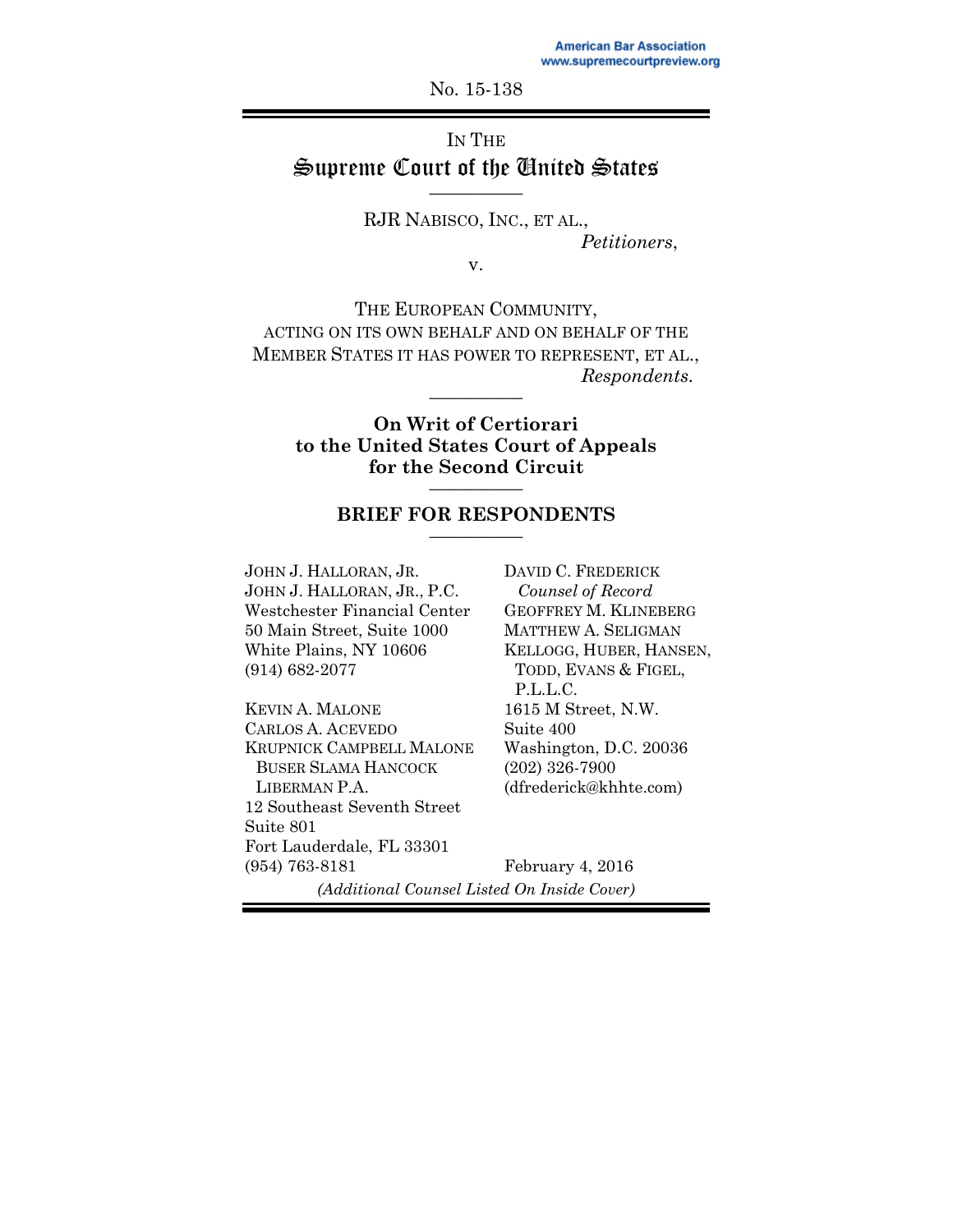JOHN K. WESTON SACKS WESTON DIAMOND 1845 Walnut Street Suite 1600 Philadelphia, PA 19103 (215) 925-8200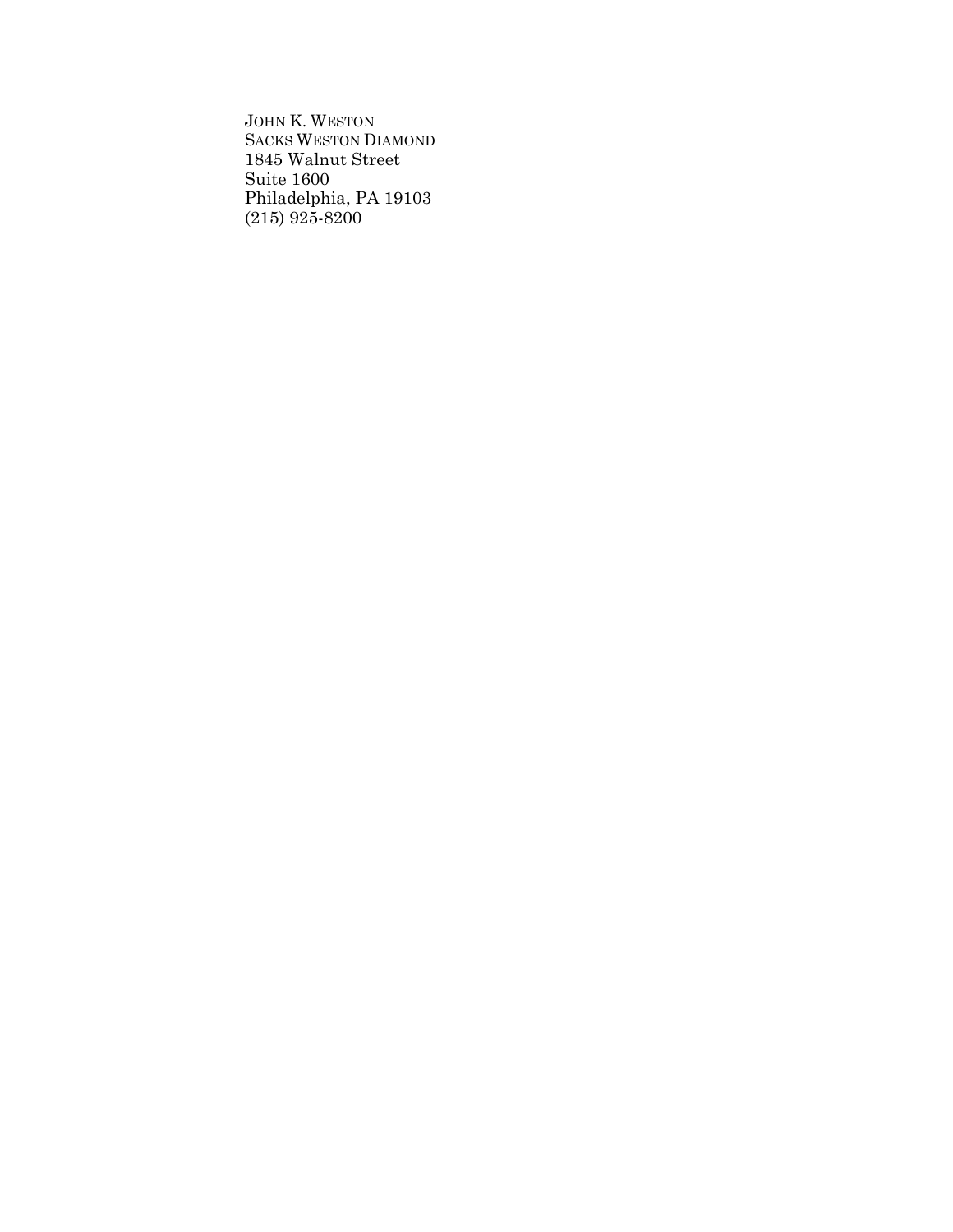## **QUESTION PRESENTED**

Whether a claim under the Racketeer Influenced and Corrupt Organizations Act may be sustained by pleading both domestic and extraterritorial conduct, where Congress has expressly provided for the extraterritorial application of the statute and where wellsettled canons of statutory construction provide that foreign plaintiffs may recover for injuries sustained abroad.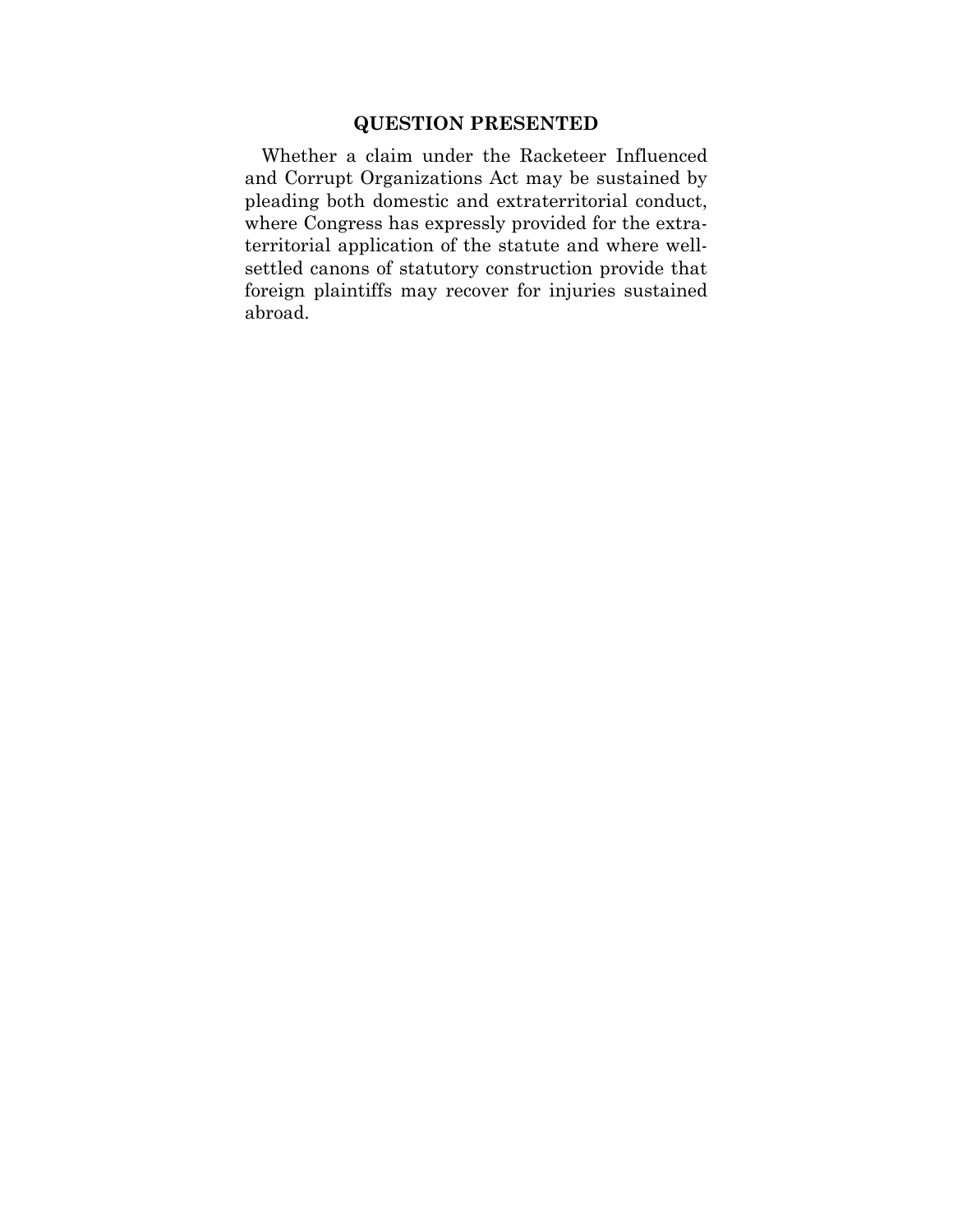# **TABLE OF CONTENTS**

|                                                                                                                 | Page |
|-----------------------------------------------------------------------------------------------------------------|------|
|                                                                                                                 |      |
|                                                                                                                 |      |
|                                                                                                                 |      |
|                                                                                                                 |      |
|                                                                                                                 |      |
| B. Respondents' Investigation Of Cigarette<br>Trafficking And Money Laundering 6                                |      |
| C. Petitioners' Money-Laundering Scheme 9                                                                       |      |
|                                                                                                                 |      |
|                                                                                                                 |      |
|                                                                                                                 |      |
| THE COMPLAINT ALLEGES DOMES-<br>L.                                                                              |      |
| A. The Complaint Alleges Domestic                                                                               |      |
| B. The Enterprises Associated With<br>Petitioners' Patterns Of Racketeer-                                       |      |
| C. Respondents May Recover For Their<br>Injuries From Petitioners' Domestic<br>Conduct, Wherever Those Injuries |      |
| ADDITIONAL ALLEGATIONS<br>$\Pi$ .<br>THE<br>IN THE COMPLAINT FALL WITHIN<br>RICO'S EXTRATERRITORIAL SCOPE 23    |      |
| A. RICO Applies Extraterritorially With<br>Respect To Certain Predicate Crimes 23                               |      |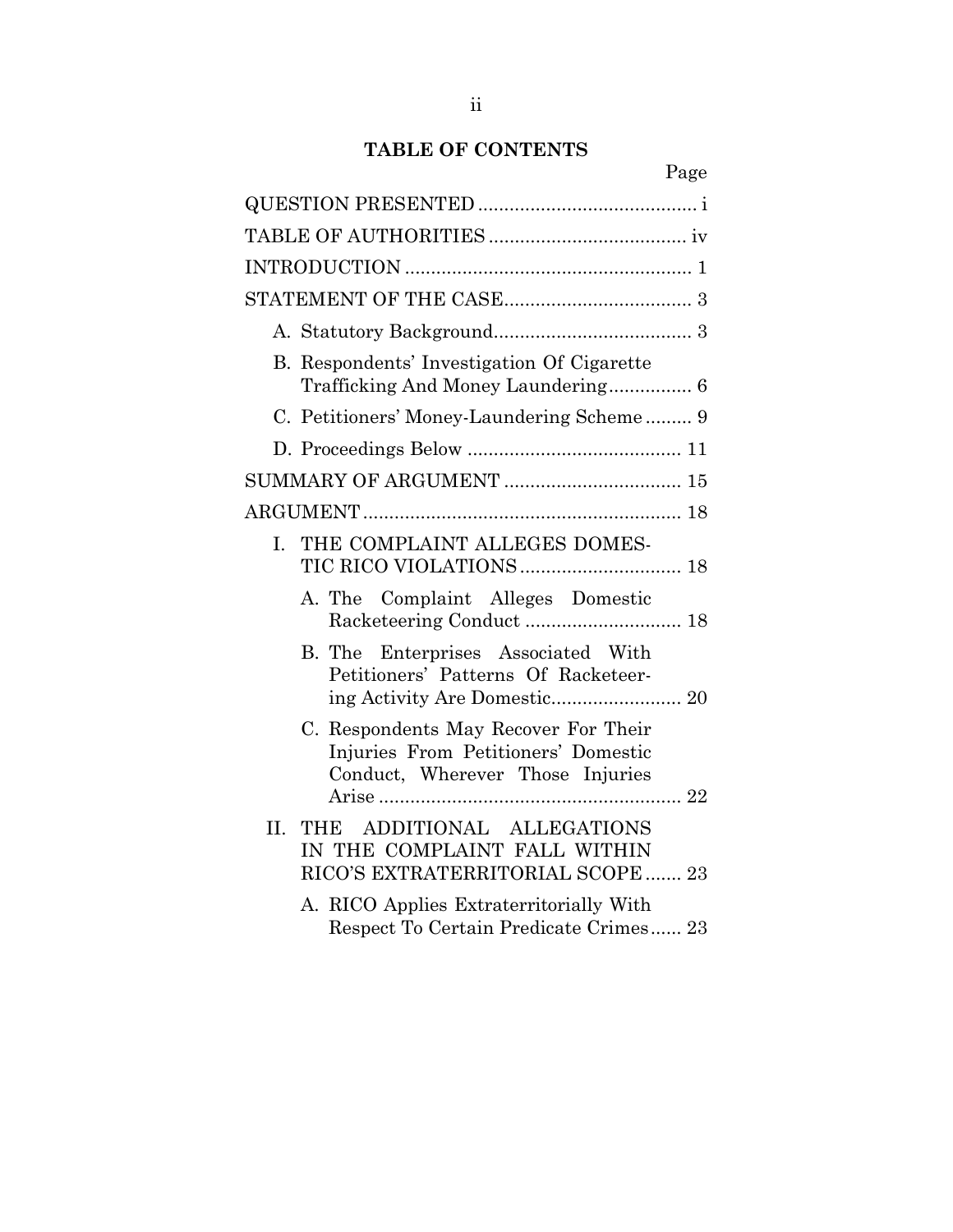| B. The "Enterprise" Need Not Be<br>Domestic To State A Claim Under                                                                                 |
|----------------------------------------------------------------------------------------------------------------------------------------------------|
| 1. RICO's focus is on the conduct<br>that Section 1962 makes unlaw-                                                                                |
| 2. Petitioners' contrary contention<br>that RICO focuses on the enter-                                                                             |
| C. Respondents' Injuries Need Not Be<br>Domestic To State A Claim Under                                                                            |
| 1. Longstanding precedent supports<br>foreign plaintiffs' recovery of dam-<br>ages sustained abroad by Ameri-<br>can defendants' conduct in viola- |
| 2. Congress intended RICO to reach                                                                                                                 |
| 3. The Solicitor General's argument<br>to limit Section $1964(c)$ to domes-                                                                        |
| Petitioners' attempt to divine a<br>4.<br>limitation to domestic injuries                                                                          |
|                                                                                                                                                    |

iii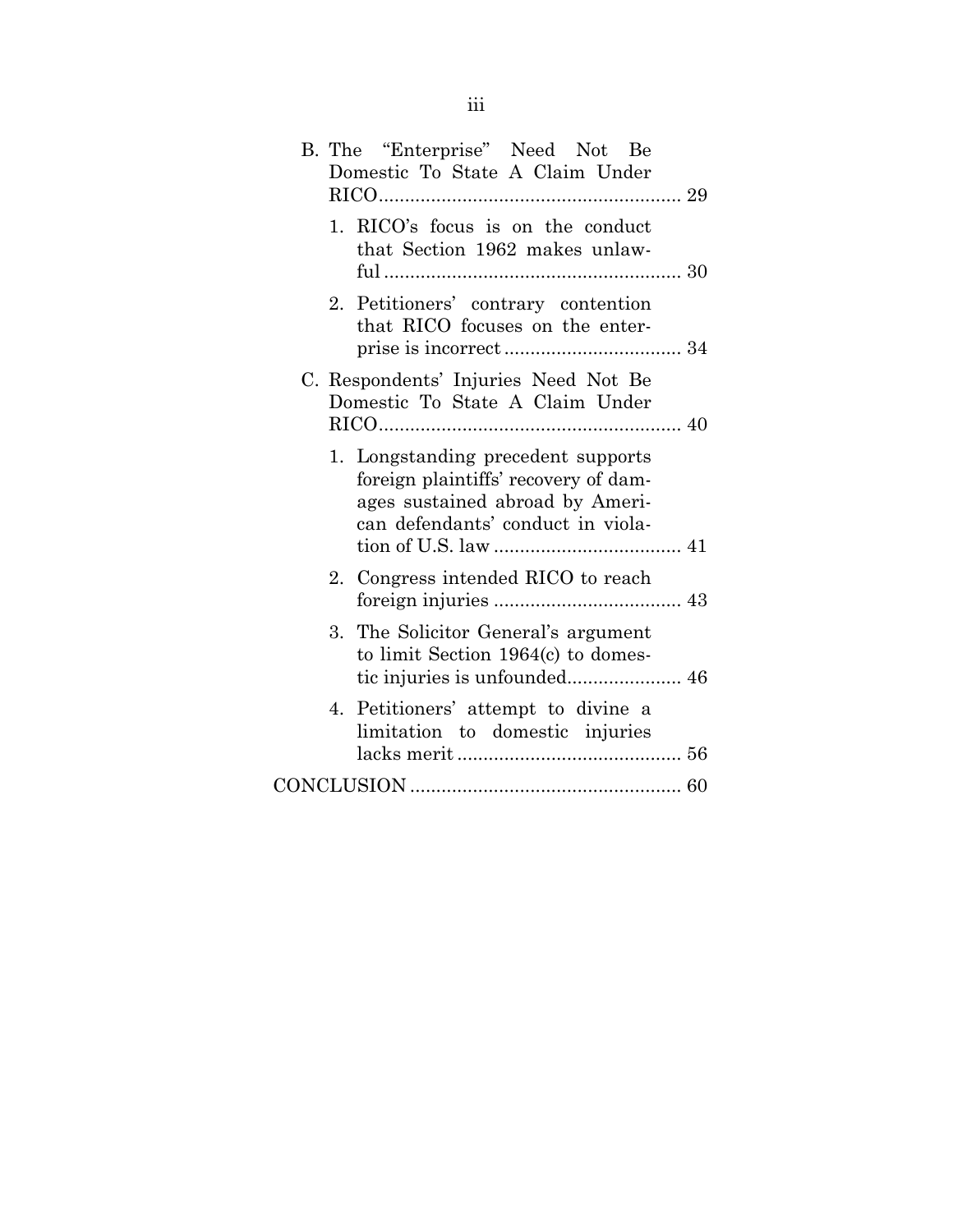# **TABLE OF AUTHORITIES**

## CASES

# Page

| Agency Holding Corp. v. Malley-Duff & Assocs.,           |
|----------------------------------------------------------|
| <i>Inc.</i> , 483 U.S. 143 (1987) 16, 30                 |
| Armendiaz v. Stillman, 54 Tex. 623 (1881) 23, 41         |
| Bates v. United States, 522 U.S. 23 (1997)  28           |
| Beck v. Prupis, 529 U.S. 494 (2000)  41                  |
| Benz v. Compania Naviera Hidalgo, S.A.,                  |
| Boyle v. United States, 556 U.S. 938 (2009) 3            |
| <i>Burwell v. Hobby Lobby Stores, Inc., 134 S. Ct.</i>   |
| Carnation Co. v. Pacific Westbound Conference,           |
| Continental Ore Co. v. Union Carbide & Carbon            |
| Daimler AG v. Bauman, 134 S. Ct. 746                     |
| Day & Zimmermann, Inc. v. Challoner, 423 U.S. 3          |
| EEOC v. Arabian American Oil Co., 499 U.S.<br>36, 38, 42 |
| F. Hoffman-La Roche Ltd. v. Empagran S.A.,               |
|                                                          |
| Foley Bros. v. Filardo, 336 U.S. 281 (1949)24, 33, 42    |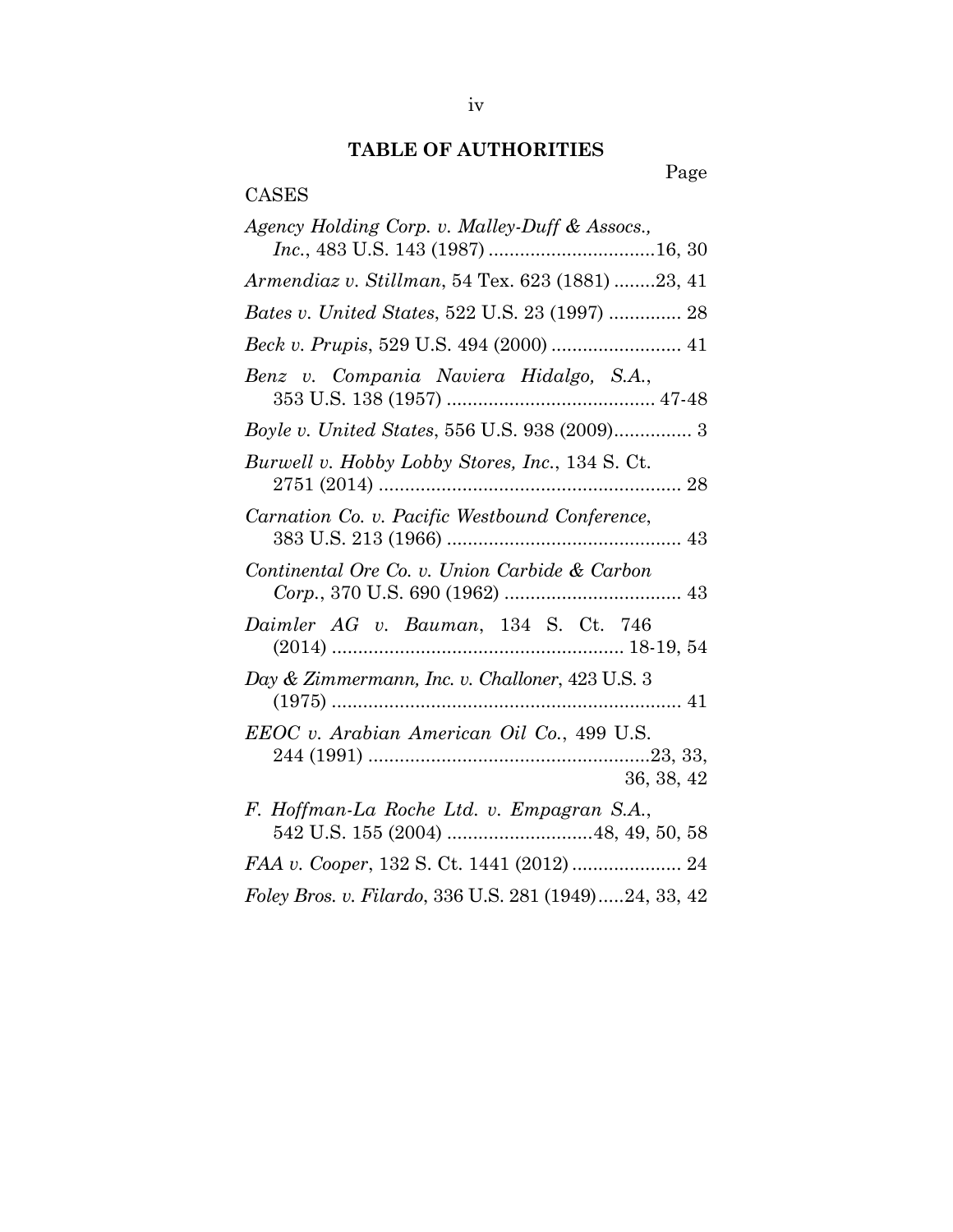| Franklin v. Gwinnett Cnty. Pub. Sch., 503 U.S.                                                                 |
|----------------------------------------------------------------------------------------------------------------|
| Goodyear Dunlop Tires Operations, S.A. v.                                                                      |
| Griffin v. Oceanic Contractors, Inc., 458 U.S.                                                                 |
| Gulf Oil Corp. v. Gilbert, 330 U.S. 501 (1947) 53                                                              |
| H.J. Inc. v. Northwestern Bell Tel. Co.,                                                                       |
| Hartford Fire Ins. Co. v. California, 509 U.S.                                                                 |
|                                                                                                                |
|                                                                                                                |
| Holmes v. Securities Investor Prot. Corp.,                                                                     |
| Ideal Steel Supply Corp. v. Anza, 652 F.3d 310                                                                 |
| International Shoe Co. v. Washington, 326 U.S.                                                                 |
| Johnson v. City of Shelby, 135 S. Ct. 346 (2014)20, 21                                                         |
| Kasten v. Saint-Gobain Performance Plastics                                                                    |
| Kiobel v. Royal Dutch Petroleum Co., 133 S.                                                                    |
| <i>Lauritzen v. Larsen, 345 U.S. 571 (1953) 48, 51, 59</i>                                                     |
| Microsoft Corp. v. AT&T Corp., 550 U.S. 437                                                                    |
| Morrison v. National Australia Bank Ltd.,<br>561 U.S. 247 (2010) 12, 13, 18, 23, 24,<br>26, 29, 30, 33, 36, 42 |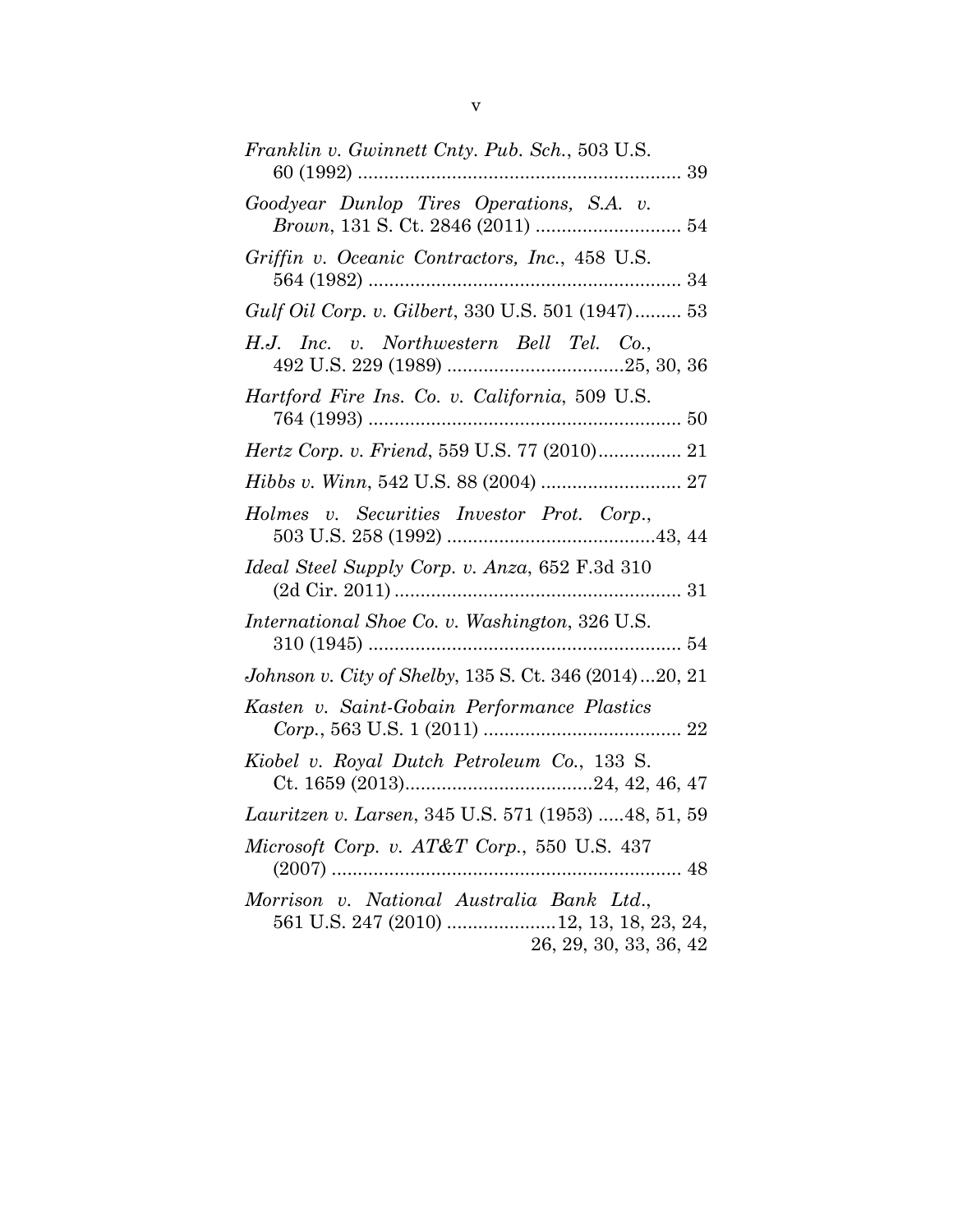| Murray v. Schooner Charming Betsy, 6 U.S.                       |
|-----------------------------------------------------------------|
| New York Cent. R.R. Co. v. Chisholm, 268 U.S.                   |
| Pasquantino v. United States, 544 U.S. 349                      |
| Personenverkehr AG v. Sachs, 136 S. Ct. 390                     |
| Pfizer, Inc. v. Government of India, 434 U.S.<br>45, 46, 55, 59 |
| Piper Aircraft Co. v. Reyno, 454 U.S. 235 (1981)  53            |
| Rasul v. Bush, 542 U.S. 466 (2004) 41                           |
| Rotella v. Wood, 528 U.S. 549 (2000) 16, 30, 43                 |
| Russello v. United States, 464 U.S. 16 (1983) 3, 37             |
| Sale v. Haitian Ctrs. Council, Inc., 509 U.S. 155               |
| Sedima, S.P.R.L. v. Imrex Co., 473 U.S. 479                     |
| Smith v. Campbell, 782 F.3d 93 (2d Cir. 2015)  21               |
| Smith v. United States, 507 U.S. 197 (1993)  23                 |
| Sosa v. Alvarez-Machain, 542 U.S. 692                           |
| United States v. One Assortment of 89 Firearms,                 |
| United States v. Texas, 507 U.S. 529 (1993) 42                  |
| United States v. Turkette, 452 U.S. 576 (1981) 37               |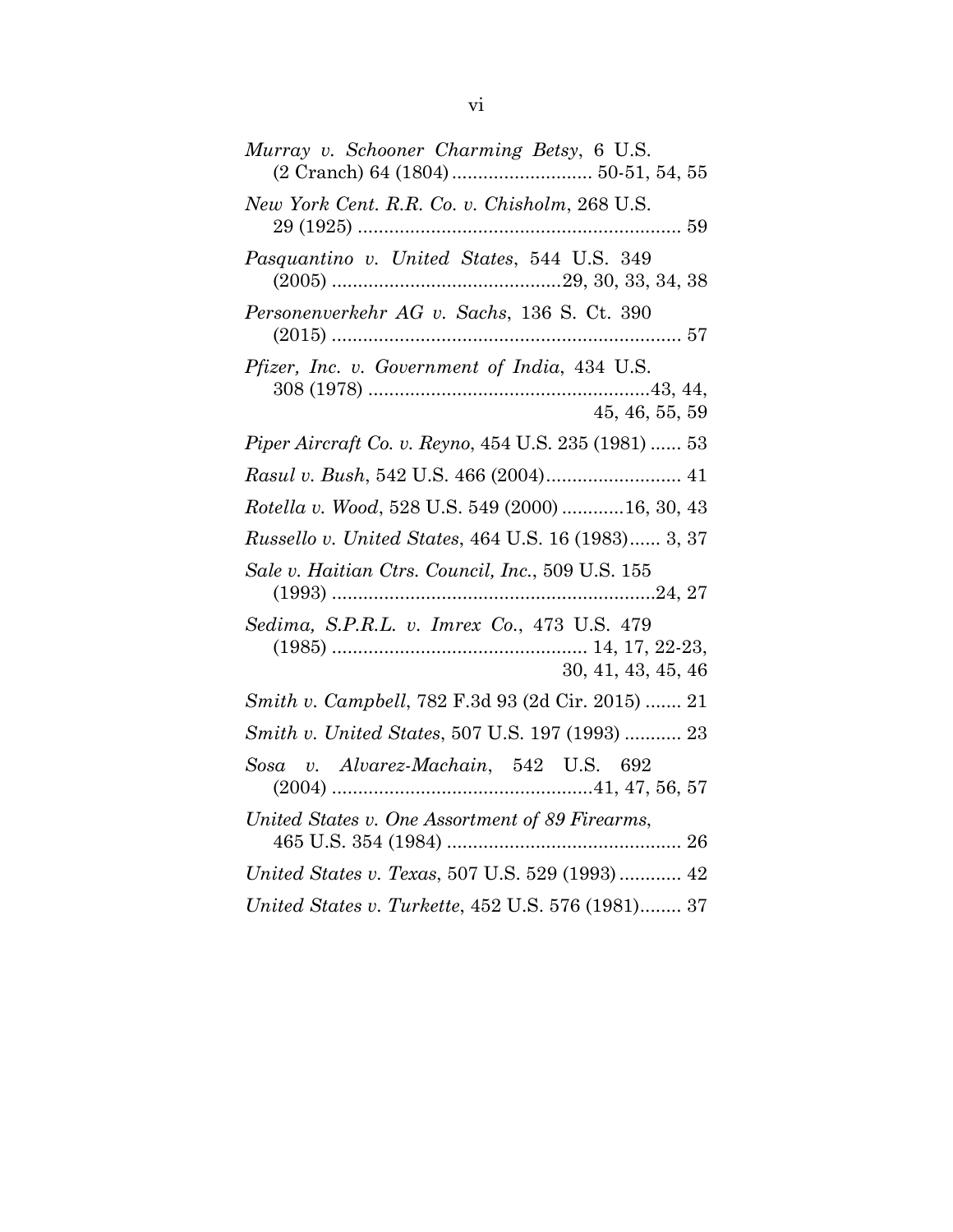| <b>STATUTES</b>                                                                                            |
|------------------------------------------------------------------------------------------------------------|
| Alien Tort Statute, 28 U.S.C. § 1350  47                                                                   |
| Civil Rights Act of 1964, tit. VII, 42 U.S.C.                                                              |
| Clayton Act, 15 U.S.C. § 12 et seq. 2, 40, 43, 44,<br>45, 47, 58, 59                                       |
| 45, 47, 58, 59                                                                                             |
|                                                                                                            |
| Controlled Substances Import and Export Act,<br>Pub. L. No. 91-513, tit. III, § 1009, 84 Stat.             |
| Eight Hour Law, ch. 352, 27 Stat. 340 (1892)  33                                                           |
| Federal Tort Claims Act, 28 U.S.C. § 2671                                                                  |
|                                                                                                            |
| Foreign Sovereign Immunities Act of 1976,                                                                  |
|                                                                                                            |
|                                                                                                            |
| Foreign Trade Antitrust Improvements Act of<br>1982, Pub. L. No. 97-290, tit. IV, 96 Stat.                 |
|                                                                                                            |
| Money Laundering Control Act of 1986, Pub.<br>L. No. 99-570, tit. I, subtit. H, 100 Stat.<br>3207, 3207-18 |
| § 1352(a), 100 Stat. 3207-20 (codified at 18                                                               |
|                                                                                                            |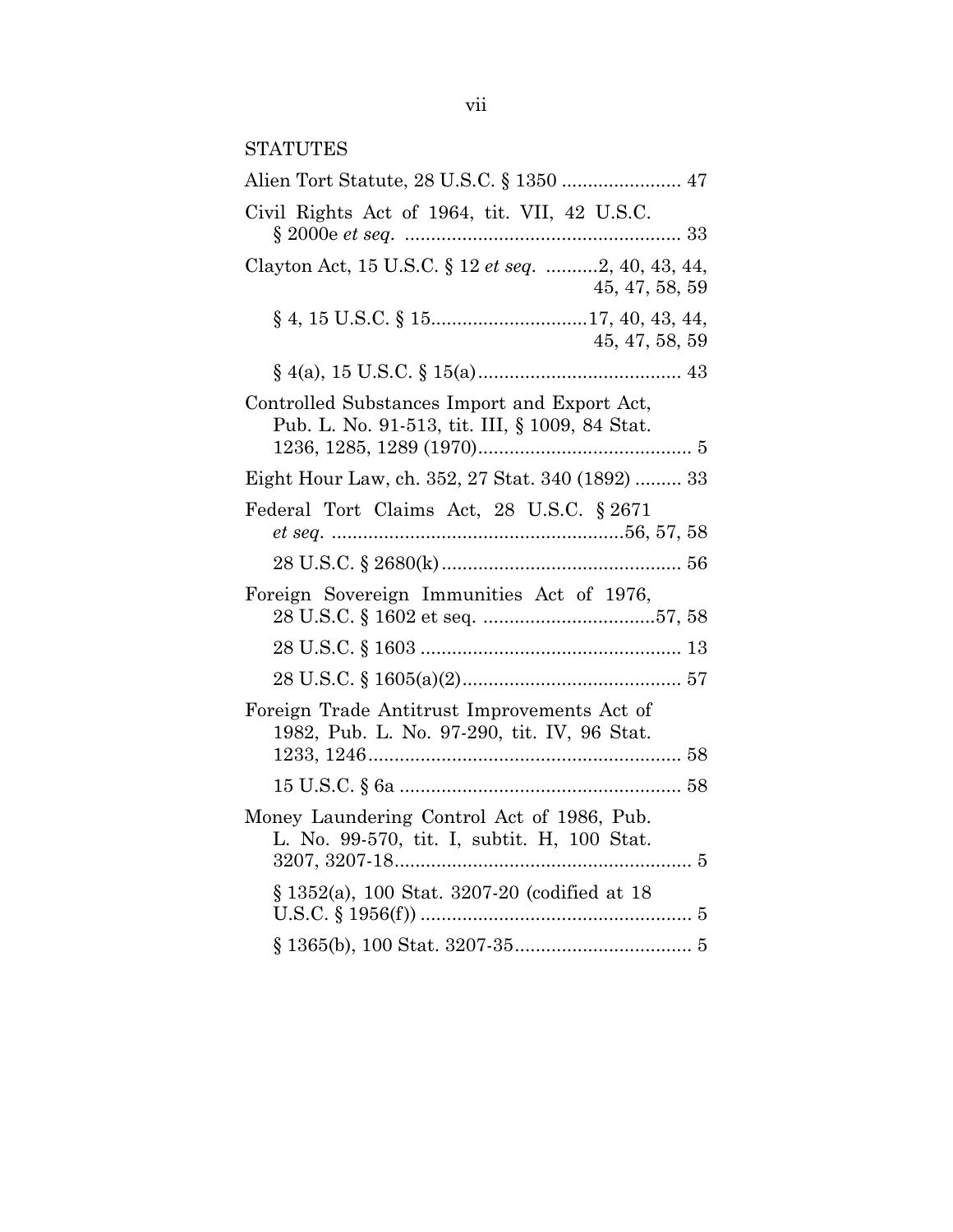| Racketeer Influenced and Corrupt Organiza-                                                              |
|---------------------------------------------------------------------------------------------------------|
| tions Act, Pub. L. No. 91-452, tit. IX,                                                                 |
| 84 Stat. 922 (codified at 18 U.S.C. § 1961<br>$et seq. ) \dots 0.00000$                                 |
|                                                                                                         |
|                                                                                                         |
|                                                                                                         |
|                                                                                                         |
|                                                                                                         |
|                                                                                                         |
|                                                                                                         |
|                                                                                                         |
|                                                                                                         |
|                                                                                                         |
| 18 U.S.C. § 1962 3, 15, 16, 25, 30,<br>31, 32, 33, 35, 36, 37,<br>38, 39, 40, 46, 49, 52, 59            |
| 18 U.S.C. § 1962(a) 3, 12, 20, 21, 25, 31, 32, 38                                                       |
| 18 U.S.C. § 1962(b) 3, 12, 20, 21, 25, 31, 32                                                           |
| 18 U.S.C. § 1962(c) 3, 12, 22, 25, 31, 32                                                               |
|                                                                                                         |
|                                                                                                         |
|                                                                                                         |
| 18 U.S.C. § 1964(c) 4, 12, 16, 17, 39, 40,<br>41, 42, 43, 44, 45, 46,<br>47, 49, 51, 52, 56, 57, 59, 60 |
| Securities Exchange Act of 1934, $§ 10(b)$ ,                                                            |
|                                                                                                         |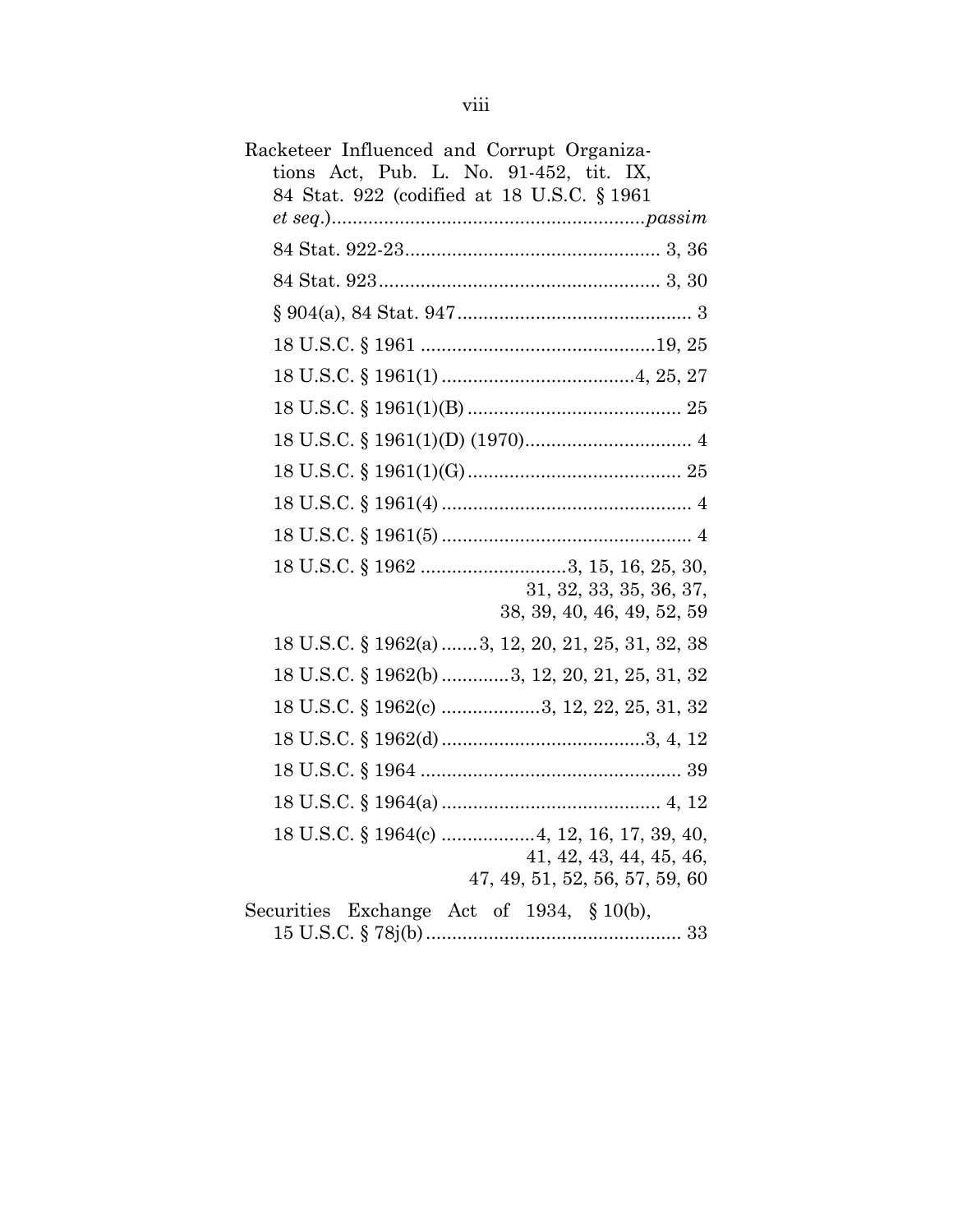| Sherman Act, 15 U.S.C. § 1 et seq. 49, 58, 59 |
|-----------------------------------------------|
| Travel Act, 18 U.S.C. § 1952 11, 14, 29       |
| USA PATRIOT Act, Pub. L. No. 107-56,          |
|                                               |
| $\S 813, 115 \text{ Stat. } 382 \dots 5$      |
|                                               |
|                                               |
|                                               |
|                                               |
|                                               |
|                                               |
|                                               |
|                                               |
|                                               |
|                                               |
|                                               |
|                                               |
|                                               |
|                                               |
|                                               |
|                                               |
|                                               |
|                                               |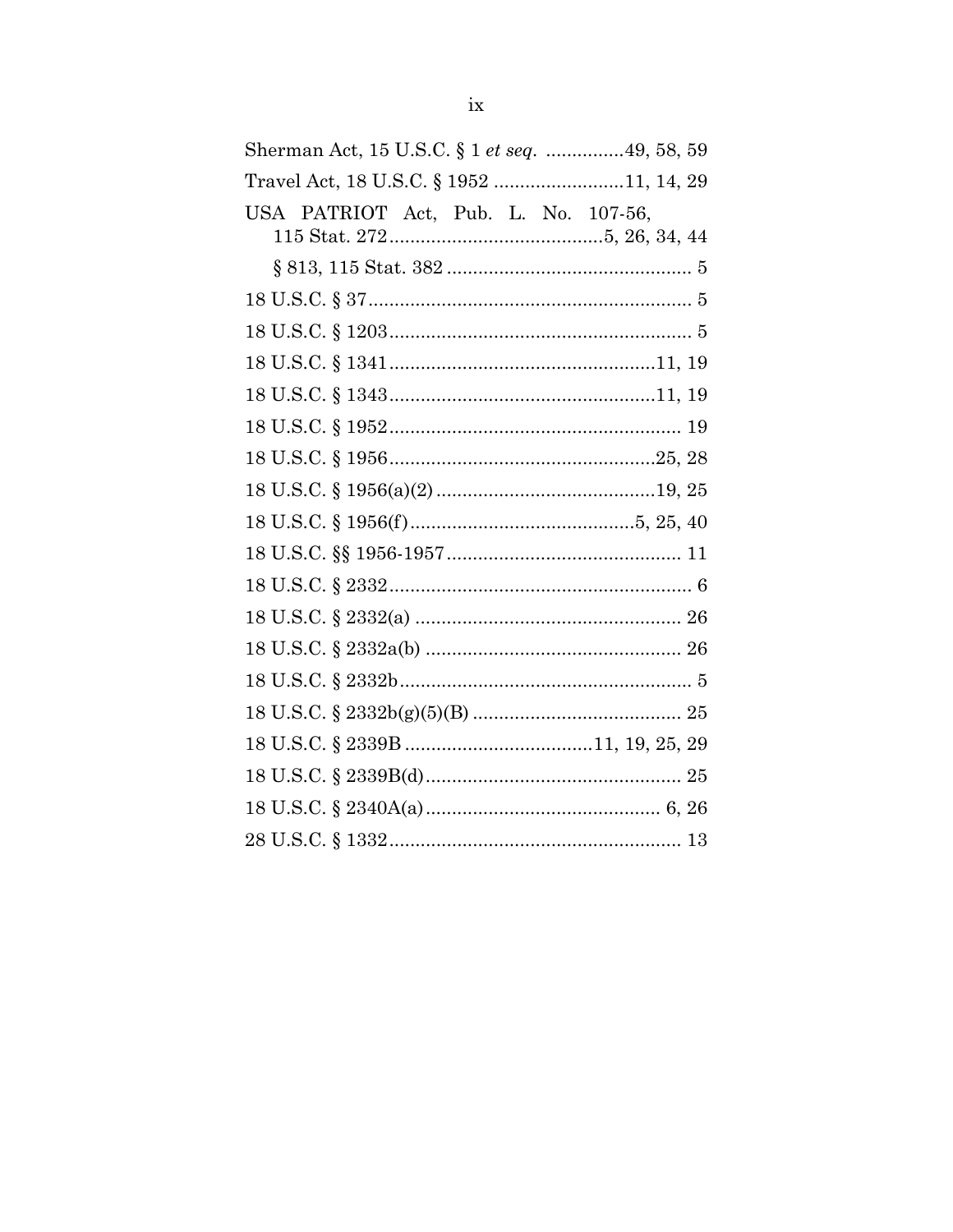## LEGISLATIVE MATERIALS

| Clayton Act Amendments of 1978: Hearing and<br>Markup Before the Subcomm. on Interna-<br>tional Economic Policy and Trade of the<br>H. Comm. on International Relations, 95th |
|-------------------------------------------------------------------------------------------------------------------------------------------------------------------------------|
|                                                                                                                                                                               |
| 147 Cong. Rec. 20,669 (2001):                                                                                                                                                 |
|                                                                                                                                                                               |
|                                                                                                                                                                               |
|                                                                                                                                                                               |
| Law Enforcement Treaties: Hearing Before the<br>S. Comm. on Foreign Relations, 108th Cong.                                                                                    |
|                                                                                                                                                                               |
|                                                                                                                                                                               |

## OTHER MATERIALS

| Agreed Statement of Facts Containing Admis-        |
|----------------------------------------------------|
| sions Made Pursuant to s.655 of the Crimi-         |
| nal Code, Her Majesty the Queen in Right           |
| of Canada v. Northern Brands Int'l, Inc.           |
|                                                    |
| Brief for the United States as Amicus Curiae       |
| Supporting Respondents, Bank of China,             |
| New York Branch v. NBM LLC, 546 U.S.               |
| 1026 (2005) (No. 03-1559), 2005 WL 2875061  45     |
| Brief of <i>Amicus Curiae</i> the European Commis- |
| sion in Support of Neither Party, Sosa v.          |
| <i>Alvarez-Machain</i> , 542 U.S. 692 (2004) (Nos. |
|                                                    |
|                                                    |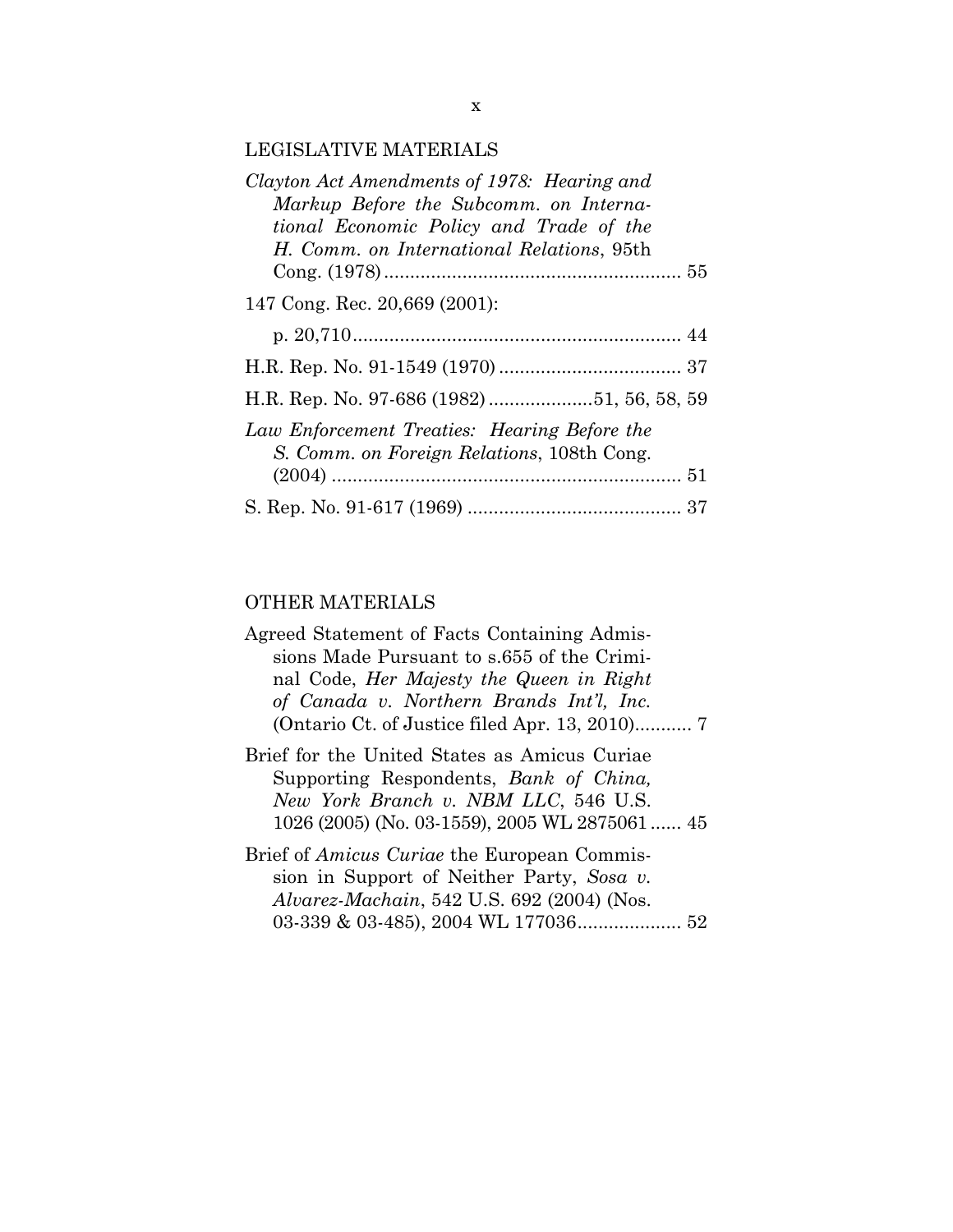| Brief of the European Commission on Behalf<br>of the European Union as Amicus Curiae<br>in Support of Neither Party, Kiobel v. Royal<br>Dutch Petroleum Co., 133 S. Ct. 1659 (2013)                                                                                          |  |
|------------------------------------------------------------------------------------------------------------------------------------------------------------------------------------------------------------------------------------------------------------------------------|--|
| Consolidated versions of the Treaty on Euro-<br>pean Union and the Treaty on the Func-<br>tioning of the European Union, O.J. C 326<br>(Oct. 26, 2012), http://www.ecb.europa.eu/                                                                                            |  |
| Declaration of Hon. Franz-H. Brüner, Director-<br>General of OLAF, European Anti-Fraud<br>Office, European Community v. RJR Nabisco,<br><i>Inc.</i> , No. 01-Civ-5188, Document 70-6                                                                                         |  |
| European Commission:                                                                                                                                                                                                                                                         |  |
| Press Release No. IP/04/882, "European<br>Commission and Philip Morris Interna-<br>tional sign 12-year Agreement to combat<br>contraband and counterfeit cigarettes"<br>(July 9, 2004), <i>available at</i> http://europa.eu/<br>rapid/press-release_IP-04-882_en.htm?       |  |
| Press Release No. IP/07/1927, "European<br>Commission and JT International (Japan<br>Tobacco) sign 15-year Agreement to combat<br>contraband and counterfeit cigarettes"<br>(Dec. 14, 2007), <i>available at http://europa.</i><br>eu/rapid/press-release_IP-07-1927_en.htm? |  |
|                                                                                                                                                                                                                                                                              |  |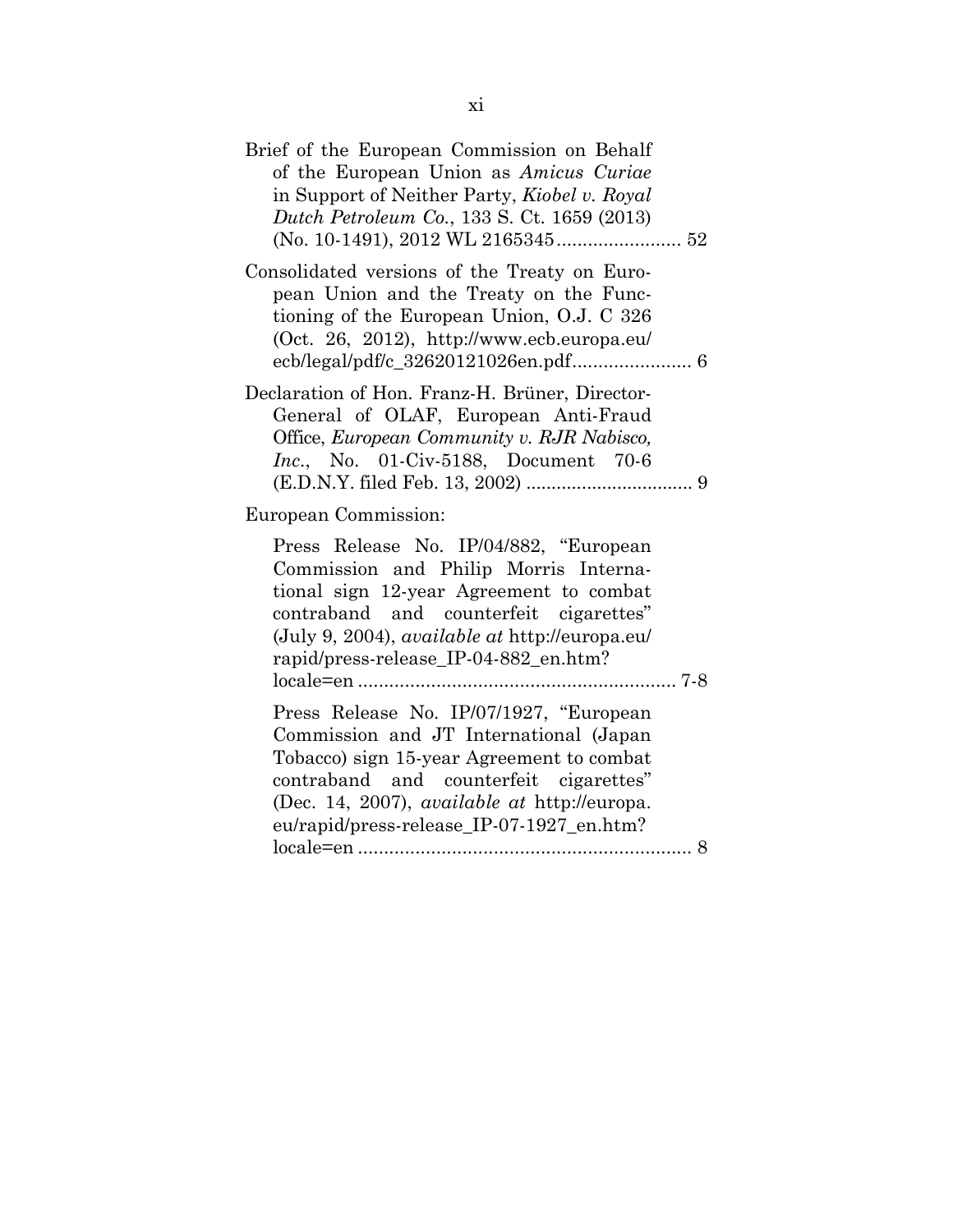| Press Release No. IP/10/951, "European<br>Commission and British American Tobacco<br>sign agreement to combat illicit trade in<br>tobacco" (July 15, 2010), available at http://<br>europa.eu/rapid/press-release_IP-10-951_en.                                                       |
|---------------------------------------------------------------------------------------------------------------------------------------------------------------------------------------------------------------------------------------------------------------------------------------|
| Press Release No. IP/10/1179, "European<br>Commission and Imperial Tobacco sign agree-<br>ment to combat illicit trade in tobacco"<br>(Sept. 27, 2010), <i>available at http://europa.</i><br>eu/rapid/press-release_IP-10-1179_en.htm 8                                              |
| Gerard E. Lynch, RICO: The Crime of Being a<br>Criminal, 87 COLUM. L. REV. 661 (1987)  37                                                                                                                                                                                             |
| Memorandum for the United States as Amicus<br>Curiae, Pfizer, Inc. v. Government of India,<br>434 U.S. 308 (1978) (No. 76-749), 1977 WL                                                                                                                                               |
| Restatement (First) of Conflicts of Laws (1934) 56                                                                                                                                                                                                                                    |
| Restatement (Third) of Foreign Relations Law                                                                                                                                                                                                                                          |
| Reynolds American Inc., SEC Form 8-K                                                                                                                                                                                                                                                  |
| U.S. Dep't of Justice, Press Release, "R.J.<br>Reynolds Affiliate Pleads Guilty, Pays \$15<br>Million in Criminal Fines and Forfeitures<br>as Part of Cigarette Smuggling Operation"<br>(Dec. 22, 1998), <i>available at http://www.</i><br>justice.gov/archive/opa/pr/1998/December/ |
| United Nations Convention against Transna-<br>tional Organized Crime (Palermo Conven-                                                                                                                                                                                                 |
| tion), Nov. 15, 2000, 2225 U.N.T.S. 209 51                                                                                                                                                                                                                                            |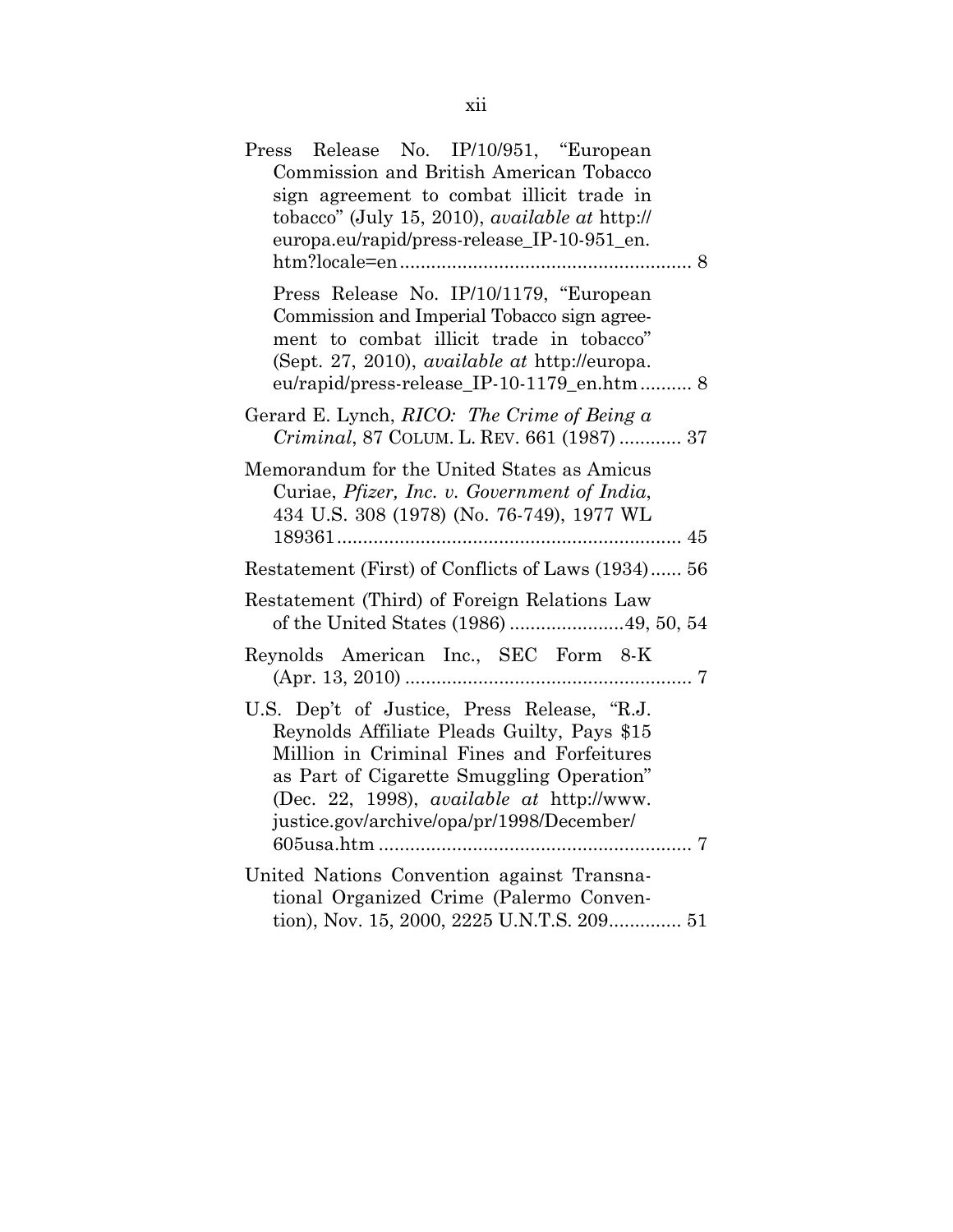#### **INTRODUCTION**

After an extensive investigation by European governmental officials revealing serious misconduct by petitioners, respondents filed this suit under the common law and the Racketeer Influenced and Corrupt Organizations Act ("RICO") to redress petitioners' widespread racketeering activities. Respondents' complaint alleges petitioners directed moneylaundering and other criminal activities from their U.S. headquarters, from which they dispatched U.S. citizen-employees to travel abroad to deal directly with criminal elements. The case concerns claims against U.S. defendants that committed RICO predicate acts through domestic and foreign conduct and caused domestic and foreign injuries to respondents. Because petitioners' illegal scheme had global reach, the complaint also alleges petitioners' unlawful conduct outside the United States as part of a global scheme directed from the United States.

Congress enacted RICO with express extraterritorial scope, limited in a manner consistent with international law. It incorporated predicate statutes that specifically apply to extraterritorial conduct, including conduct that occurs exclusively outside the United States. Congress also adopted language from the Clayton Act with a well-established meaning of extraterritorial application. Traditional tools of statutory interpretation thus demonstrate RICO applies to certain extraterritorial conduct and its civil cause of action provides recovery for injuries suffered abroad.

Petitioners advance two main attacks on that straightforward understanding of Congress's intent, but neither has merit. First, petitioners contend RICO's focus is the "enterprise" rather than the conduct the statute proscribes, and therefore that enter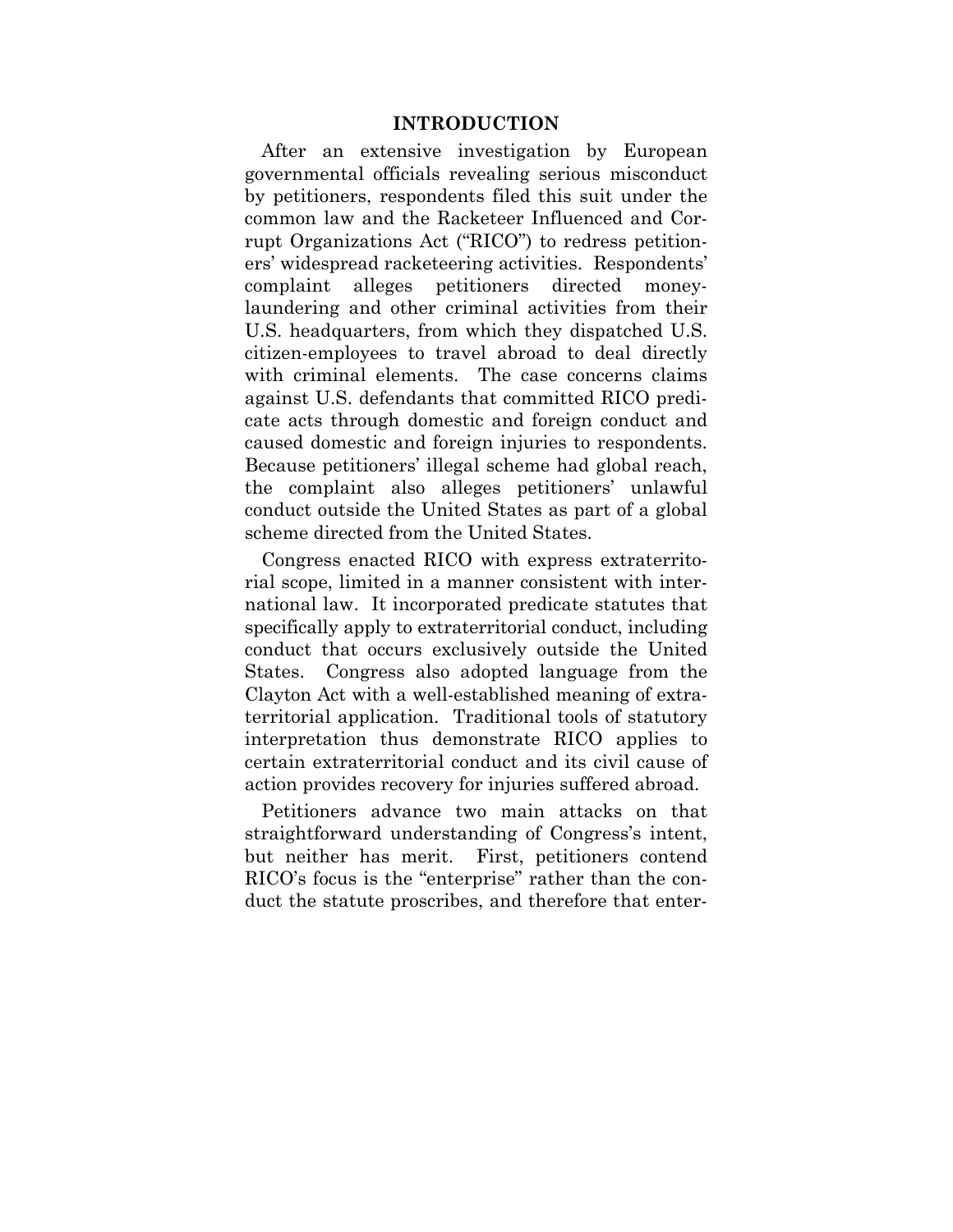prise must be domestic, rather than foreign. Leaving aside that respondents' complaint alleges domestic enterprises, the statute cannot bear petitioners' restrictive construction. RICO's text, structure, and history demonstrate its focus on the *corruption* of enterprises through the commission of predicate acts, whether they are domestic, foreign, or transnational entities. Congress made clear that RICO's prohibition includes such crimes as international money laundering and financial support of terrorist groups. Limiting RICO to domestic enterprises would thus be illogical and self-defeating to the broad purposes this Court has recognized Congress enacted RICO to address.

Petitioners' second attack on RICO's extraterritorial reach – that RICO redresses only domestic *injuries* – also fails. That contention conflicts with centuriesold authority, which confirms that foreigners can resort to U.S. courts to redress injuries caused by Americans. Adhering to that longstanding principle, Congress incorporated into RICO the Clayton Act's remedial language, which had been construed to permit foreigners to sue U.S. entities for injuries sustained abroad. The Solicitor General's separate theory to limit damages to domestic injuries based on comity interests represents a novel and atextual policy preference that cannot override Congress's clear enactment and is in tension with prior Executive Branch representations to this Court. In light of its longstanding jurisprudence that has served the Nation well in the international community, the Court should reject petitioners' novel limitation on RICO's remedial provision.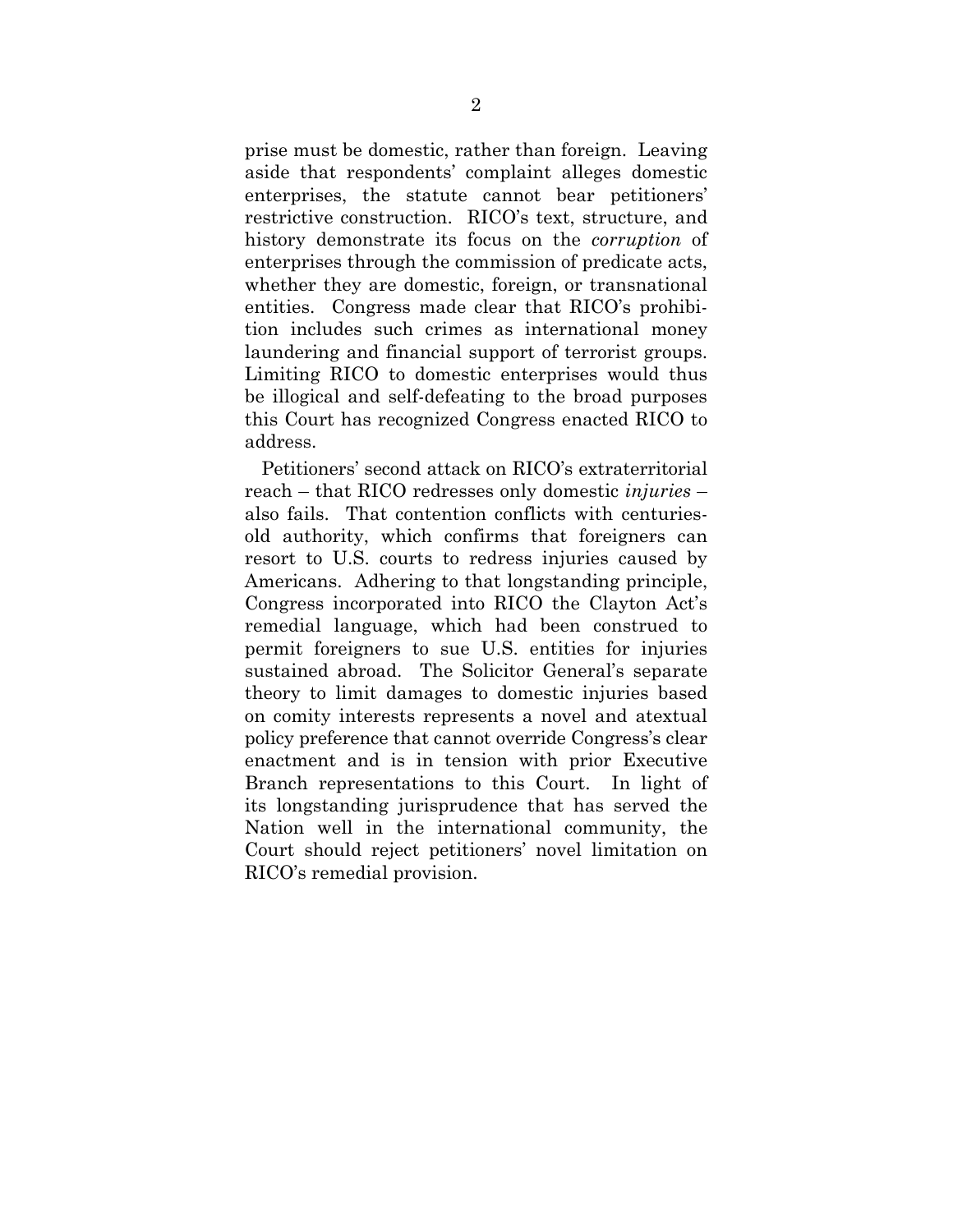### **STATEMENT OF THE CASE**

#### **A. Statutory Background**

**1.** In 1970, Congress enacted RICO, Pub. L. No. 91-452, tit. IX, 84 Stat. 922 (codified at 18 U.S.C. § 1961 *et seq*.), to "provid[e] enhanced sanctions and new remedies to deal with the unlawful activities of those engaged in organized crime." 84 Stat. 923. Congress recognized "organized crime derives a major portion of its power through money obtained from . . . illegal endeavors" and "this money and power are increasingly used to infiltrate and corrupt legitimate businesses and labor unions." *Id*. at 922-23. "[O]rganized crime activities in the United States . . . seriously burden interstate and foreign commerce." *Id*. at 923. "[T]he RICO statute was intended to provide new weapons of unprecedented scope for an assault upon organized crime and its economic roots." *Russello v. United States*, 464 U.S. 16, 26 (1983). Congress intended RICO "to be 'liberally construed to effectuate its remedial purposes.'" *Boyle v. United States*, 556 U.S. 938, 944 (2009) (quoting RICO § 904(a), 84 Stat. 947).

Section 1962 contains RICO's substantive prohibitions. Section 1962(a) makes it "unlawful for any person" "to use or invest" "any income derived . . . from a pattern of racketeering activity" to "acqui[re]" an "interest" in an "enterprise." 18 U.S.C. § 1962(a). Section 1962(b) prohibits "any person through a pattern of racketeering activity . . . to acquire or maintain . . . any interest in or control of any enterprise." *Id.* § 1962(b). Section 1962(c) proscribes "any person employed by or associated with any enterprise . . . to conduct . . . such enterprise's affairs through a pattern of racketeering activity." *Id*. § 1962(c). Section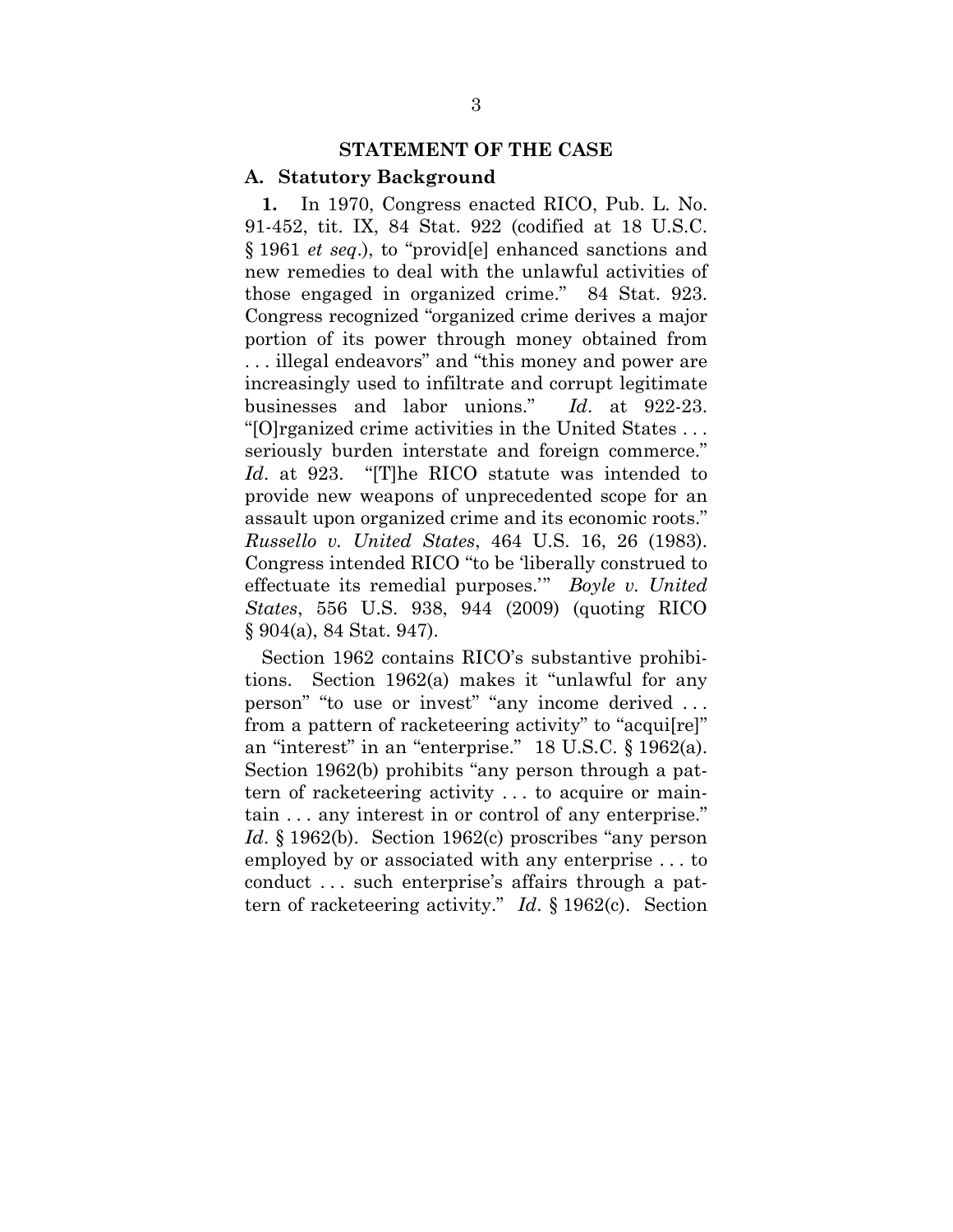1962(d) makes it "unlawful for any person to conspire to violate any of the provisions of . . . this section." *Id*. § 1962(d).

Congress defined "racketeering activity" as "any act which is indictable under" any of more than 100 specifically enumerated federal criminal statutes or "any act or threat involving" a variety of crimes "chargeable under State law." *Id*. § 1961(1). It further defined "pattern of racketeering activity" to "require[] at least two acts of racketeering activity." Id. § 1961(5). An "enterprise" is "any individual, partnership, corporation, association, or other legal entity, and any union or group of individuals associated in fact although not a legal entity." *Id*. § 1961(4).

RICO provides civil remedies and imposes criminal sanctions for violations of its substantive prohibitions. Section 1964(c) provides that "[a]ny person injured in his business or property by reason of a violation of [S]ection 1962" may bring a civil action to recover treble damages and attorneys' fees. *Id*. § 1964(c). The statute also provides for equitable relief "to prevent and restrain violations of [S]ection 1962." *Id*. § 1964(a).

**2.** Congress has included numerous "predicate" crimes in defining "racketeering activity" that apply to extraterritorial conduct. *See* U.S. Br. App. B (listing dozens of "Selected RICO Predicates With Extraterritorial Application"). For example, RICO's original set of predicate crimes included "any offense involving . . . buying, selling, or otherwise dealing in narcotic or other dangerous drugs." 18 U.S.C. § 1961(1)(D) (1970). Congress also criminalized the conduct of "any person to manufacture or distribute a controlled substance . . . intending . . . or knowing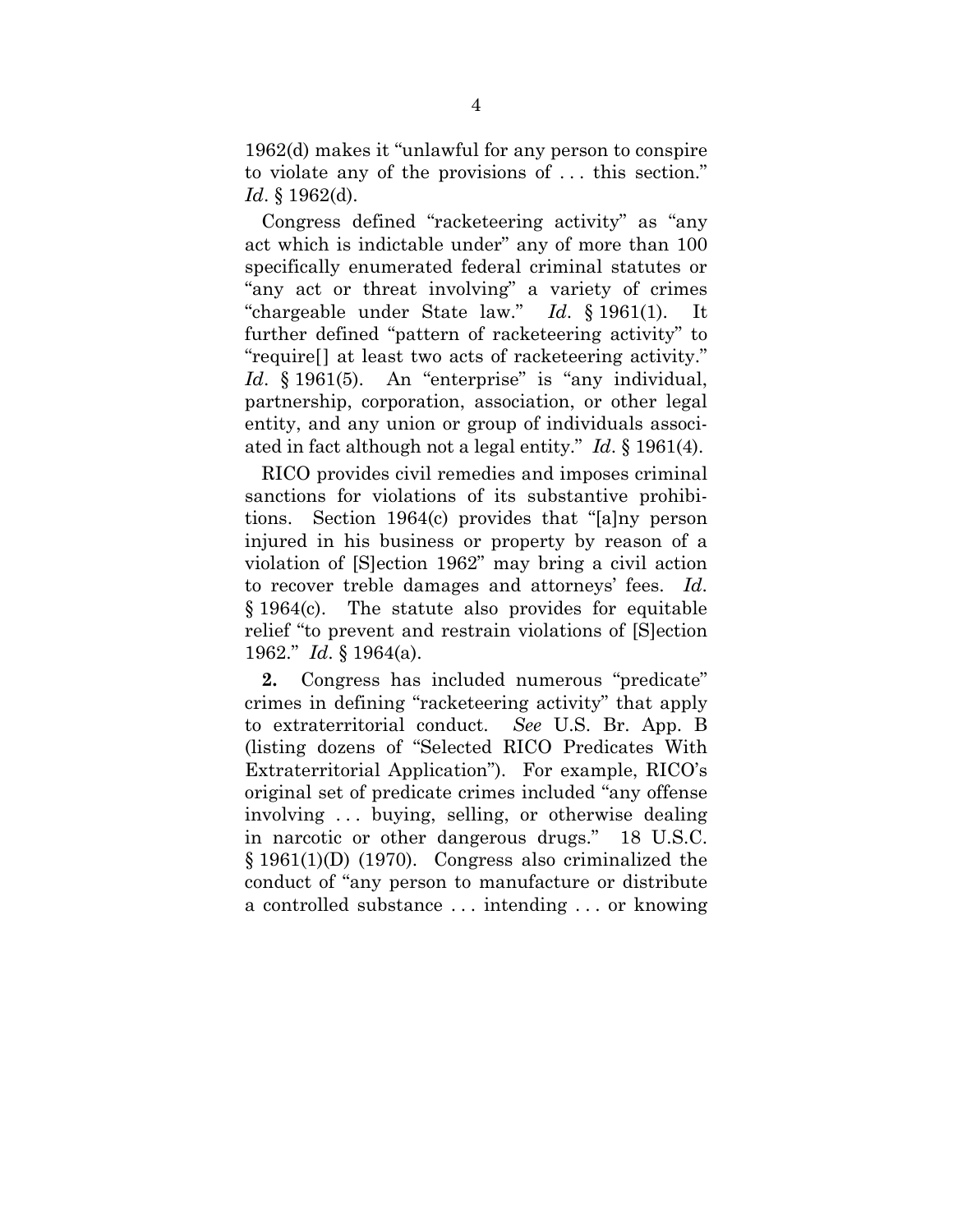that such substance will be unlawfully imported into the United States." Controlled Substances Import and Export Act, Pub. L. No. 91-513, tit. III, § 1009, 84 Stat. 1236, 1285, 1289 (1970). Congress expressly provided that this RICO predicate "reach[es] acts of manufacture or distribution committed outside the territorial jurisdiction of the United States." *Id.*

Congress has since amended RICO repeatedly to expand its definition of "racketeering activity" to include new predicate crimes with express extraterritorial effect. In 1986, it enacted a new moneylaundering statute and included it within the definition of "racketeering activity." Money Laundering Control Act of 1986, Pub. L. No. 99-570, tit. I, subtit. H, § 1365(b), 100 Stat. 3207, 3207-18, 3207-35. Congress expressly provided for "extraterritorial jurisdiction over the conduct prohibited" by the new RICO predicate if the money laundering involved transactions above \$10,000 and was committed by a U.S. citizen or, in the case of a non-U.S. citizen, the conduct occurs in part in the United States. *Id*. § 1352(a), 100 Stat. 3207-20 (codified at 18 U.S.C. § 1956(f)).

After al-Qaeda's attacks on September 11, 2001, Congress again amended RICO's definition of "racketeering activity" to include dozens of terrorismrelated predicate crimes. *See* USA PATRIOT Act, Pub. L. No. 107-56, § 813, 115 Stat. 272, 382. Congress's amendments to RICO targeted "[a]cts of terrorism transcending national boundaries," 18 U.S.C. § 2332b, such that specific terrorism-related predicates apply extraterritorially by their plain terms. *See*, *e.g.*, *id.* § 37 (criminalizing certain violence at international airports in the United States or abroad); *id.* § 1203 (criminalizing taking certain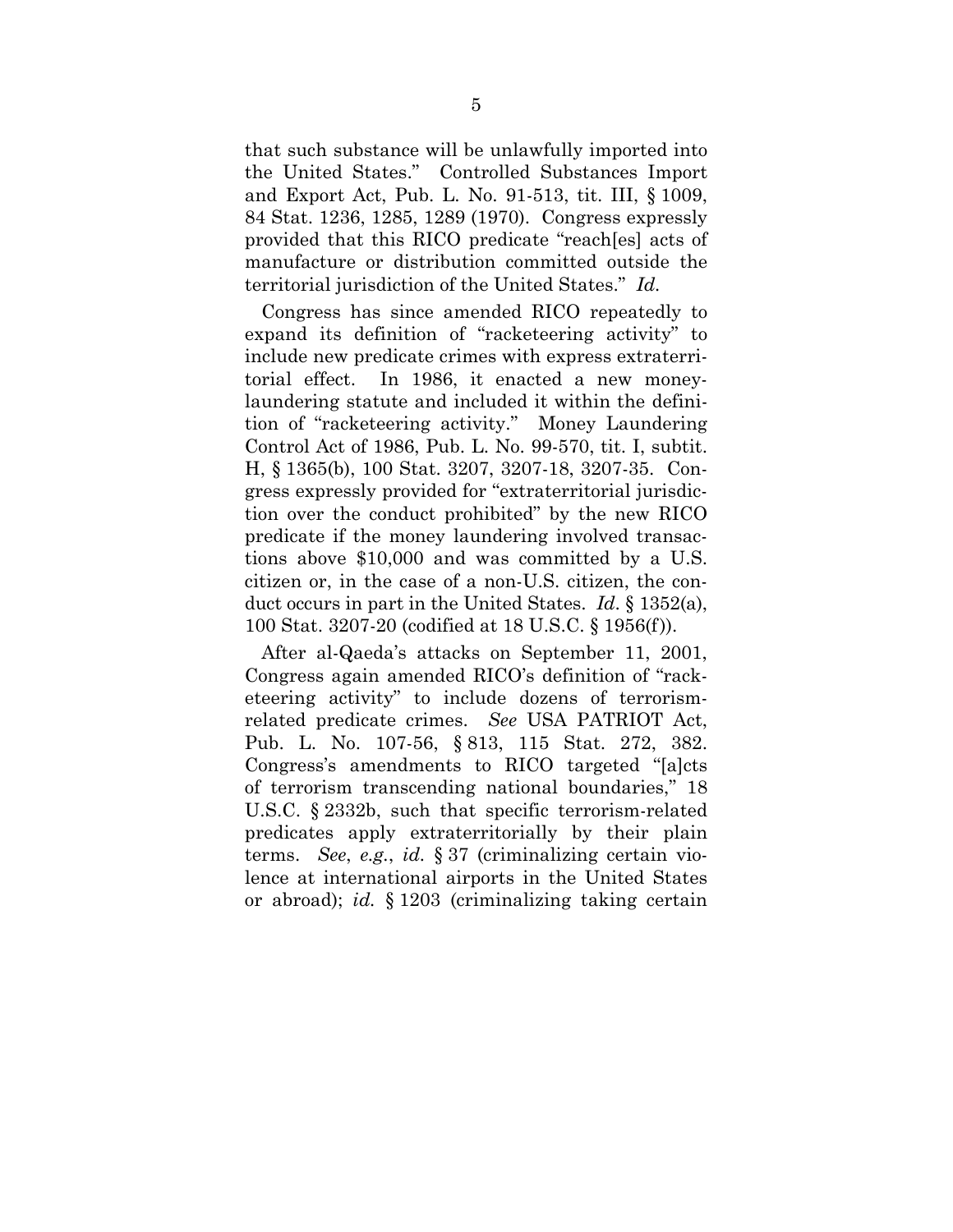hostages in the United States or abroad). Some apply only to conduct committed abroad. *See*, *e.g.*, *id*. § 2332 (criminalizing "kill[ing] a national of the United States, while such national is outside the United States"); *id*. § 2340A(a) (making it unlawful to "commit[] or attempt[] to commit torture" while "outside the United States").

## **B. Respondents' Investigation Of Cigarette Trafficking And Money Laundering**

Respondents are the European Community and 26 of its Members States. App. 136a-140a (¶¶ 5-7). The European Community (which became the European Union on December 1, 2009, under the Lisbon Treaty) is a governmental body created by its Member States, which constitute the majority of the nations of Europe. *See* Consolidated versions of the Treaty on European Union and the Treaty on the Functioning of the European Union, O.J. C 326 (Oct. 26, 2012), http://www.ecb.europa.eu/ecb/legal/pdf/c\_ 32620121026en.pdf.

In the 1990s, respondents initiated an investigation into cigarette trafficking into the European Community and through Europe to the Middle East (including Iraq). That investigation, led by the European Anti-Fraud Office (known by its French acronym "OLAF") and its predecessor task force, revealed widespread transnational trafficking and money laundering by petitioners.

OLAF conducted a comprehensive investigation into petitioners' conduct, including cigarette sales and money laundering through criminal channels into and through the European Union. OLAF cooperated with law enforcement authorities in the United States and other nations to combat the misconduct.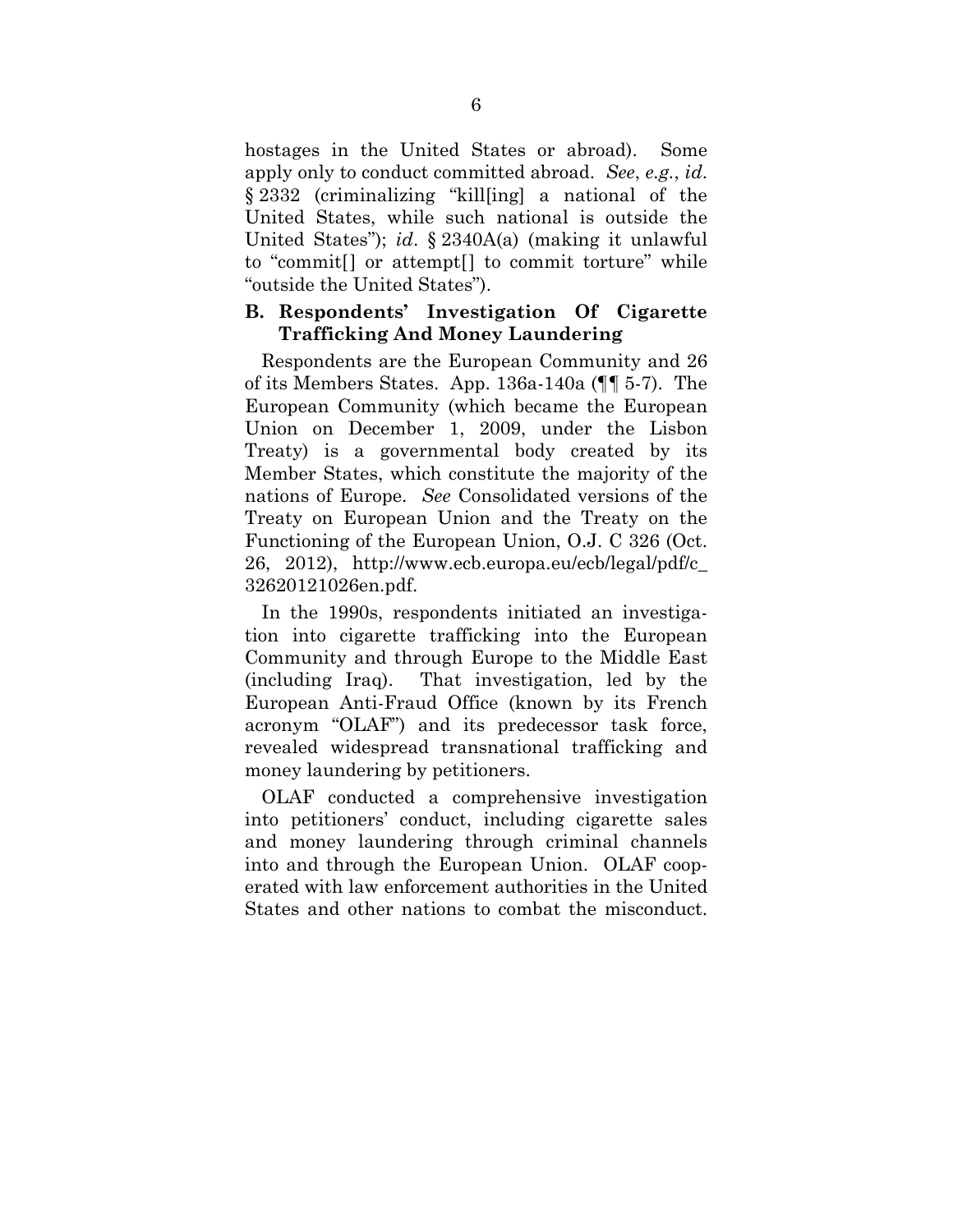Petitioners' affiliates and employees were convicted and substantial fines were imposed in the United States and Canada as a result of petitioners' misconduct in Canada.1

Respondents subsequently entered into agreements with petitioners' competitors in the tobacco industry. These agreements committed them to combat illegal trafficking and money laundering and to pay substantial monetary consideration. Specifically, on July 9, 2004, respondents entered into an anticontraband and anti-counterfeit agreement with Philip Morris International that included agreedupon protocols and payments in excess of \$1 billion over 12 years.2 On December 14, 2007, respondents

1

<sup>&</sup>lt;sup>1</sup> See Agreed Statement of Facts Containing Admissions Made Pursuant to s.655 of the Criminal Code, Her Majesty the Queen in Right of Canada v. Northern Brands Int'l, Inc. (Ontario Ct. of Justice filed Apr. 13, 2010) (petitioners' affiliate pleaded guilty to a criminal conspiracy to defraud Canada and was fined C\$75,000,000; R.J. Reynolds Tobacco Company agreed to pay C\$325,000,000 to Canada); Reynolds American Inc., SEC Form 8-K, Exhs. 10.2 & 99.1 (Apr. 13, 2010); U.S. Dep't of Justice, Press Release, "R.J. Reynolds Affiliate Pleads Guilty, Pays \$15 Million in Criminal Fines and Forfeitures as Part of Cigarette Smuggling Operation" (Dec. 22, 1998) ("An affiliate of R.J. Reynolds Tobacco International Inc. – Northern Brands International Inc. – pleaded guilty today and agreed to pay a total of \$15 million in criminal fines and forfeitures for aiding and abetting customers who evaded more than \$2.5 million in U.S. excise taxes by fraudulently transporting within the United States cigarettes that were intended to be exported"), *available* at http://www.justice.gov/archive/opa/pr/1998/December/605usa. htm.

<sup>2</sup> See European Commission, Press Release No. IP/04/882, "European Commission and Philip Morris International sign 12-year Agreement to combat contraband and counterfeit ciga-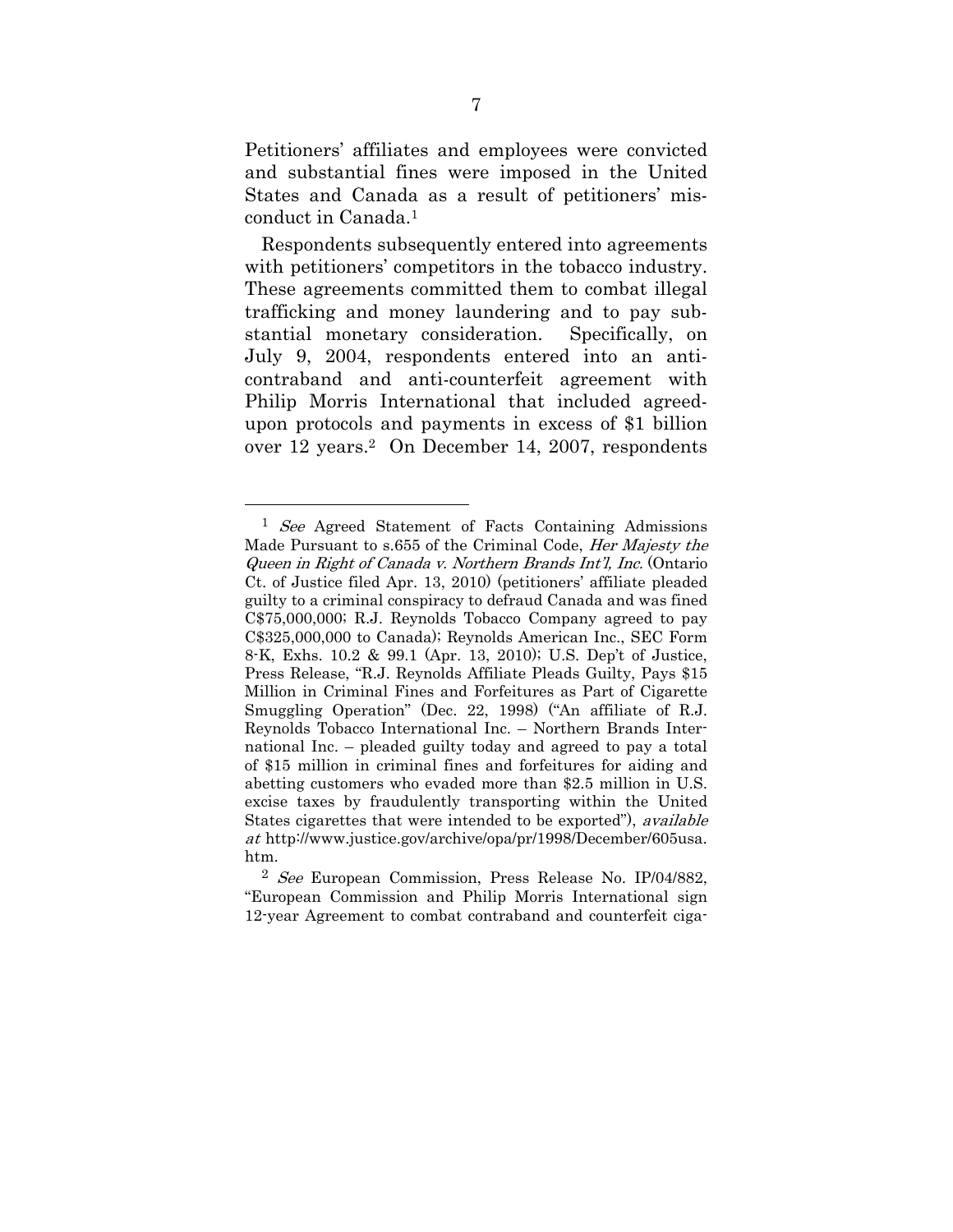reached an anti-contraband and anti-counterfeit agreement with Japan Tobacco International that included agreed-upon protocols and payments of \$400 million over 15 years.<sup>3</sup> On July 15, 2010, respondents entered into a Cooperation Agreement with British American Tobacco that included agreedupon protocols and payments of \$200 million over 20 years.4 Finally, on September 27, 2010, respondents reached a Cooperation Agreement with Imperial Tobacco Limited that included agreed-upon protocols and payments of \$300 million over 20 years.5

Alone among the major international tobacco companies, RJR Nabisco, Inc., a major American tobacco manufacturer, and several of its American corporate affiliates (collectively, "RJR"), continue to engage in unlawful business practices and refuse to adopt reforms to eliminate illegal cigarette trafficking and money laundering. After consultation with American

 $\overline{a}$ 

4 See European Commission, Press Release No. IP/10/951, "European Commission and British American Tobacco sign agreement to combat illicit trade in tobacco" (July 15, 2010), available at http://europa.eu/rapid/press-release\_IP-10-951\_en. htm?locale=en.

rettes" (July 9, 2004), available at http://europa.eu/rapid/pressrelease IP-04-882 en.htm?locale=en.

<sup>3</sup> See European Commission, Press Release No. IP/07/1927, "European Commission and JT International (Japan Tobacco) sign 15-year Agreement to combat contraband and counterfeit cigarettes" (Dec. 14, 2007), available at http://europa.eu/rapid/ press-release\_IP-07-1927\_en.htm?locale=en.

<sup>&</sup>lt;sup>5</sup> See European Commission Press Release No. IP/10/1179, "European Commission and Imperial Tobacco sign agreement to combat illicit trade in tobacco" (Sept. 27, 2010), available at http://europa.eu/rapid/press-release\_IP-10-1179\_en.htm.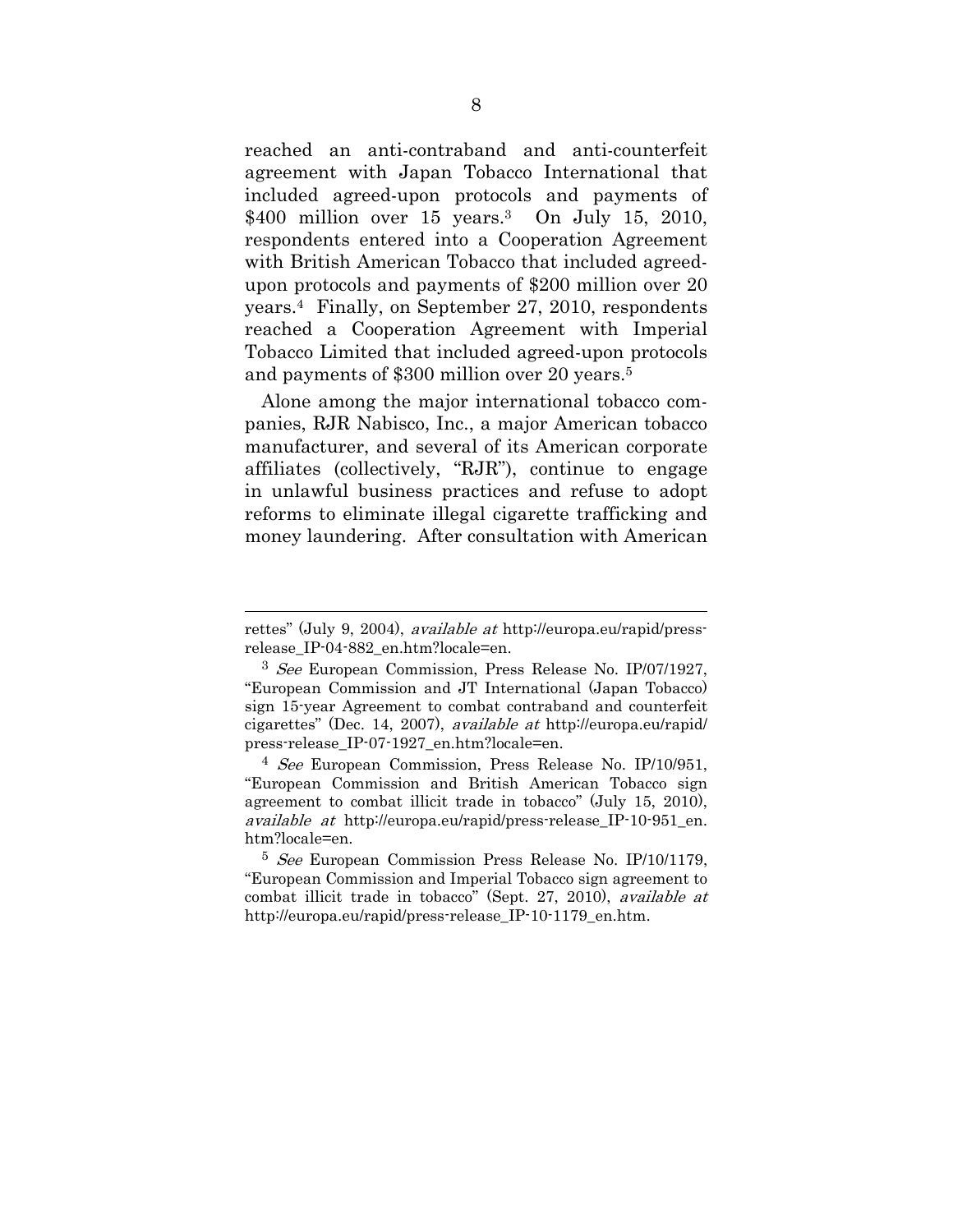authorities,6 respondents brought this suit in the United States to end petitioners' continued unlawful conduct that harms respondents.

#### **C. Petitioners' Money-Laundering Scheme**

The operative complaint alleges grave misconduct by petitioners as revealed by the investigation described above. For more than two decades, RJR has orchestrated a criminal scheme "to sell cigarettes as a means of laundering criminal proceeds – that is, to sell cigarettes to and through criminal organizations and to accept criminal proceeds in payment for cigarettes by secret and surreptitious means." App. 134a-135a (¶ 3); *see also* App. 193a (¶ 112) (RJR "has been responsible for large cigarette sales into illegal channels in the European Community and has received criminal proceeds in payment for their cigarettes"). Petitioners executed their unlawful scheme by "knowingly sell[ing] their products to organized crime, arrang[ing] for secret payments from organized crime, and launder[ing] such proceeds in the United States or offshore venues known for bank secrecy." App. 134a (¶ 2). In particular, petitioners laundered "enormous amounts of Colombian cocaine money and Russian heroin money derived from narcotics sales in the United States and the European Community." App. 166a (¶ 53). Petitioners also sold cigarettes "into Iraq . . . for the benefit of various terrorist groups." App. 178a-179a (¶ 80).

<u>.</u>

<sup>6</sup> See Declaration of Hon. Franz-H. Brüner, Director-General of OLAF, European Anti-Fraud Office, ¶ 2, European Community v. RJR Nabisco, Inc., No. 01-Civ-5188, Document 70-6 (E.D.N.Y. filed Feb. 13, 2002) ("I personally informed the United States Department of Justice in July 2000 of the European Commission's intention to file [litigation against RJR]").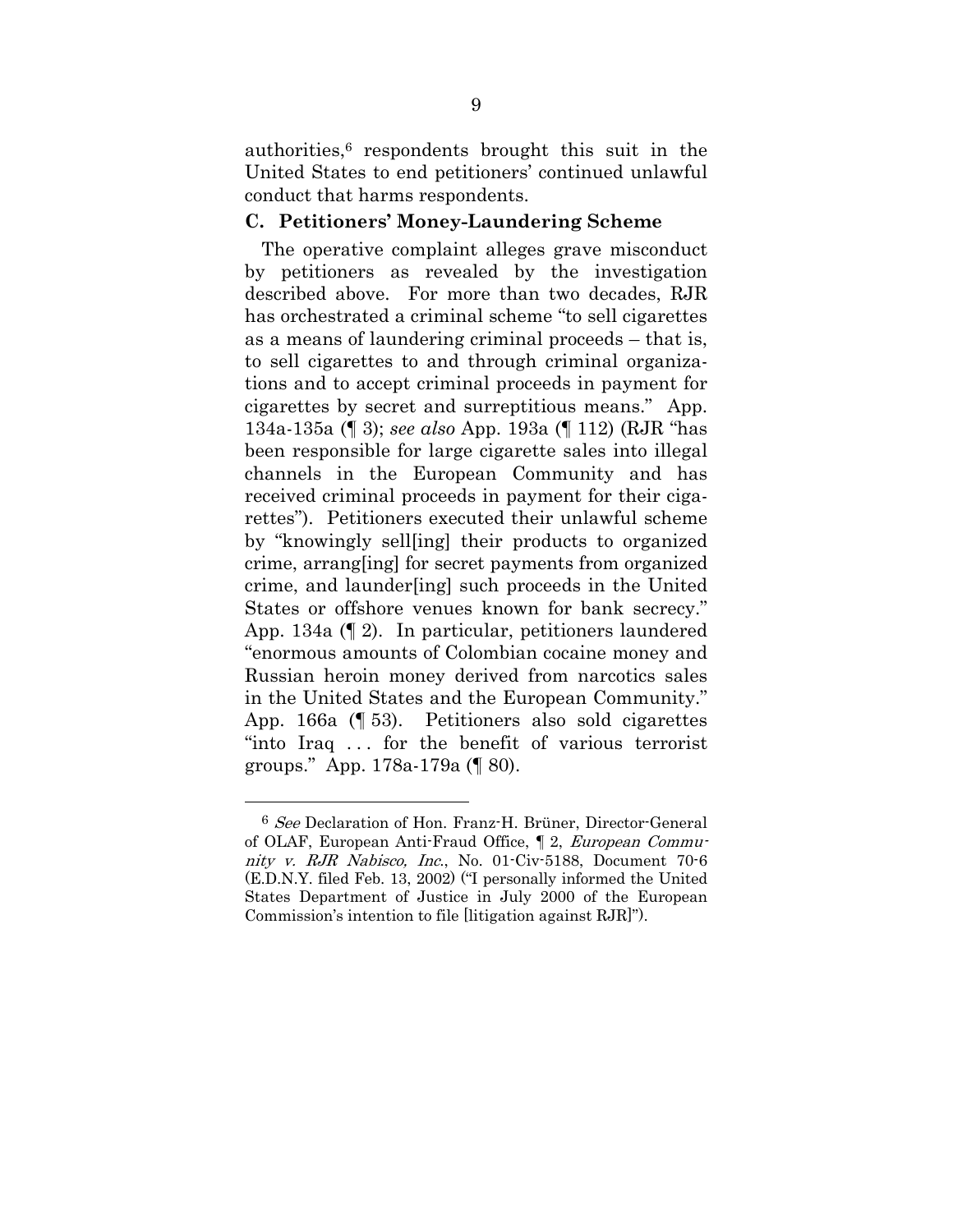High-level managers and employees of RJR directed and controlled that scheme from its headquarters in the United States. For example, RJR employees from the United States regularly traveled to Colombia, met with known money launderers and narcotics traffickers, exchanged large quantities of cigarettes for cash, and then transferred the cash into bank accounts in the United States. App. 174a-177a (¶¶ 70-74). The complaint details a "monthly routine" by RJR employees to "travel[] with authorized RJR distributors [and] ... enter Colombia illegally." App. 174a (¶ 71). These RJR employees "would meet face to face with money launderers and narcotics traffickers" and "would receive payments for cigarettes in the form of bulk cash." *Id*. "The employees . . . would then travel back to Venezuela, bribing border guards at the Venezuelan border to ensure that they could move the cash illegally across the border into Venezuela. Once the employees . . . reached a major Venezuelan city such as Maracaibo they would  $\ldots$  wire transfer the funds to [RJR's] bank . . . in the United States, thereby completing the money-laundering cycle." App. 175a (¶ 71).

The complaint further alleges in detail a variety of other mechanisms petitioners have used to execute their money-laundering scheme. These other mechanisms include selling cigarettes to known criminal organizations in Panama for sale in Europe, App. 170a-171a (¶¶ 65-66); trafficking cigarettes specifically designed for sale in the Middle East through Turkey into Iraq in violation of international sanctions and then laundering the proceeds, App. 178a-179a (¶ 80); and purchasing bonds overseas using the proceeds of illicit cigarette sales to criminal organiza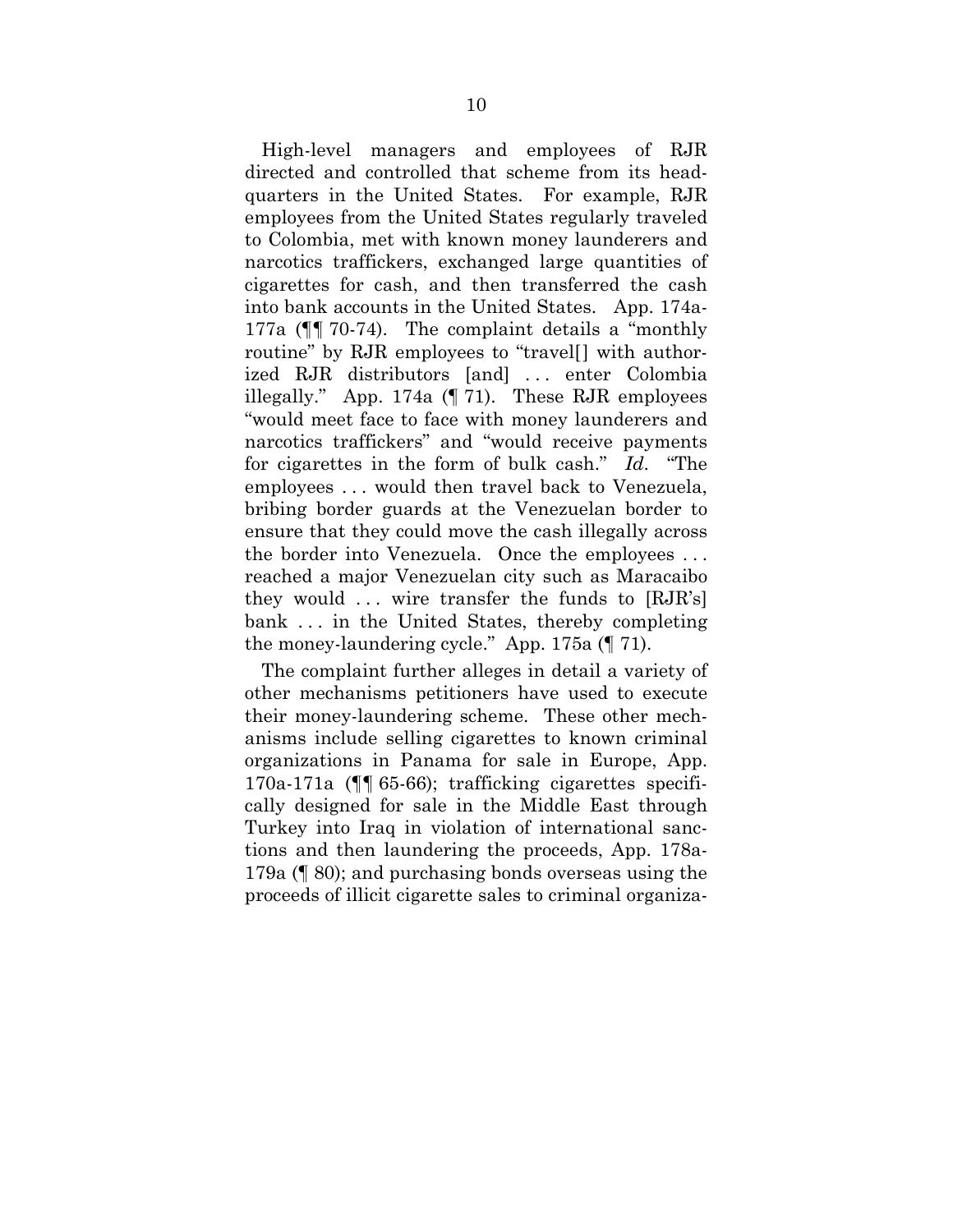tions and selling those bonds in the United States to conceal the source of the revenue, App. 175a-177a (¶¶ 73-74). At every step, RJR structured its transactions to shield them from detection by United States and European authorities. App. 167a, 172a-174a (¶¶ 56, 69).

In 2004, RJR used a substantial portion of the proceeds of this illegal money-laundering scheme to acquire the U.S. operations of Brown & Williamson ("B&W"), the U.S. subsidiary of British American Tobacco. App. 188a-190a, 251a-253a (¶¶ 100-103, 162-163). RJR previously had sold its international operations to Japan Tobacco International. App. 151a (¶ 29). RJR targeted B&W because it knew the latter's brands were popular in Europe and that the acquisition would expand its capacity to launder criminal proceeds through the sale of cigarettes destined for European markets. App. 189a (¶ 102). RJR integrated its newly acquired B&W operations into its unlawful schemes and used B&W to expand their scope. App. 189a-190a (¶¶ 102-103).

### **D. Proceedings Below**

**1.** Respondents brought suit against petitioners in the Eastern District of New York for claims under the common law and RICO, seeking damages and equitable relief. App. 135a-136a (¶ 4).

The complaint alleges petitioners engaged in a pattern of racketeering activity consisting of money laundering, 18 U.S.C. §§ 1956-1957; providing material support to foreign terrorist organizations, *id*. § 2339B; mail fraud, *id.* § 1341; wire fraud, *id*. § 1343; and violations of the Travel Act, *id*. § 1952. The bulk of the conduct constituting those unlawful acts took place in the United States. That domestic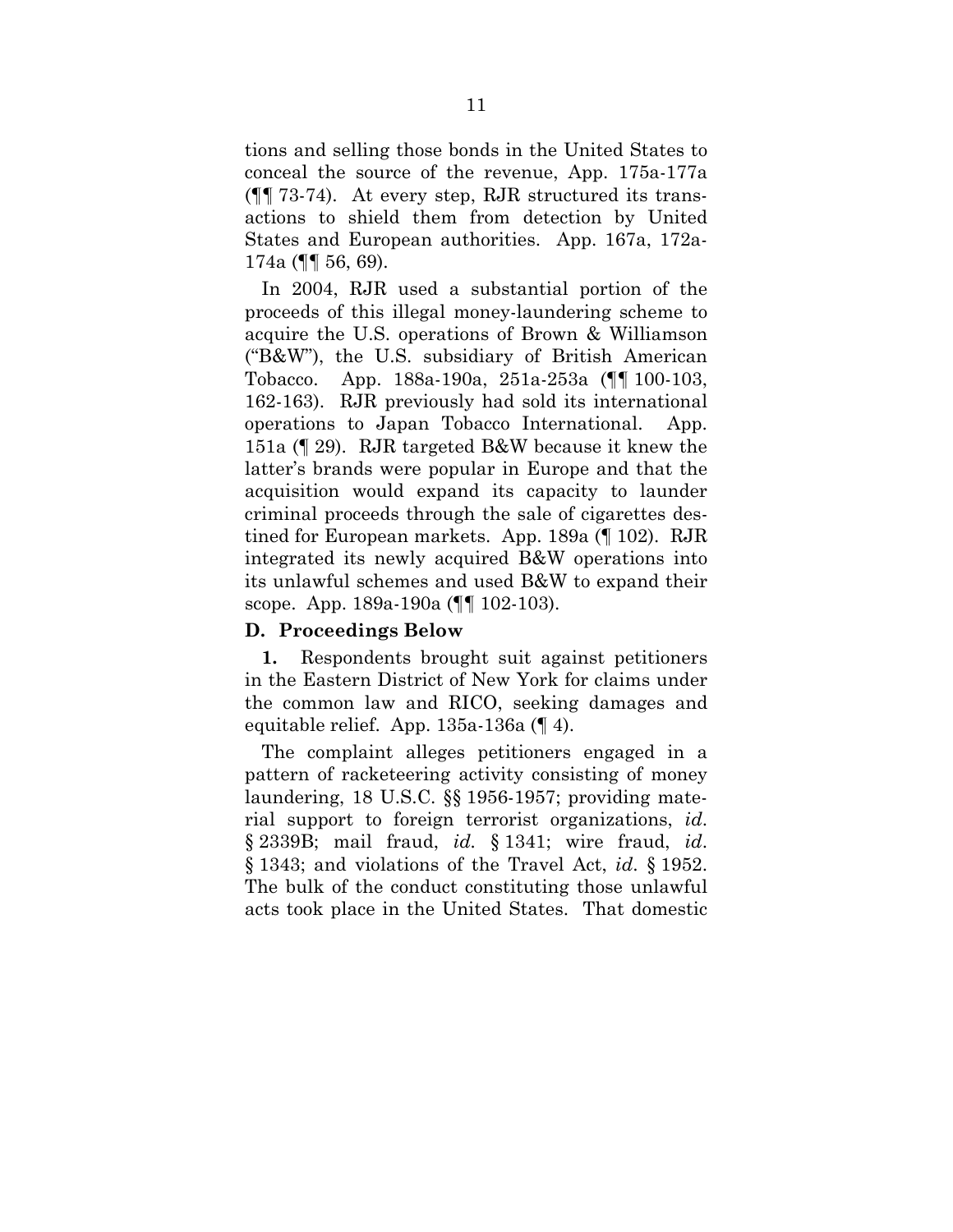conduct included directing and orchestrating the scheme from petitioners' corporate headquarters in Winston Salem and New York; the use of the mail and wires in the United States to coordinate the execution of the scheme; receipt and laundering of the proceeds of unlawful conduct in its accounts in New York financial institutions; and interstate and international travel from New York and Miami in furtherance of its criminal activities. App. 134a, 174a-188a (¶¶ 2, 70-99).

The complaint alleges violations of Sections 1962(a)-(d) based on that predicate racketeering activity. Petitioners violated Section 1962(a) by investing the proceeds of this pattern of racketeering in B&W. App. 188a-190a (¶¶ 100-103). Petitioners violated Sections 1962(b) and (c) by acquiring and maintaining control of, and conducting the affairs of, its money-laundering enterprise through that pattern of racketeering activity. App. 253a-256a (¶¶ 166- 173). Petitioners are liable under Section 1962(d) for conspiring together and with others to violate RICO's substantive prohibitions. App. 257a-260a (¶¶ 174- 180). The complaint alleges that respondents were injured by reason of petitioners' RICO violations in numerous ways. App. 210a-229a (¶¶ 146-148). The complaint seeks compensatory damages under Section 1964(c) and injunctive relief under Section 1964(a) requiring petitioners to cease their unlawful conduct. App. 229a-234a (¶¶ 149-154).

**2.** Petitioners moved to dismiss respondents' RICO claims. App. 40a. After this Court decided *Morrison v. National Australia Bank Ltd*., 561 U.S. 247 (2010), the district court ordered supplemental briefing to address the decision's effect on those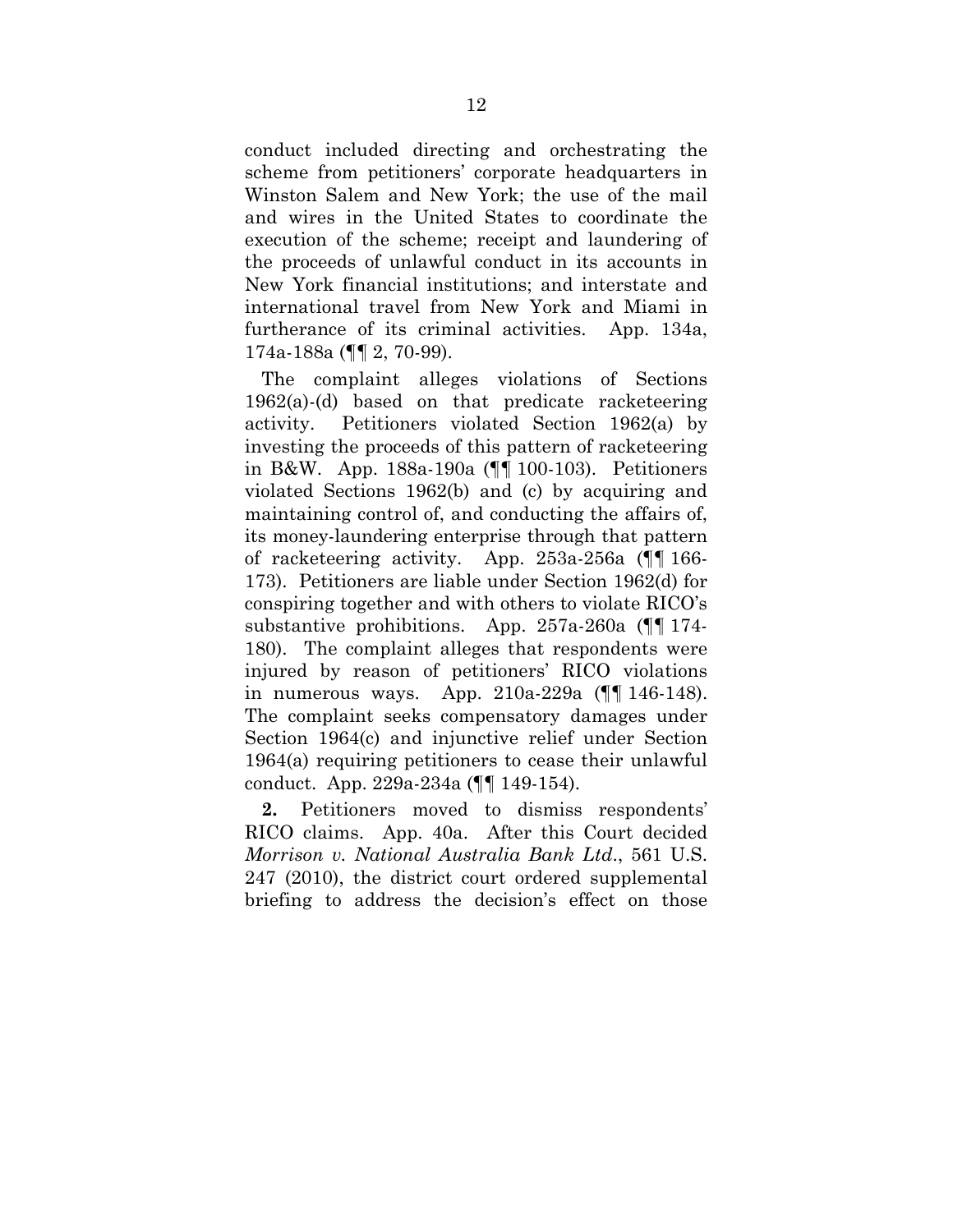claims. On March 8, 2011, the district court granted petitioners' motion to dismiss on the ground that RICO does not apply to activity outside the United States and cannot apply to a foreign enterprise. App. 37a-54a.7

**3.** The court of appeals reversed. App. 1a-36a. The court "[r]ecogniz[ed] that there is a presumption against extraterritorial application of a U.S. statute unless Congress has clearly indicated that the statute applies extraterritorially," and it "conclude[d] that, with respect to a number of offenses that constitute predicates for RICO liability and are alleged in this case, Congress has clearly manifested an intent that they apply extraterritorially." App. 3a (citing *Morrison*). The court further recognized that RICO "incorporates by reference various federal criminal statutes" that "unambiguously and necessarily involve extraterritorial conduct." App. 9a-10a. The court explained that, "[b]y incorporating these statutes into RICO as predicate racketeering acts, Congress has clearly communicated its intention that RICO apply to extraterritorial conduct to the extent that extraterritorial violations of those statutes serve as the basis for RICO liability." App. 11a.

The court of appeals "reject[ed] . . . the district court's conclusion . . . that RICO has an exclusive focus on the location of the enterprise, which alone

1

<sup>7</sup> The district court also dismissed respondents' state commonlaw claims on the ground that the court lacked diversity jurisdiction, reasoning that the European Community is not an organ of a foreign state under 28 U.S.C. §§ 1332 and 1603. App. 2a. The court of appeals reversed that holding. App. 3a. Petitioners do not challenge that aspect of the Second Circuit's judgment in this Court.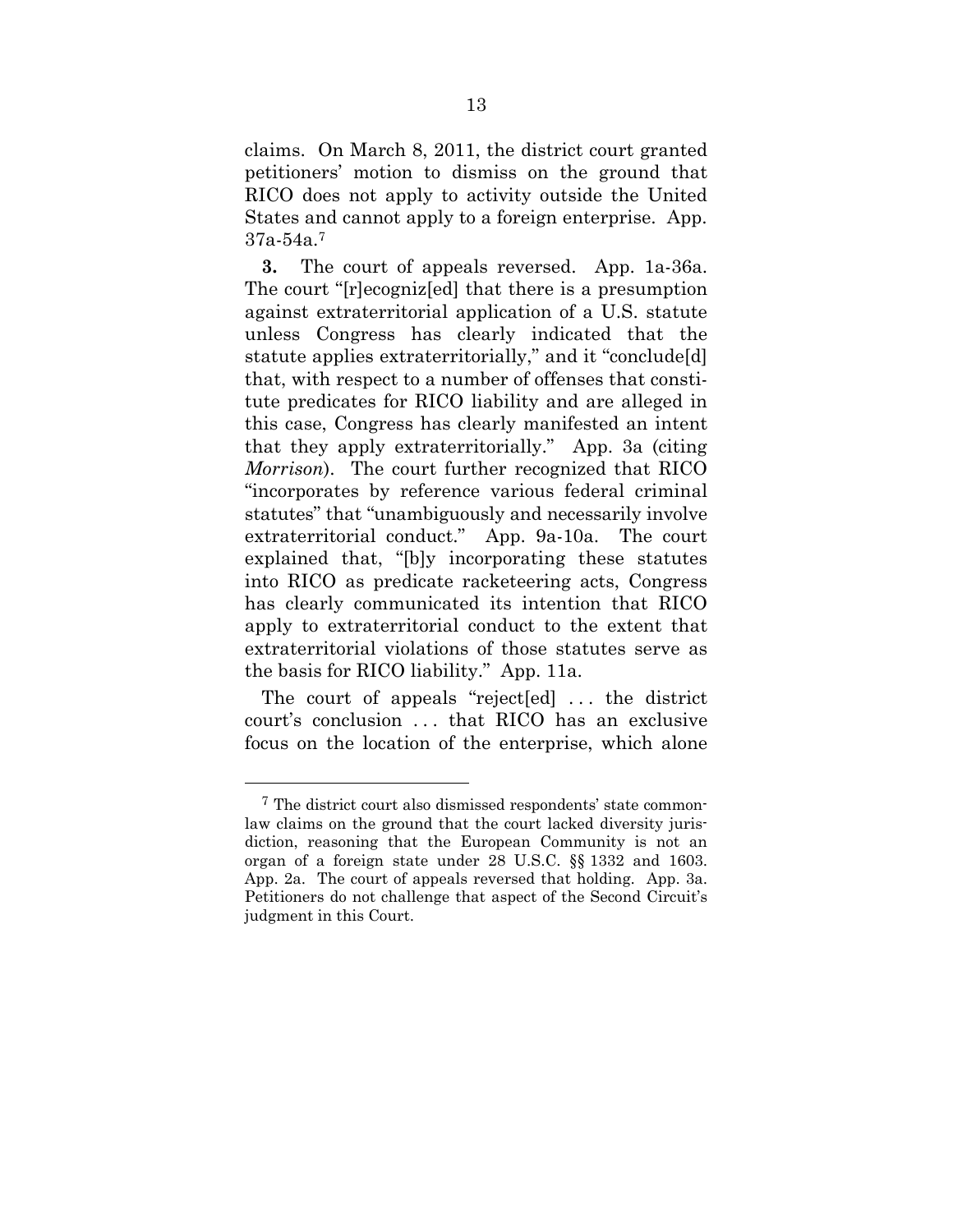determines whether a particular application is impermissibly extraterritorial." App. 16a n.6. The court therefore refused to impose a "requirement that the defendant be . . . associated with a domestic enterprise in order to sustain RICO liability." App. 14a.

Applying those holdings, the court of appeals concluded that respondents' claims based on money laundering and material support of terrorism "meet the statutory requirements for extraterritorial application of RICO." App. 16a-18a. The court further concluded that the complaint alleged "domestic conduct" and a "domestic cause of action" with respect to petitioners' mail fraud, wire fraud, and violations of the Travel Act. App. 18a-21a, 23a. The court therefore held that the complaint states a claim under RICO for the alleged predicate crimes. App. 3a.

**4.** The court of appeals denied petitioners' requests for panel rehearing and rehearing en banc. The panel rejected petitioners' contention that RICO "requires private plaintiffs to allege a domestic injury." App. 55a. It explained that "[t]he presumption against extraterritoriality . . . is primarily concerned with the question of what *conduct* falls within a statute's purview." App. 58a. Relying on this Court's decision in *Sedima, S.P.R.L. v. Imrex Co.*, 473 U.S. 479 (1985), the panel "look[ed] to the relevant predicate statute to determine whether the injury caused by a violation thereof must be domestic." App. 57a. It concluded that, "[i]f an injury abroad was proximately caused by the violation of a statute which Congress intended should apply to injurious conduct performed abroad," there is "no reason to import a domestic injury requirement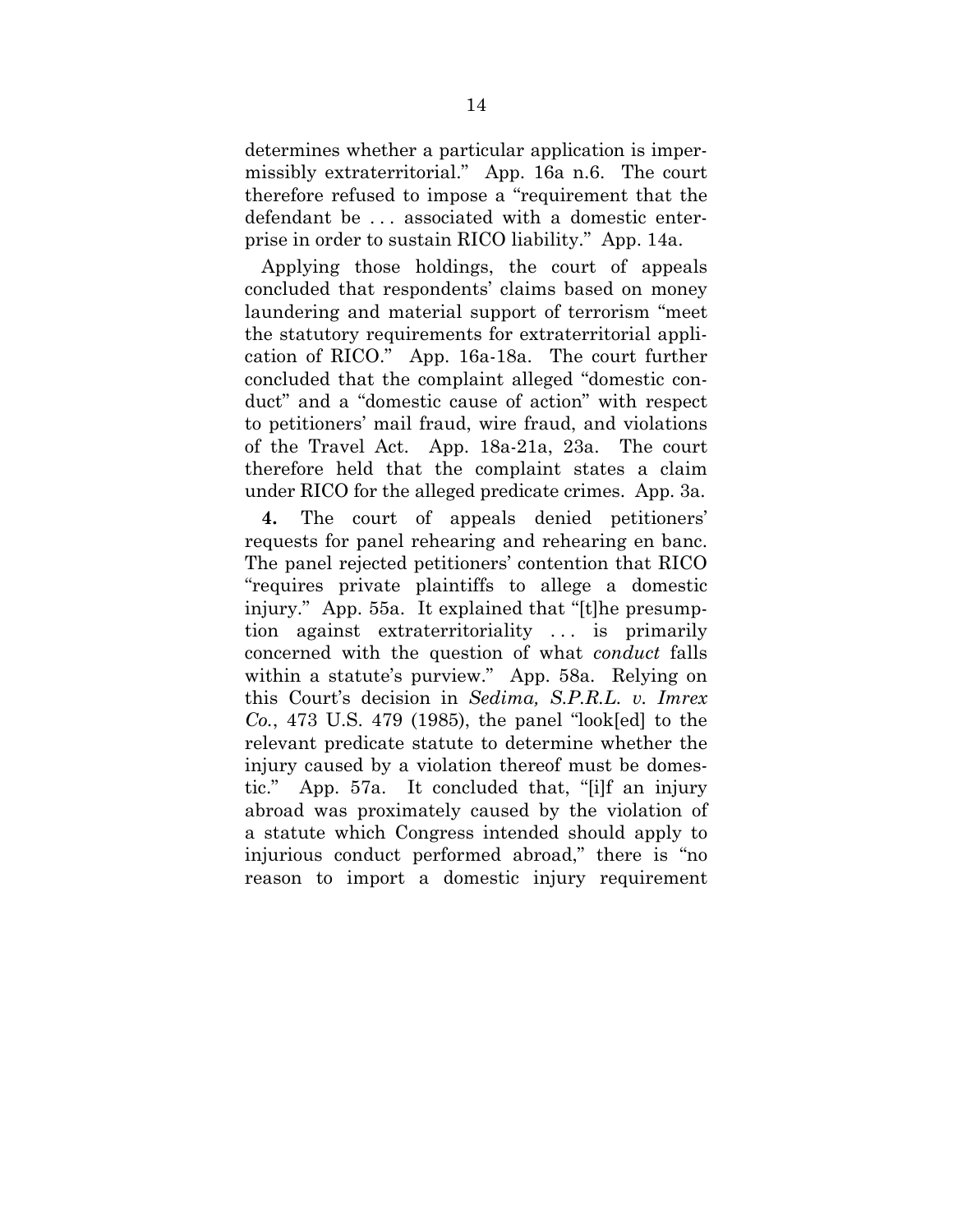simply because the victim sought redress through the RICO statute." App. 57a-58a.

The Second Circuit also denied petitioners' request for rehearing en banc, with Judge Hall concurring separately. App. 59a-60a. Judge Lynch dissented from that order on the ground that the case warranted en banc review but agreed with the panel's holding on RICO's extraterritorial scope. App. 97a-98a. Judges Jacobs, Cabranes, Livingston, and Raggi dissented from the denial expressing their disapproval of the panel's holding. App. 60a.

#### **SUMMARY OF ARGUMENT**

**I.** The complaint alleges domestic RICO violations. Petitioners are all American corporations domiciled in the United States. The complaint alleges petitioners engaged in racketeering activity that indisputably took place in the United States and involved indisputably domestic enterprises. The complaint therefore states claims for domestic violations of RICO based on domestic conduct.

**II.** The remaining allegations in the complaint fall within RICO's permissible extraterritorial scope.

**A.** Congress spoke with perfect clarity that a violation of Section 1962 may be based on conduct abroad that violates a predicate statute that itself has extraterritorial application. Numerous RICO predicates have express extraterritorial effect, including some that have exclusively extraterritorial application. Congress's inclusion of those predicates in RICO's definition of "racketeering activity" would have been meaningless if the pattern could not include violations of those predicates. To the extent the complaint alleges RICO violations based on con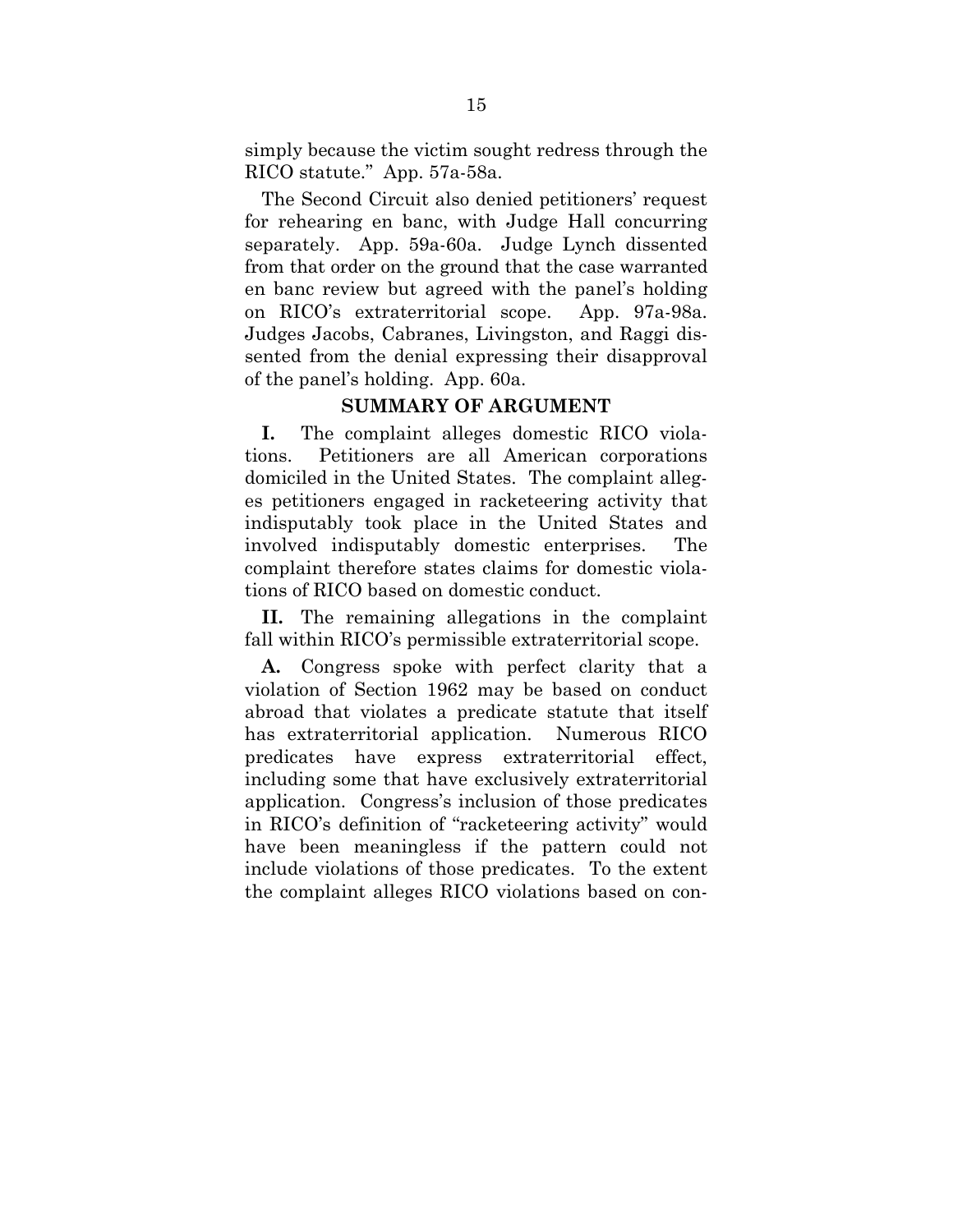duct abroad, that conduct violates predicate statutes with express extraterritorial application and therefore fall within RICO's territorial scope.

**B.** RICO focuses on the conduct it makes unlawful: investing in, acquiring or maintaining control of, or conducting the affairs of an enterprise through a pattern of racketeering activity. This Court repeatedly has explained that "the heart of any RICO complaint is the allegation of a pattern of racketeering." *Agency Holding Corp. v. Malley-Duff & Assocs., Inc.*, 483 U.S. 143, 154 (1987) (emphasis omitted); *Rotella v. Wood*, 528 U.S. 549, 557 (2000) ("object of civil RICO" is to eliminate "racketeering activity"). RICO's text, structure, and history confirm that Congress focused on the evil it sought to combat: the "infiltration and control" of organizations using patterns of racketeering activity.

Petitioners' contrary arguments lack merit. Indeed, they concede that "it is the *corrupting influence on the enterprise* that is ultimately the touchstone for RICO liability; that is the common focus of [Section] 1962." Pet. Br. 30. Their attempts to avoid the implications of that concession fail. RICO's text, structure, and history provide no support for their claim that Congress's primary concern was the enterprise rather than the conduct Section 1962 proscribes. Because Section 1962 focuses on the conduct it makes unlawful rather than the enterprise, it applies to a defendant's conduct within RICO's territorial scope, regardless where the enterprise may be located.

**C.** Section 1964(c) provides a cause of action to recover for injuries to a plaintiff's "business or property" "by reason of a violation of [S]ection 1962," regardless of where that injury is suffered. American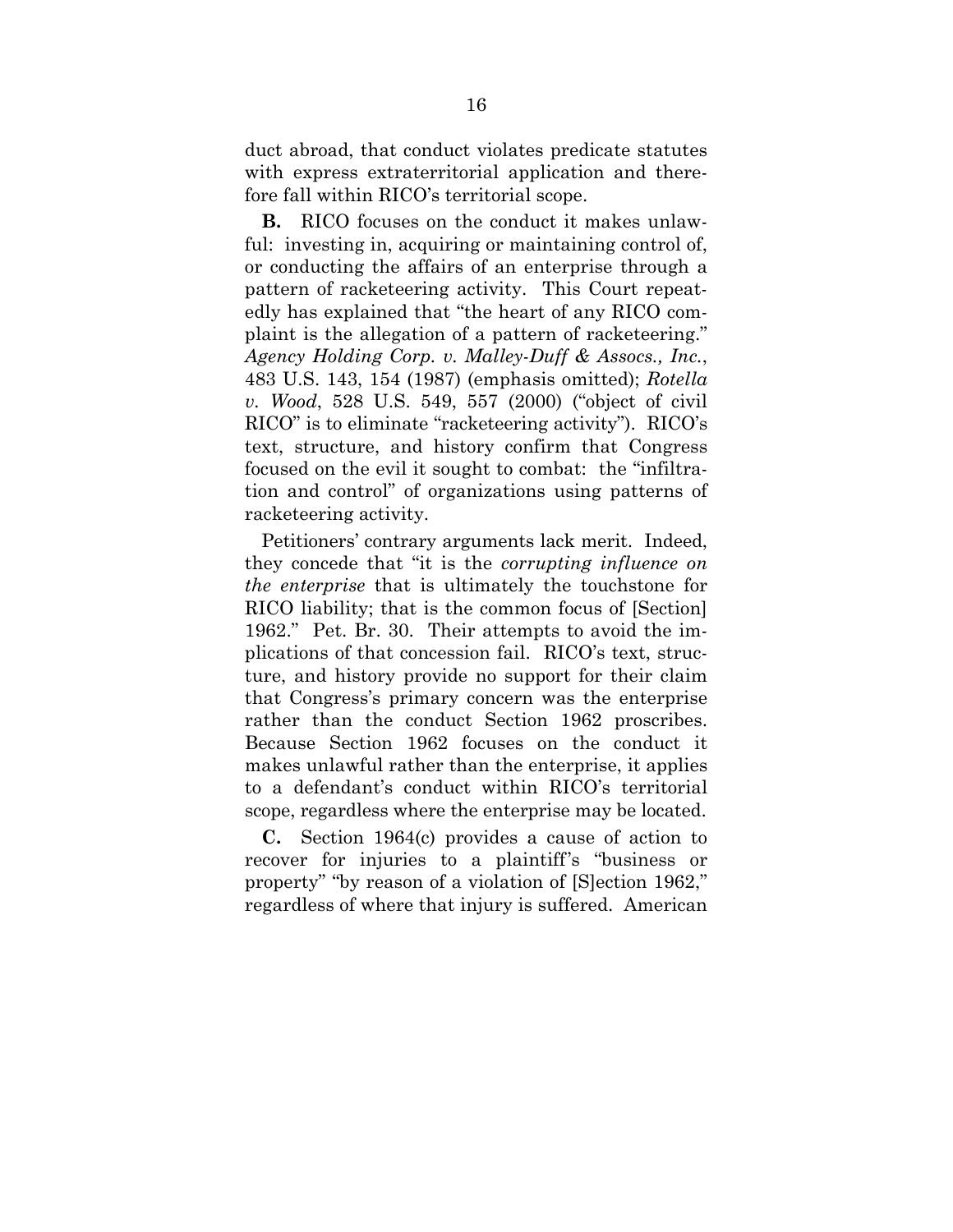courts have always been open to plaintiffs who suffer injuries abroad caused by conduct that violated American law. Congress modeled Section 1964(c) on Section 4 of the Clayton Act, which this Court held and Congress understood encompasses foreign injuries. Against that background, Congress enacted Section 1964(c) to apply to injuries abroad as well. This Court accordingly has applied Section 1964(c) to foreign injuries. *See Sedima, S.P.R.L. v. Imrex Co.*, 473 U.S. 479 (1985).

The Court should reject both the Solicitor General's and petitioners' contrary arguments. The Solicitor General's argument invoking comity considerations contravenes Congress's clear intent that Section 1964(c) applies to injuries abroad, and in any event invents a new comity canon that has no basis in this Court's cases or in international law. The Solicitor General's argument is particularly misplaced in this case, which was brought by 26 sovereign foreign states that are among the United States' closest and oldest allies, and the European Community that was founded by them. Any comity concerns implicated by other cases brought in different circumstances are adequately addressed by other legal doctrines that may bar such suits. Finally, petitioners mistakenly argue that RICO is limited to domestic injuries, but neither state choice-of-law principles nor this Court's cases compel the conclusion that Section 1964(c) is limited to domestic injuries.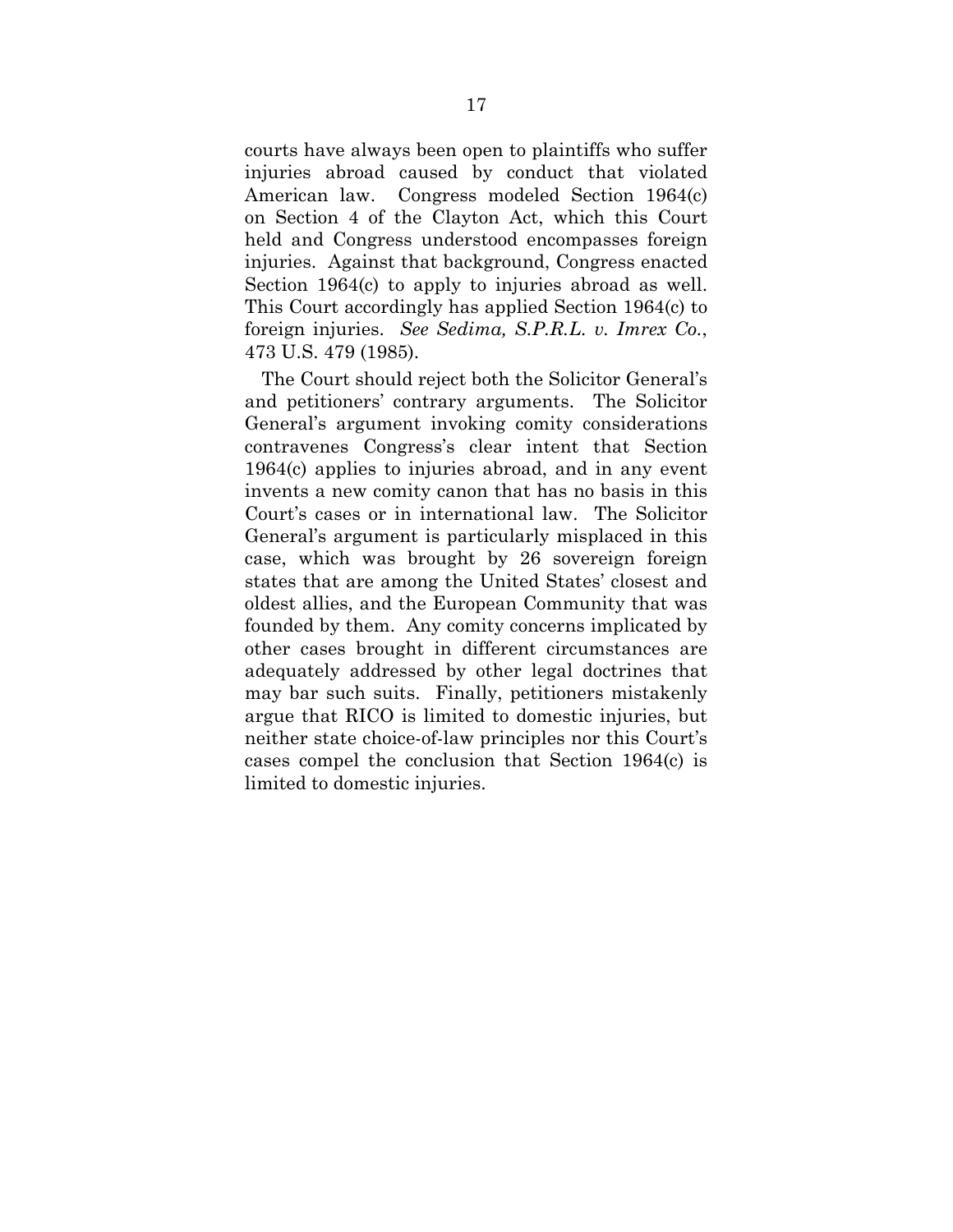#### **ARGUMENT**

## **I. THE COMPLAINT ALLEGES DOMESTIC RICO VIOLATIONS**

Before addressing the issue of RICO's extraterritorial reach, respondents note this case requires only a domestic application of RICO. The complaint alleges indisputably domestic RICO violations, and so regardless of its resolution of the Question Presented the Court should reject petitioners' invitation (at 56- 60) to order dismissal. Where the facts underlying every aspect of a claim are domestic, the application of the statute is domestic, and the presumption against extraterritoriality is not implicated. *See Morrison v. National Australia Bank Ltd*., 561 U.S. 247, 267 n.9 (2010). That is true here: the complaint alleges that American defendants engaged in patterns of racketeering activity on American soil involving American enterprises that give rise to RICO violations in the United States. No court has ruled on the sufficiency of those allegations. Accordingly, even if the Court rules that RICO lacks extraterritorial effect with respect to any aspect of the factual elements of a claim, respondents' remaining claims should proceed in district court.

### **A. The Complaint Alleges Domestic Racketeering Conduct**

Petitioners (defendants below) are exclusively American corporations, with headquarters and operations based in the United States, where their pattern of racketeering activity was directed and managed. App. 140a-150a, 203a-204a (¶¶ 8-26, 135). Indeed, petitioners' contacts are so extensive that they clearly satisfy the standard for general personal jurisdiction in a domestic forum. *See Daimler AG v.*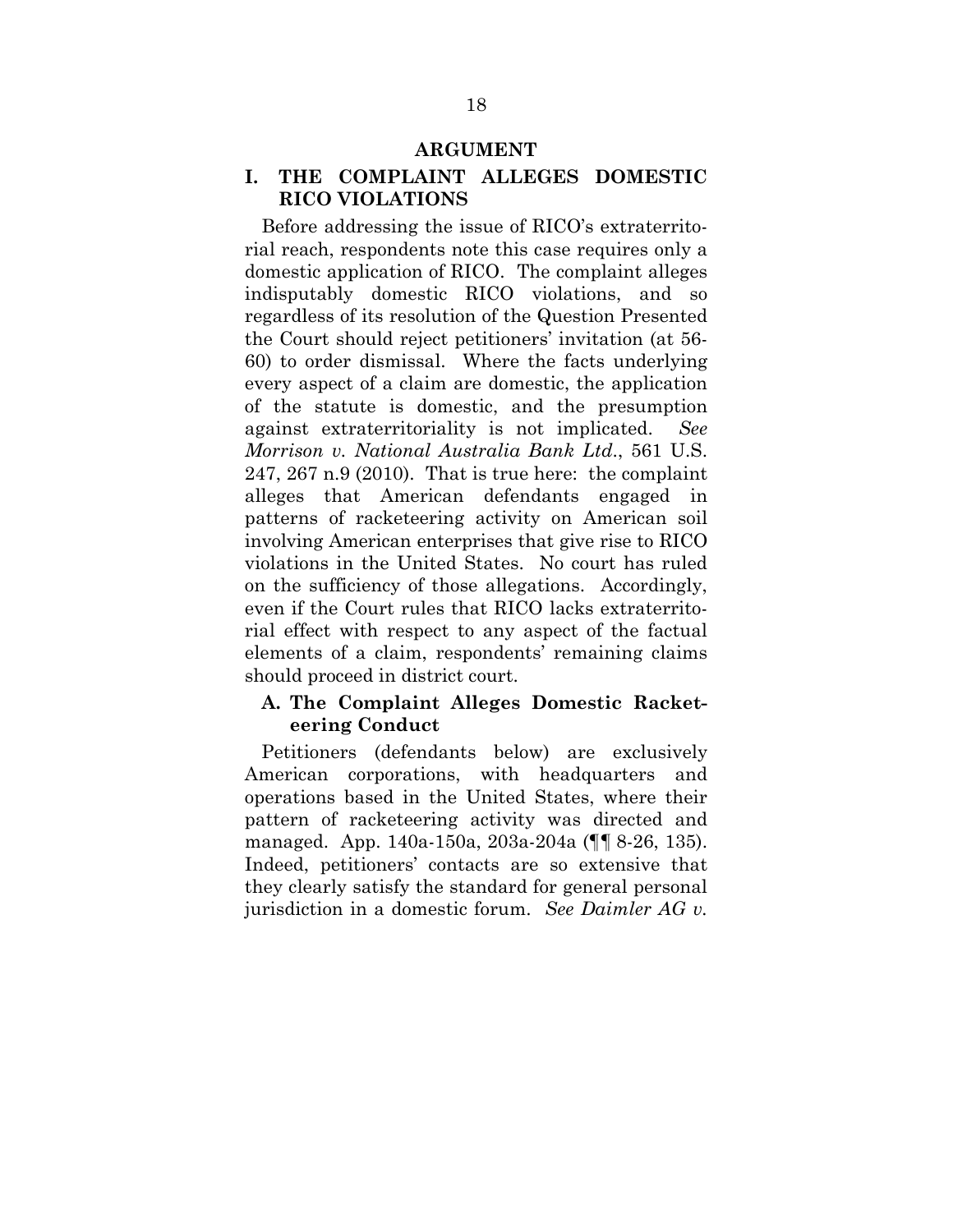*Bauman*, 134 S. Ct. 746, 760 (2014) ("With respect to a corporation, the place of incorporation and principal place of business are 'paradig[m] . . . bases for general jurisdiction.'") (citation omitted; alterations in original).

Petitioners engaged in a pattern of racketeering activity in the United States. The complaint alleges petitioners:

- Received funds in the United States that they knew to be the proceeds of illegal narcotics trafficking and the proceeds of terrorist activity, in violation of 18 U.S.C. § 1956(a)(2). App. 238a-248a (¶ 159(a)-(i)).
- Traveled using the facilities of interstate commerce in the United States in furtherance of unlawful activity, in violation of 18 U.S.C. § 1952. App. 249a-250a (¶ 159(l)).
- Provided material support to a foreign terrorist organization "in the United States and elsewhere" in violation of 18 U.S.C. § 2339B. App. 248a  $($ | 159(j)).
- Used the U.S. mails and wires in the United States in furtherance of a "scheme or artifice" in violation of 18 U.S.C. §§ 1341 and 1343. App. 248a-249a (¶ 159(k)).

RICO enumerates all of these statutes as predicates. *See* 18 U.S.C. § 1961. These allegations thus constitute a wholly domestic pattern of racketeering activity.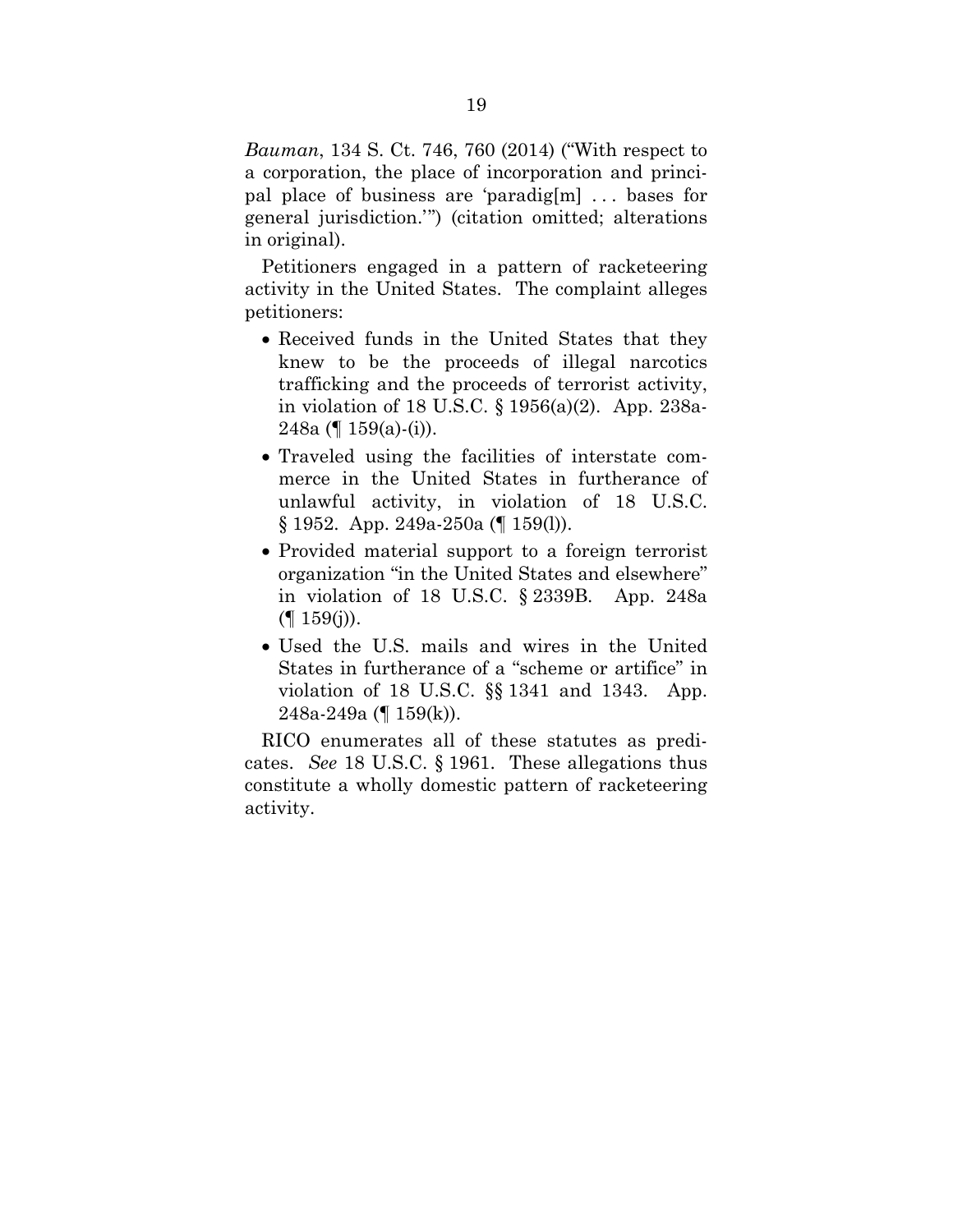## **B. The Enterprises Associated With Petitioners' Patterns Of Racketeering Activity Are Domestic**

**1.** Petitioners have violated Sections 1962(a) and (b) involving a domestic enterprise. *First*, certain petitioners violated those provisions by acquiring B&W, an American corporation and therefore indisputably a domestic enterprise. By that acquisition, they invested in B&W using the income and proceeds of their pattern of racketeering activity, thereby violating Section 1962(a). They also acquired and maintained control of B&W through their pattern of racketeering activity, thereby violating Section 1962(b). App. 188a-200a (¶¶ 100-130).

Contrary to petitioners' contention (at 57-58) that "the complaint never alleges that B&W was the RICO enterprise," the complaint plainly and extensively alleges (at App. 188a-200a  $(\P\P 100-130)$ ) that petitioners acquired B&W using the proceeds of a pattern of racketeering activity. Petitioners err by looking solely at the phrasing of a single paragraph in Count 1 rather than the complaint in its entirety. *See* Pet. Br. 57-58 ("B&W is not so much as mentioned in Count 1 of the complaint.").

That blinkered focus on a single statement is inconsistent with the basic principles of notice pleading. *See Johnson v. City of Shelby*, 135 S. Ct. 346, 347 (2014) (per curiam) (noting under Federal Rules "it is unnecessary to set out a legal theory" in complaint) (internal quotations omitted). Accordingly, "[w]hen, as in this case, plaintiffs have 'informed [the defendant] of the factual basis for their complaint, they [are] required to do no more to stave off threshold dismissal for want of an adequate statement of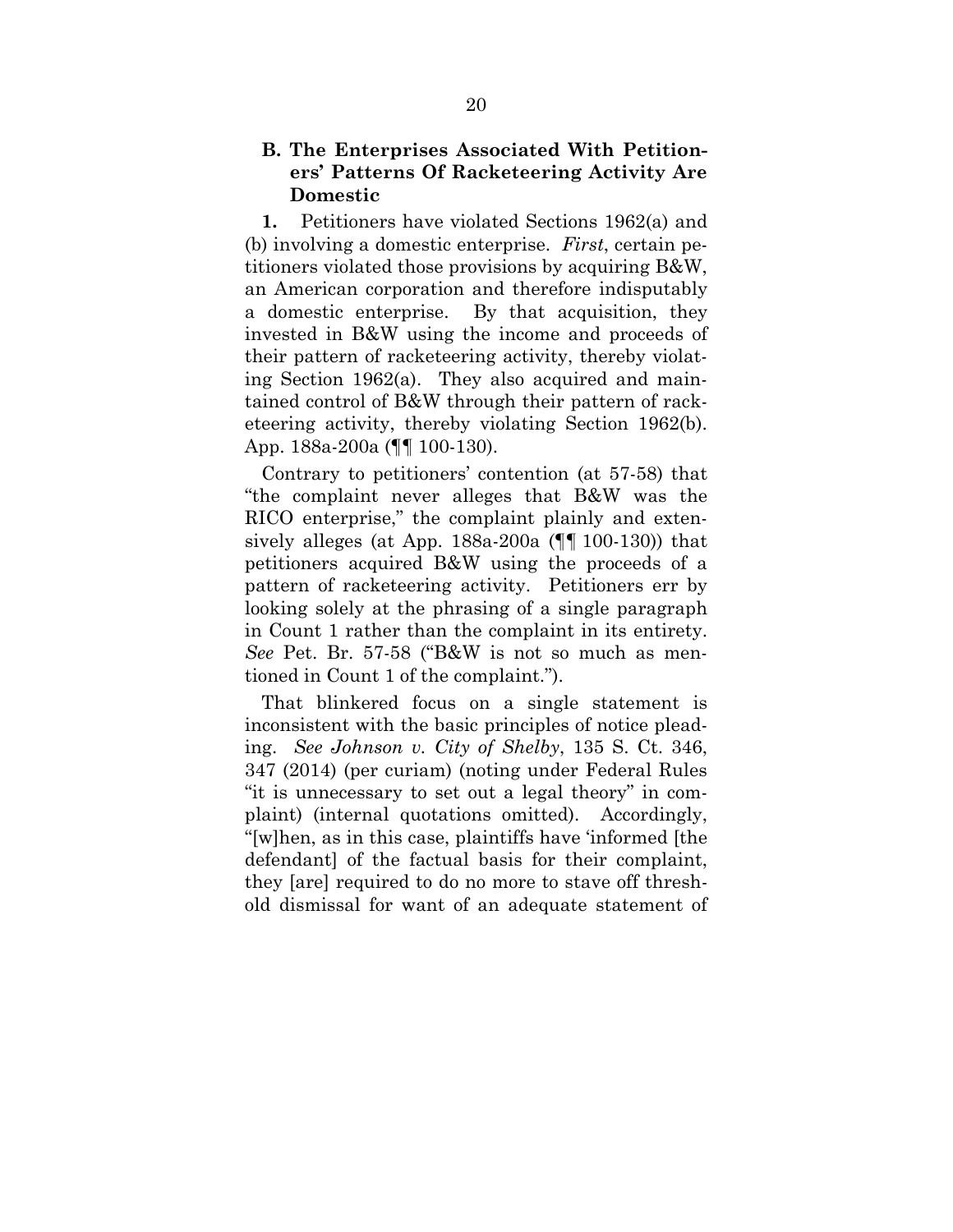their claim.'" *Smith v. Campbell*, 782 F.3d 93, 99 (2d Cir. 2015) (quoting *Johnson*, 135 S. Ct. at 347) (first alteration added).

*Second*, petitioners also violated Sections 1962(a) and (b) by investing the proceeds of a pattern of racketeering activity in what the complaint calls the "RJR Money-Laundering Enterprise," App. 251a-253a (¶¶ 162-163), and acquiring and maintaining an interest in that enterprise through a pattern of racketeering activity, App. 254a-255a (SAC ¶ 168). The district court found, using an incorrect legal standard derived from *Hertz Corp. v. Friend*, 559 U.S. 77 (2010), that the RJR Money-Laundering Enterprise was foreign. *See* App. 51a-52a. That holding was error. The district court omitted addressing the RJR Money-Laundering Enterprise's extensive presence in and connection to the United States, including the fact that the American RJR defendants were an integral part of the enterprise, App. 237a-250a (¶¶ 157-159), and directed and controlled the enterprise from the United States, *see*, *e.g.*, App. 162a (¶ 49) ("The RJR DEFENDANTS, jointly and as individual corporations, control, direct, encourage, support, promote, and facilitate [the relevant] criminal activities"); App. 256a (¶ 172).

The court of appeals never ruled on the domestic nature of the RJR Money-Laundering Enterprise, and this Court should reject petitioners' invitation (at 57) to resolve the issue in the first instance.8

1

<sup>8</sup> Contrary to petitioners' passing contention (at 57), respondents did not waive any argument relating to this issue. The certiorari petition never made an argument relating to the application of the *Hertz* test, and respondents were therefore under no obligation to address in their brief in opposition a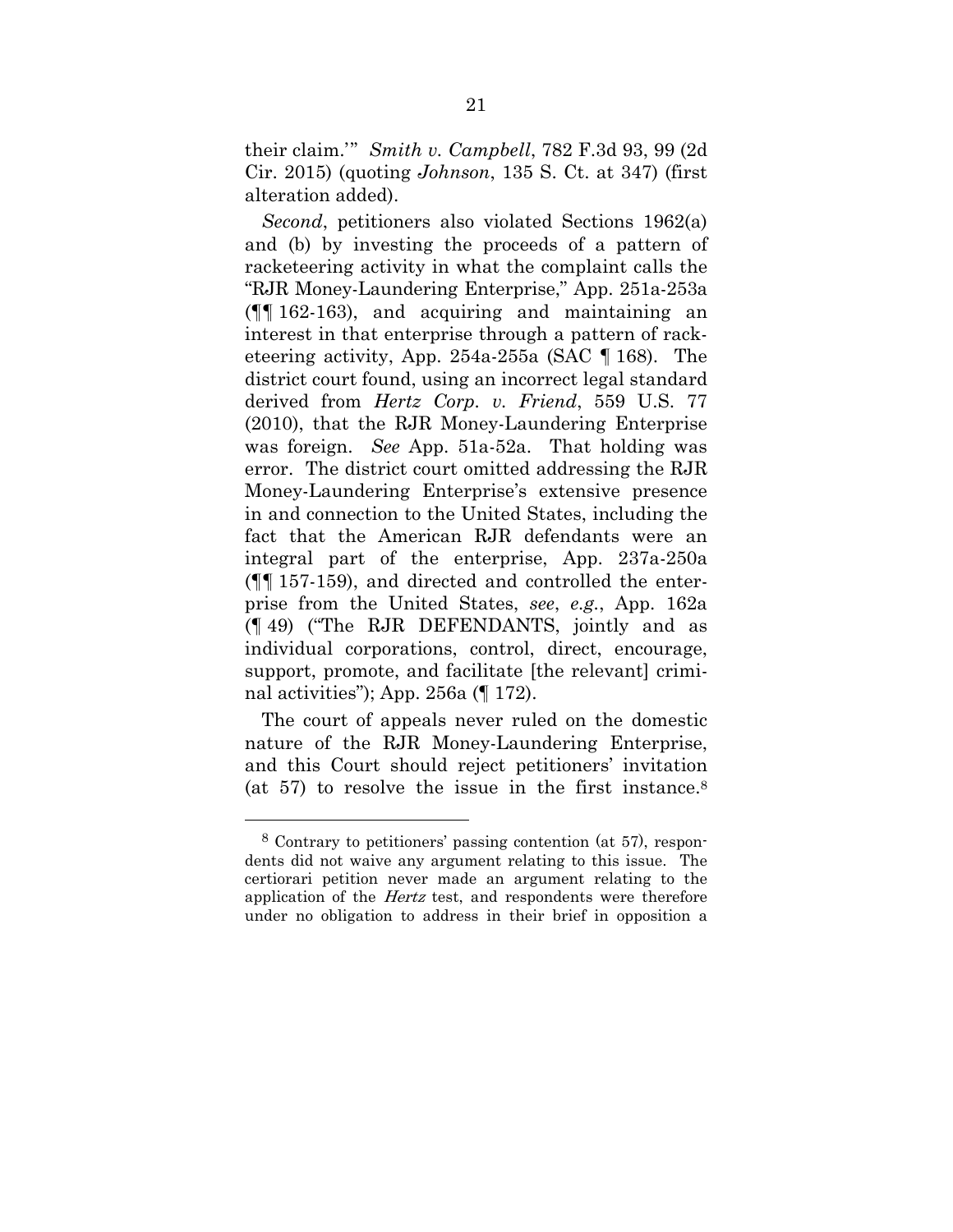Accordingly, if this Court determines that issue to be dispositive of any aspect of this case, it should remand the case to the court of appeals to address the question. *See* Pet. Br. 60 (arguing in the alternative for remand).

**2.** Petitioners also violated Section 1962(c) with respect to a domestic enterprise. *First*, petitioners conducted the affairs of the RJR Money-Laundering Enterprise (itself a domestic enterprise) through a pattern of domestic racketeering activity. *See supra* p. 21. *Second*, each petitioner individually conducted the affairs of the association-in-fact including the group of American RJR entities. That association-infact is plainly domestic. Indeed, petitioners themselves suggest (at 40) that a domestic RICO claim may be sustained on the basis of a "distinct domestic enterprise" composed of the American "emissaries" of a larger transnational enterprise. The complaint clearly alleges facts supporting that legal theory. *See*, *e.g.*, App. 184a-185a (¶¶ 91-93).

## **C. Respondents May Recover For Their Injuries From Petitioners' Domestic Conduct, Wherever Those Injuries Arise**

The complaint's allegations that American defendants engaged in domestic misconduct relating to domestic enterprises support a claim for damages wherever those damages occur. Courts have long recognized that a plaintiff may recover in American courts for injuries sustained abroad that are caused by such domestic conduct. *See*, *e.g.*, *Sedima, S.P.R.L.* 

 $\overline{a}$ 

legal argument not passed upon by the court of appeals and not raised by the petition. See Kasten v. Saint-Gobain Performance Plastics Corp., 563 U.S. 1, 17 (2011).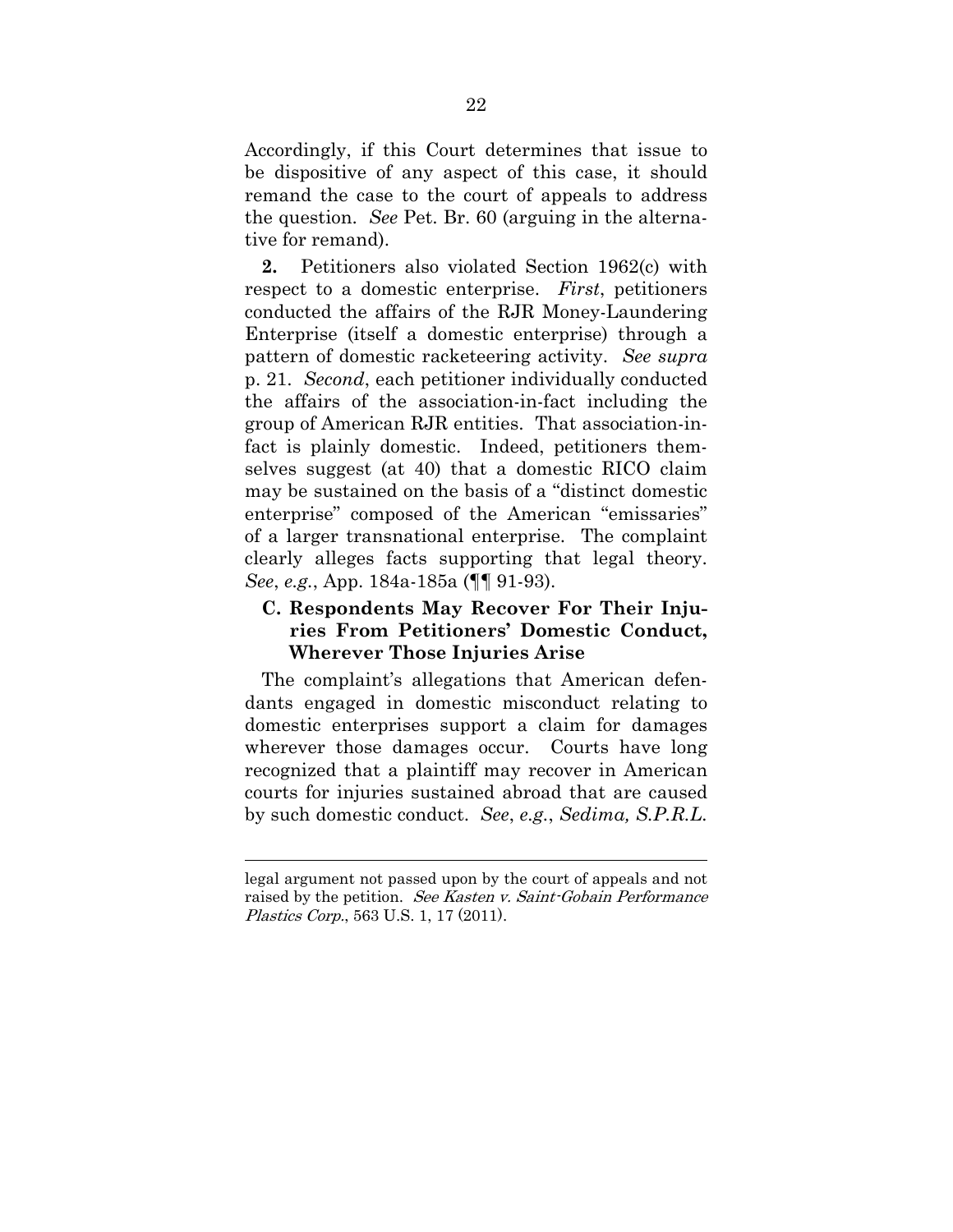*v. Imrex Co.*, 473 U.S. 479 (1985) (civil RICO case for injuries suffered in Belgium); *Armendiaz v. Stillman*, 54 Tex. 623, 628 (1881) ("the action may be maintained" in an American court where the "act causing the damage was committed in [Texas], where the suit is brought, and not in Mexico, where the damage was sustained"). Respondents may therefore recover in an American court for the injuries, wherever located, they suffered by reason of petitioners' unlawful conduct committed in the United States.

Because respondents' claims are based on domestic misconduct committed by American defendants, those claims do not constitute an extraterritorial application of RICO. The presumption against extraterritoriality, therefore, does not foreclose the complaint from advancing past the pleadings stage.

# **II. THE ADDITIONAL ALLEGATIONS IN THE COMPLAINT FALL WITHIN RICO'S EXTRATERRITORIAL SCOPE**

### **A. RICO Applies Extraterritorially With Respect To Certain Predicate Crimes**

**1.** A statute applies abroad where Congress has provided a "clear indication of an extraterritorial application." *Morrison*, 561 U.S. at 255. Although "Congress *ordinarily* legislates with respect to domestic, not foreign matters," *id*. (citing *Smith v. United States*, 507 U.S. 197, 204 n.5 (1993)) (emphasis added), that presumption yields where "there is the affirmative intention of the Congress clearly expressed," *EEOC v. Arabian American Oil Co.*, 499 U.S. 244, 248 (1991) ("*Aramco*") (internal quotations omitted).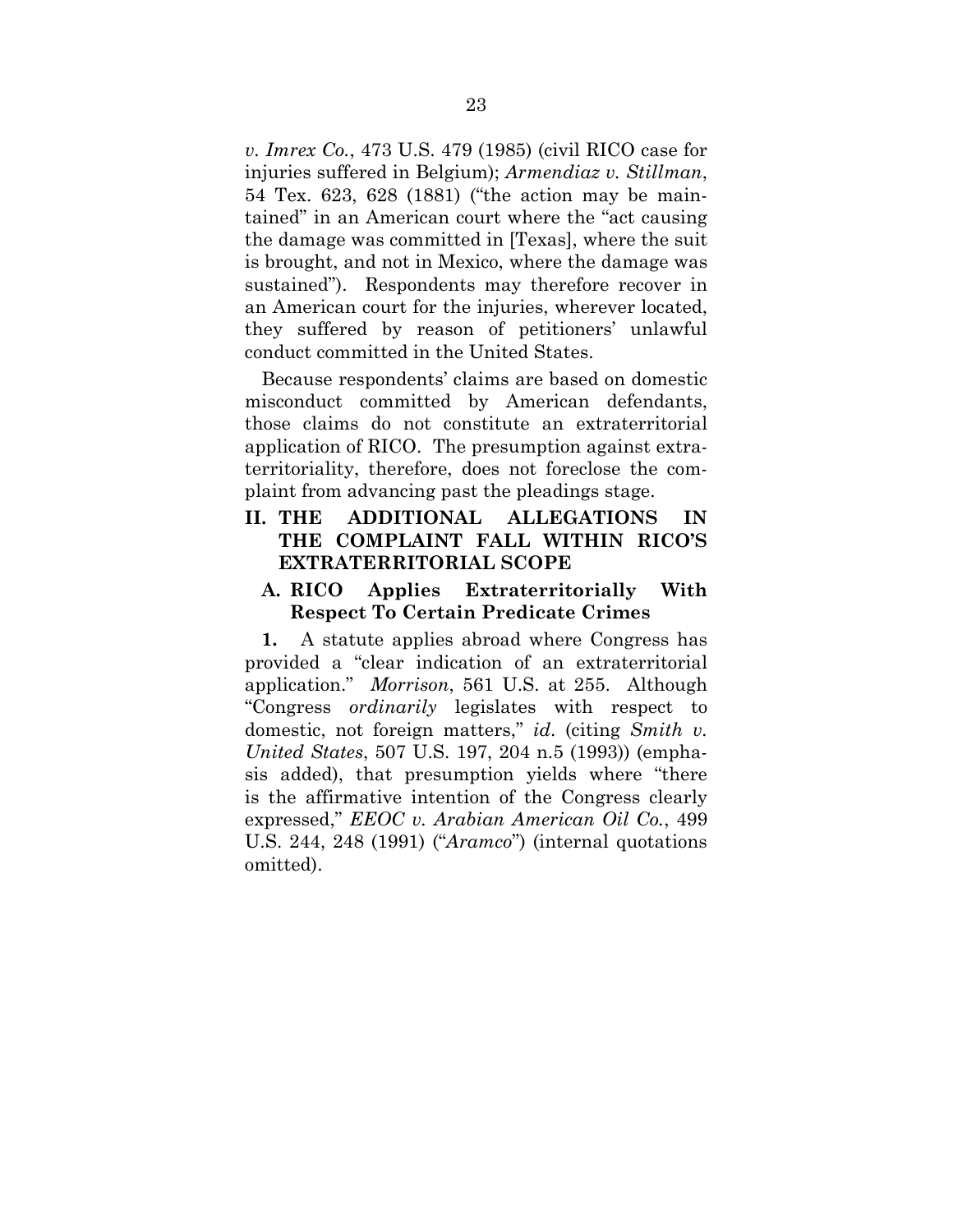This Court therefore gives a statute extraterritorial effect when the traditional tools of statutory interpretation indicate Congress intended that its enactment apply abroad. In *Morrison*, the Court rejected the claim that "the presumption against extraterritoriality is a 'clear statement rule,' if by that it is meant a requirement that a statute say 'this law applies abroad.'" 561 U.S. at 265 (citation omitted). Instead, it emphasized that "[a]ssuredly context can be consulted as well" and confirmed that a court should rely on "whatever sources of statutory meaning . . . give 'the most faithful reading' of the text." Id. (citation omitted). As this Court recently reaffirmed, a "canon of interpretation [that] requires an unmistakable statutory expression of congressional intent ... [has] never required that Congress use magic words." *FAA v. Cooper*, 132 S. Ct. 1441, 1448 (2012). Rather, the Court "require[s] [only] that the scope of Congress' [intent] be clearly discernable from the statutory text in light of traditional interpretive tools." *Id*. Accordingly, this Court repeatedly has relied on the full range of "sources of statutory meaning" to discern Congress's intention regarding the territorial scope of a statute. *See*, *e.g.*, *Kiobel v. Royal Dutch Petroleum Co.*, 133 S. Ct. 1659, 1666 (2013); *Morrison*, 561 U.S. at 262; *Sale v. Haitian Ctrs. Council, Inc.*, 509 U.S. 155, 176-77 (1993); *Foley Bros. v. Filardo*, 336 U.S. 281, 285-86 (1949).

**2.** Congress provided a "clear indication" that RICO applies extraterritorially in certain limited circumstances. By incorporating predicate crimes with express extraterritorial effect into RICO's definition of "racketeering activity," Congress left no doubt that the conduct constituting a "pattern of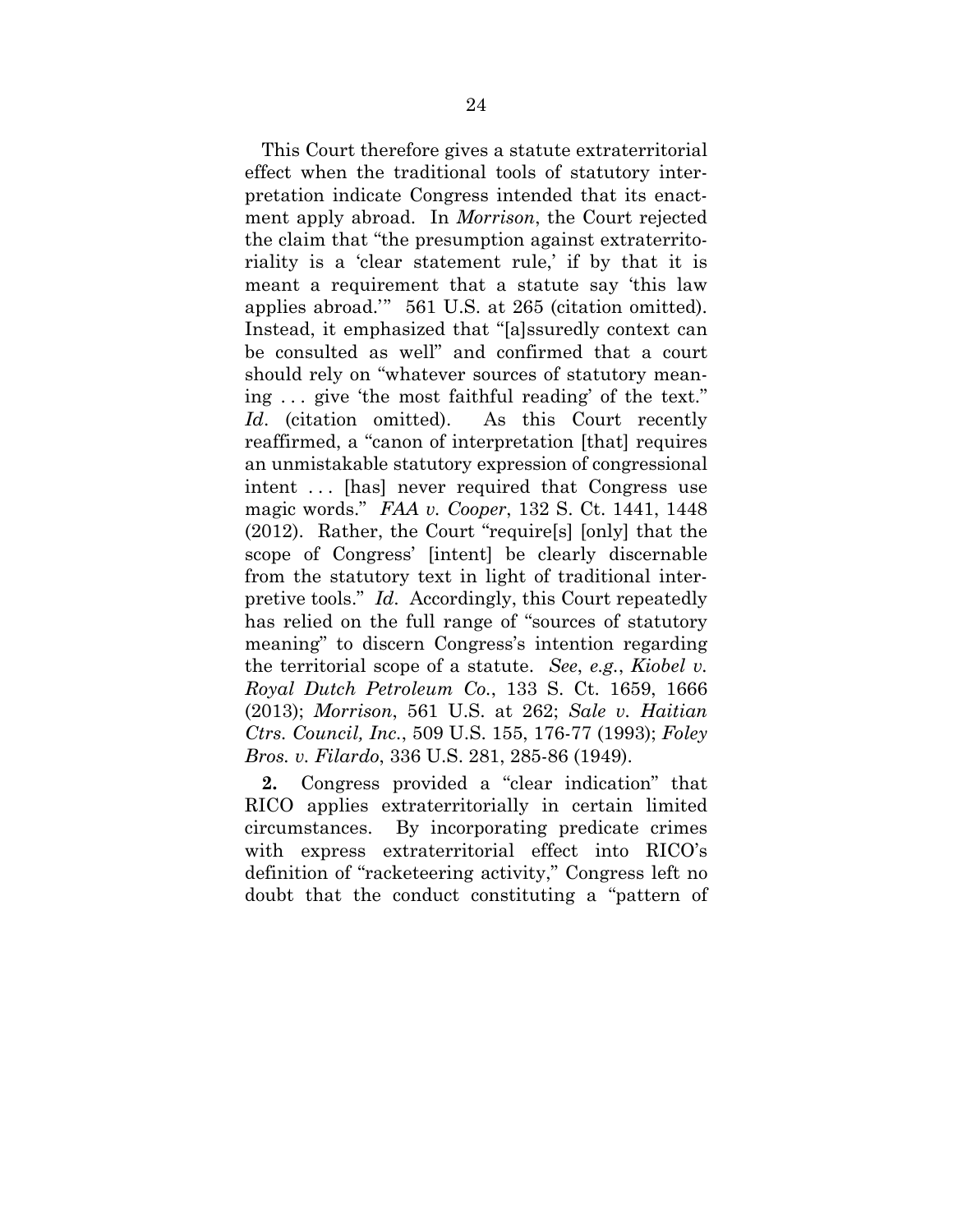racketeering activity" may take place abroad to the extent that the particular predicate crimes at issue themselves apply extraterritorially.

The Court "begin[s], of course, with RICO's text, in which Congress followed a pattern of utilizing terms and concepts of breadth." *H.J. Inc. v. Northwestern Bell Tel. Co.*, 492 U.S. 229, 237 (1989) (internal quotations and alteration omitted). Section 1962 proscribes engaging in a "pattern of racketeering activity" where an "enterprise" is the prize, victim, or vehicle of that unlawful conduct. 18 U.S.C. § 1962(a)-(c). Section 1961 in turn defines "racketeering activity" to include numerous predicate crimes with express extraterritorial effect, including several at issue in this case. *Id*. § 1961(1).

For example, Section 1961(1)(B) lists as a predicate crime 18 U.S.C. § 1956, "relating to the laundering of monetary instruments." *Id*. § 1961(1)(B). Section 1956 prohibits the transfer of money "to a place in the United States from or through a place outside the United States" intending to promote unlawful activity or knowing that the funds were proceeds of unlawful activity, *id*. § 1956(a)(2), and expressly provides for "extraterritorial jurisdiction" in certain circumstances, *id*. § 1956(f). Similarly, Section 1961(1)(G) specifies as a predicate "any act that is indictable under any provision listed in section  $2332b(g)(5)(B)$ ," *id*. § 1961(1)(G), which includes 18 U.S.C. § 2339B, "relating to providing material support to terrorist organizations," *id*. § 2332b(g)(5)(B). Section 2339B(d) provides for "extraterritorial jurisdiction" "over an offense" when certain criteria are met. *Id*. § 2339B(d). Congress's inclusion of these extraterritorial predicate crimes was intentional: it enumerated dozens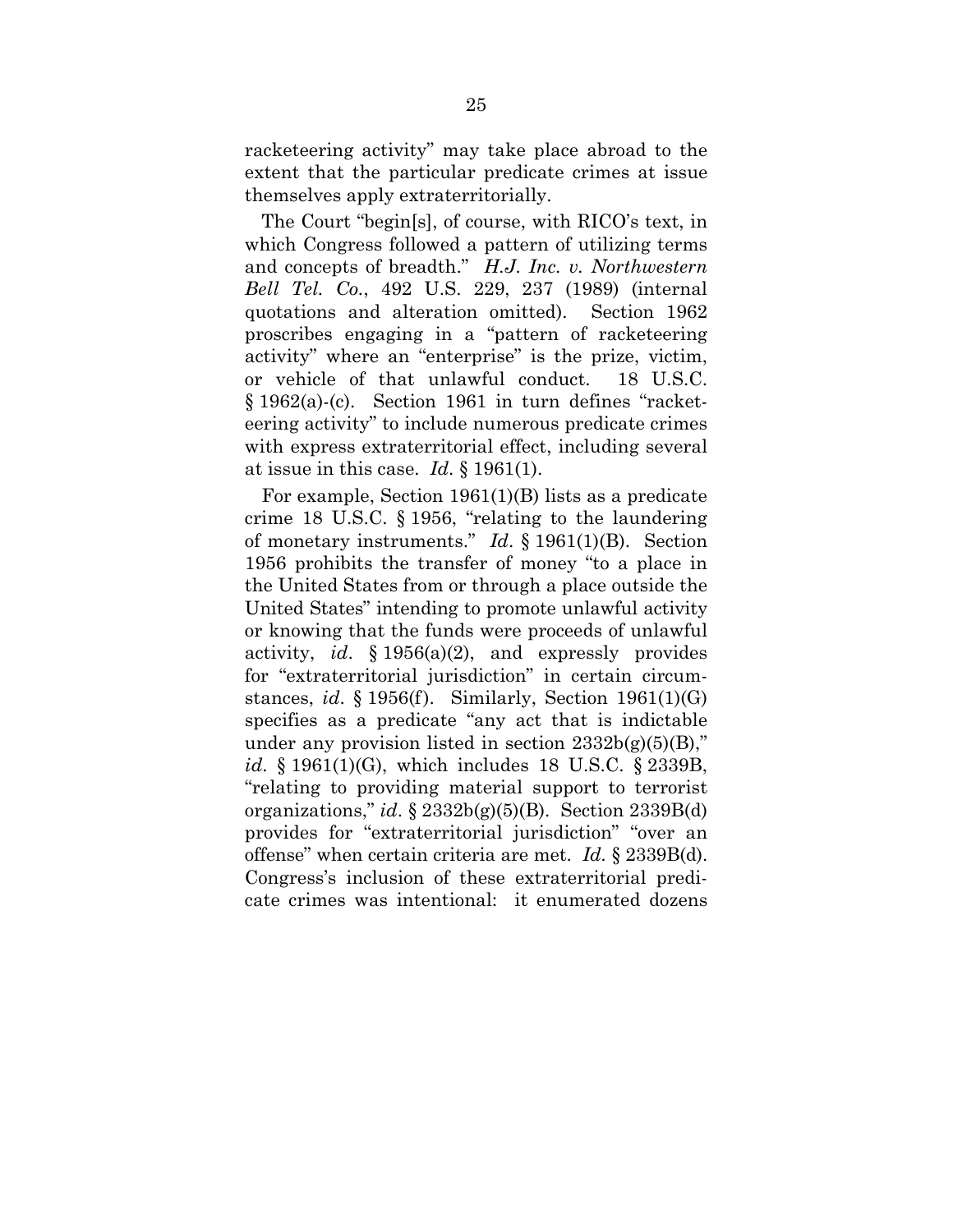of such predicates, including numerous terrorismrelated predicates added to RICO in the Patriot Act as part of Congress's calculated effort to combat terrorist organizations at home and abroad. *See*  U.S. Br. App. B (listing "Selected RICO Predicates With Extraterritorial Application").

RICO's text thus speaks with clarity that a "pattern of racketeering activity" may arise out of conduct abroad that violates predicate statutes that themselves apply extraterritorially. Congress's enumeration of those predicates in RICO's text is an express and unmistakable statement that certain extraterritorial conduct falls within its prohibition. This Court has recognized that a statute speaks clearly when it incorporates by reference the terms of another statutory provision. *See*, *e.g.*, *United States v. One Assortment of 89 Firearms*, 465 U.S. 354, 363 (1984) ("Congress' intent . . . is most clearly demonstrated by the procedural mechanisms it established . . . [by] incorporat[ing] by reference the procedures of [a separate provision]."). To hold otherwise here would be to ignore the "context" this Court insisted should be "consulted" and to impose just the sort of "clear statement," magic-words requirement rejected in *Morrison*. 561 U.S. at 265.

Moreover, any interpretation that denies RICO's extraterritorial scope cannot be reconciled with Congress's enumeration of predicate crimes that apply *only* overseas. *See*, *e.g.*, 18 U.S.C. § 2332(a) (homicide of "a national of the United States, while such national is outside the United States"); *id*. § 2332a(b) (use of "a weapon of mass destruction outside of the United States"); *id*. § 2340A(a) (torture committed "outside the United States"). Congress's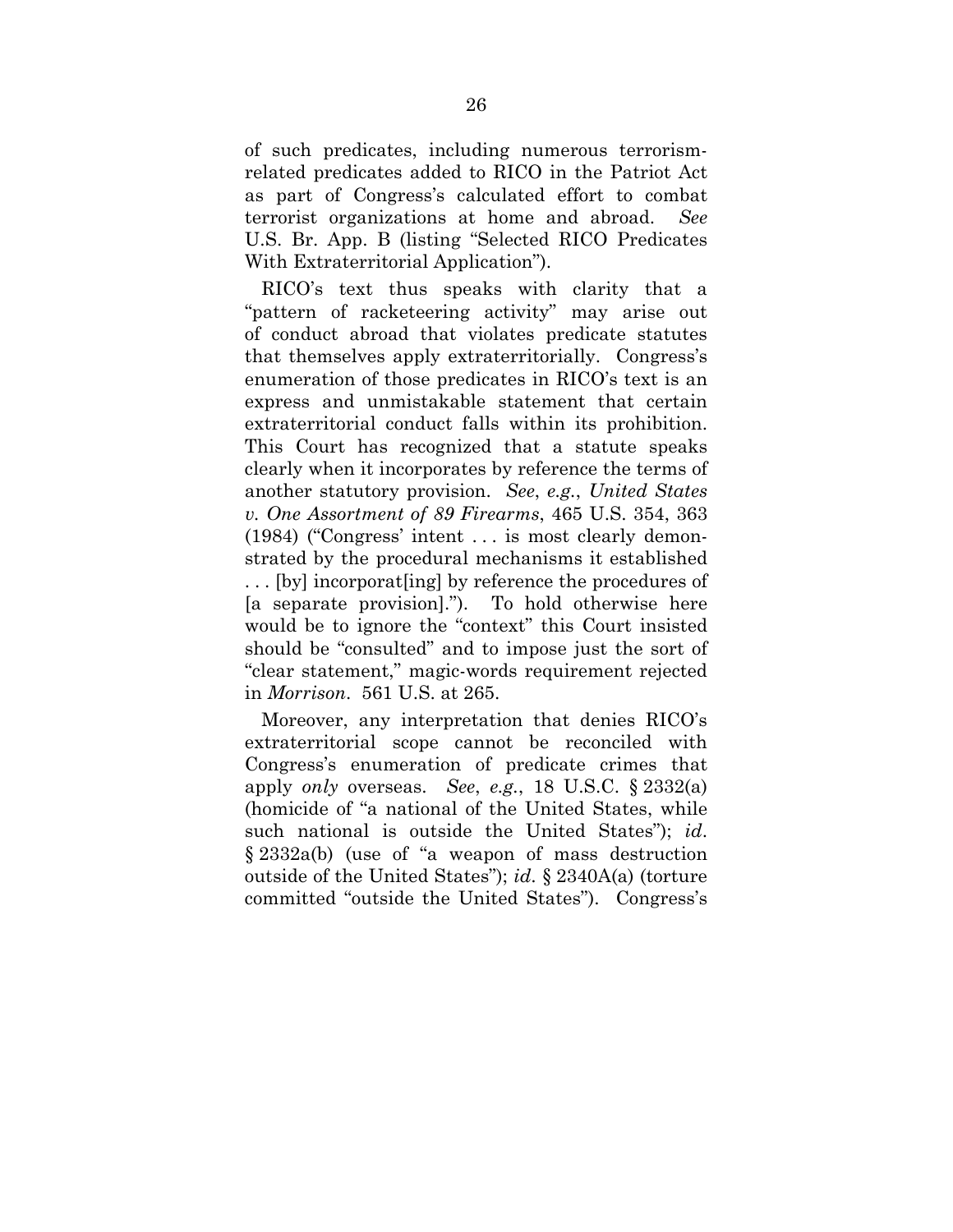inclusion of those predicate crimes in Section 1961(1)'s definition of "racketeering activity" would have been pointless if RICO's substantive prohibitions could not encompass a "pattern of racketeering activity" involving violations of those predicates. This Court repeatedly has explained that "[a] statute should be construed so that effect is given to all its provisions, so that no part will be inoperative or superfluous, void or insignificant." *Hibbs v. Winn*, 542 U.S. 88, 101 (2004) (internal quotations omitted). That principle applies with full force in applying the presumption against extraterritoriality. *See*, *e.g.*, *Sale*, 509 U.S. at 174 (avoiding interpretation that would render text "redundant"). Accordingly, because Congress's inclusion of extraterritorial predicate crimes in RICO is meaningful only if a pattern of racketeering activity may take place abroad to the same extent, RICO's text clearly demonstrates that Congress intended the statute to have a certain extraterritorial reach.

**3.** Petitioners do not seriously dispute that RICO applies to certain extraterritorial patterns of racketeering activity. *See*, *e.g.*, Pet. Br. 41 (RICO's "chain of incorporation . . . suggests that such foreign patterns are covered in connection with *domestic* enterprises"). *Cf*. *id*. at 42-43. Rather, they briefly speculate that Congress could have incorporated extraterritorial predicates without intending RICO to apply to conduct abroad, but that assertion conflicts with the statute's text. They first hypothesize (at 43) that Congress might have incorporated predicates that by their terms apply both domestically and abroad intending RICO to encompass only those predicates' domestic applications. That contention, however, manufactures a distinction where Congress made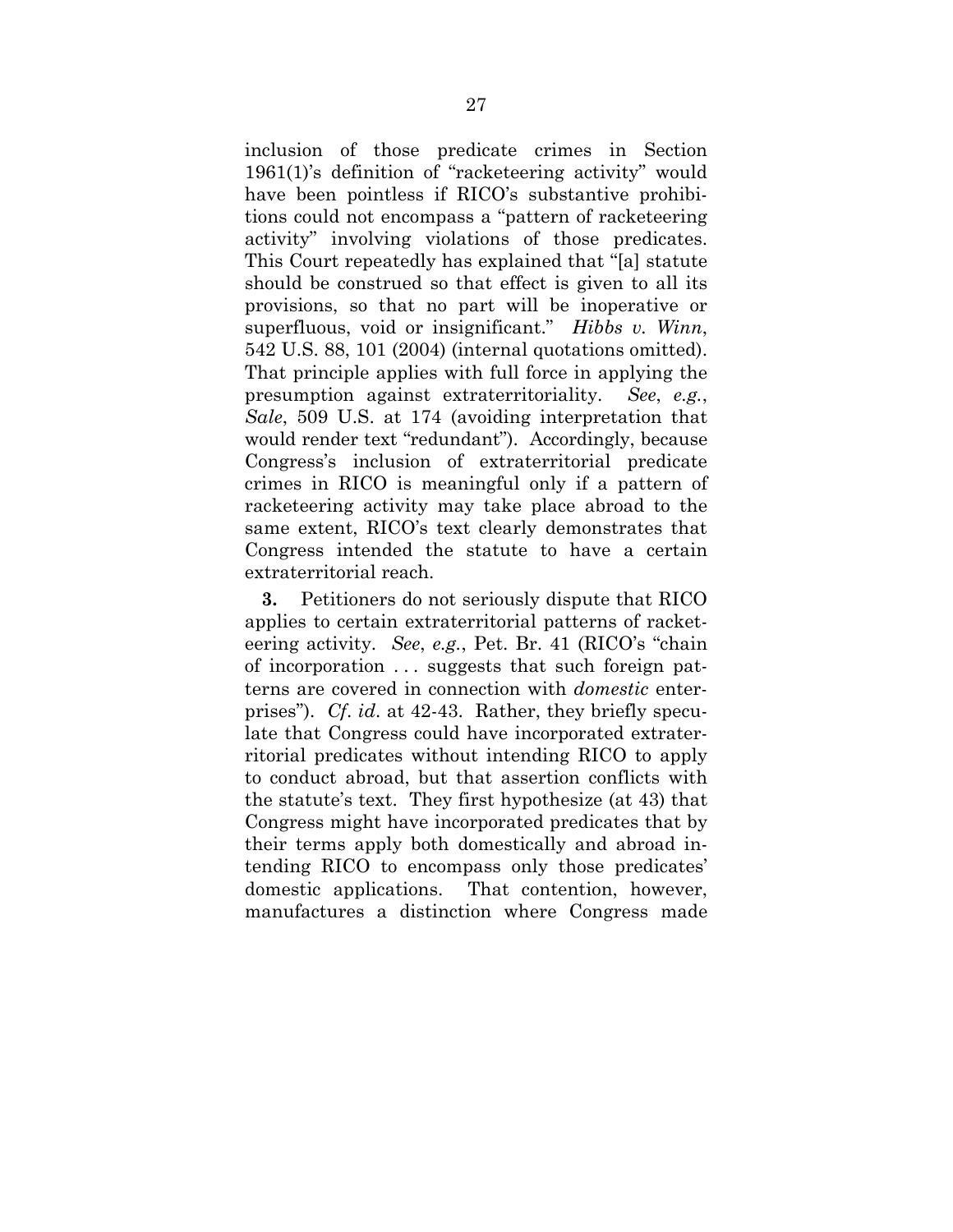none*. See Burwell v. Hobby Lobby Stores, Inc.*, 134 S. Ct. 2751, 2769 (2014) ("To give th[e] same words a different meaning for each category would be to invent a statute rather than interpret one.") (internal quotations omitted; alteration in original).

Petitioners' further suggestion (at 43) that "Congress could have meaningfully incorporated [predicates with exclusively extraterritorial effect] solely for when such offenses are part of a broader pattern whose overall locus is domestic" is similarly illogical. Petitioners do not explain how the "locus" of a pattern could be different than the location of the conduct that constitutes that pattern. Moreover, they appear to concede that overseas violations of extraterritorial predicates can be part of a "pattern of racketeering activity" but invent an atextual "overall locus of the pattern" requirement that Congress did not enact. If they mean to suggest that conduct violating an extraterritorial predicate can form part of a pattern of racketeering activity but only if some critical portion of the predicate acts occurs domestically, they again fabricate a condition that appears nowhere in the statute. *See Bates v. United States*, 522 U.S. 23, 29 (1997) (the Court will "ordinarily resist reading words or elements into a statute that do not appear on its face").

**4.** The court of appeals correctly determined that the racketeering activity alleged in the complaint falls within RICO's geographic scope. The complaint alleges petitioners engaged in money laundering in violation of 18 U.S.C. § 1956, which by its terms applies extraterritorially in prescribed circumstances. *See* App. 239a-248a, 256a (¶¶ 159(a)-(i), 172). The complaint further alleges petitioners engaged in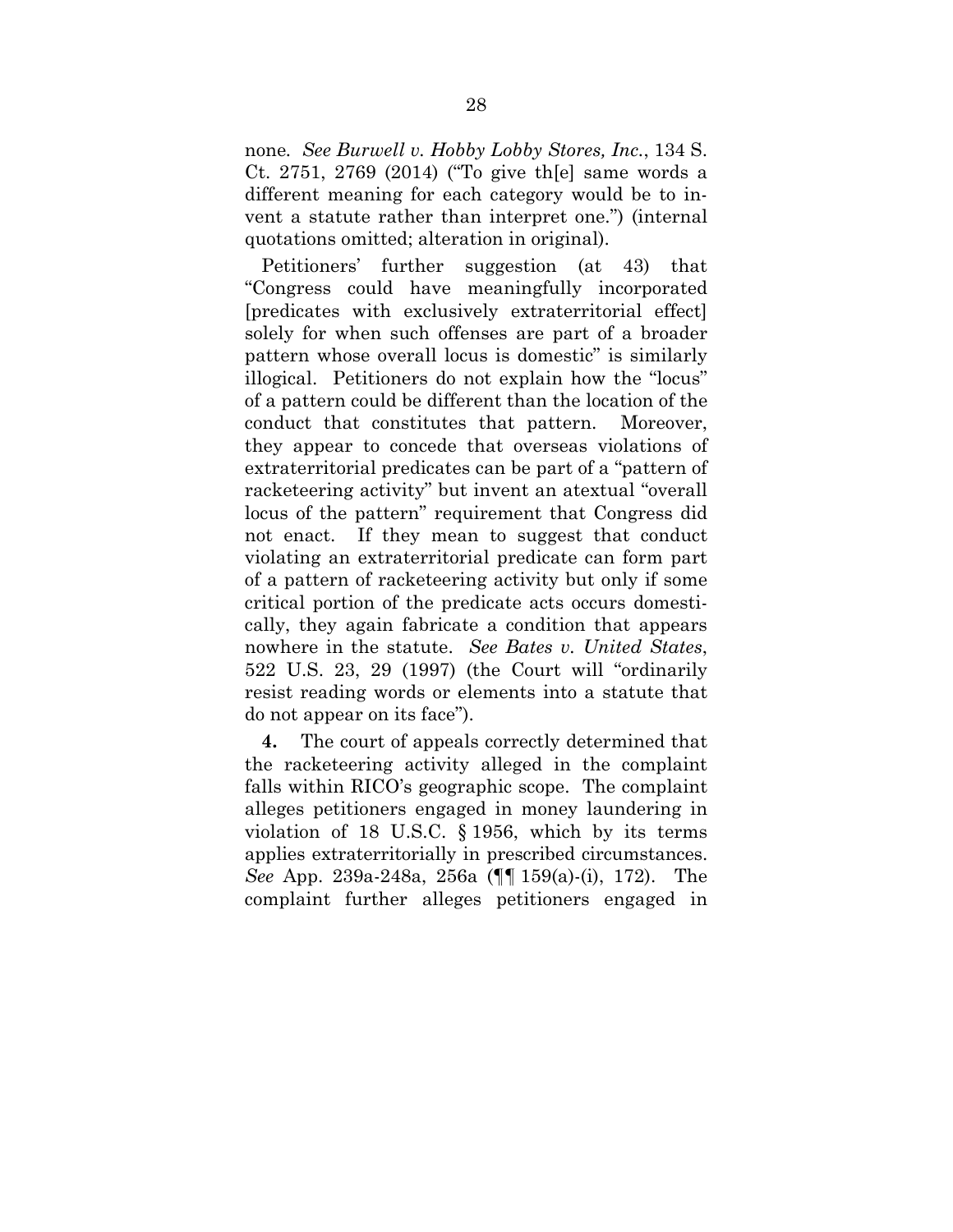material support of a foreign terrorist organization in violation of 18 U.S.C. § 2339B, which also expressly applies abroad. *See* App. 248a (¶ 159(j)). The court of appeals also correctly held, and petitioners do not dispute, that petitioners' mail fraud, wire fraud, and violations of the Travel Act were based on "domestic conduct." App. 20a. Accordingly, because all of the racketeering activity alleged in the complaint is either domestic or permissibly extraterritorial under RICO, respondents have stated a claim under the statute.

#### **B. The "Enterprise" Need Not Be Domestic To State A Claim Under RICO**

Petitioners are mistaken that RICO requires the "enterprise" – the prize, victim, or vehicle of the conduct the statute makes unlawful – to be domestic. When the presumption against extraterritoriality has been "answer[ed]" with respect to the statute's focus, *Morrison*, 561 U.S. at 266, no further limitations on the statute's territorial scope are warranted. *See id*. at 267 n.9 ("If § 10(b) [of the Securities Exchange Act of 1934] did apply abroad, we would not need to determine which transnational frauds it applied to; it would apply to all of them."); *Pasquantino v. United States*, 544 U.S. 349, 371 (2005) (holding mail and wire fraud statute applies to scheme to defraud Canada of tax revenues abroad because conduct was domestic). Petitioners agree. *See* Pet. Br. 21 ("Where the matters that were Congress's 'focus' all occur domestically, the contested application is domestic even if other foreign contacts are present, and thus the presumption against extraterritoriality does not arise.") (citing *Pasquantino*, 544 U.S. at 371). Accordingly, the proper question is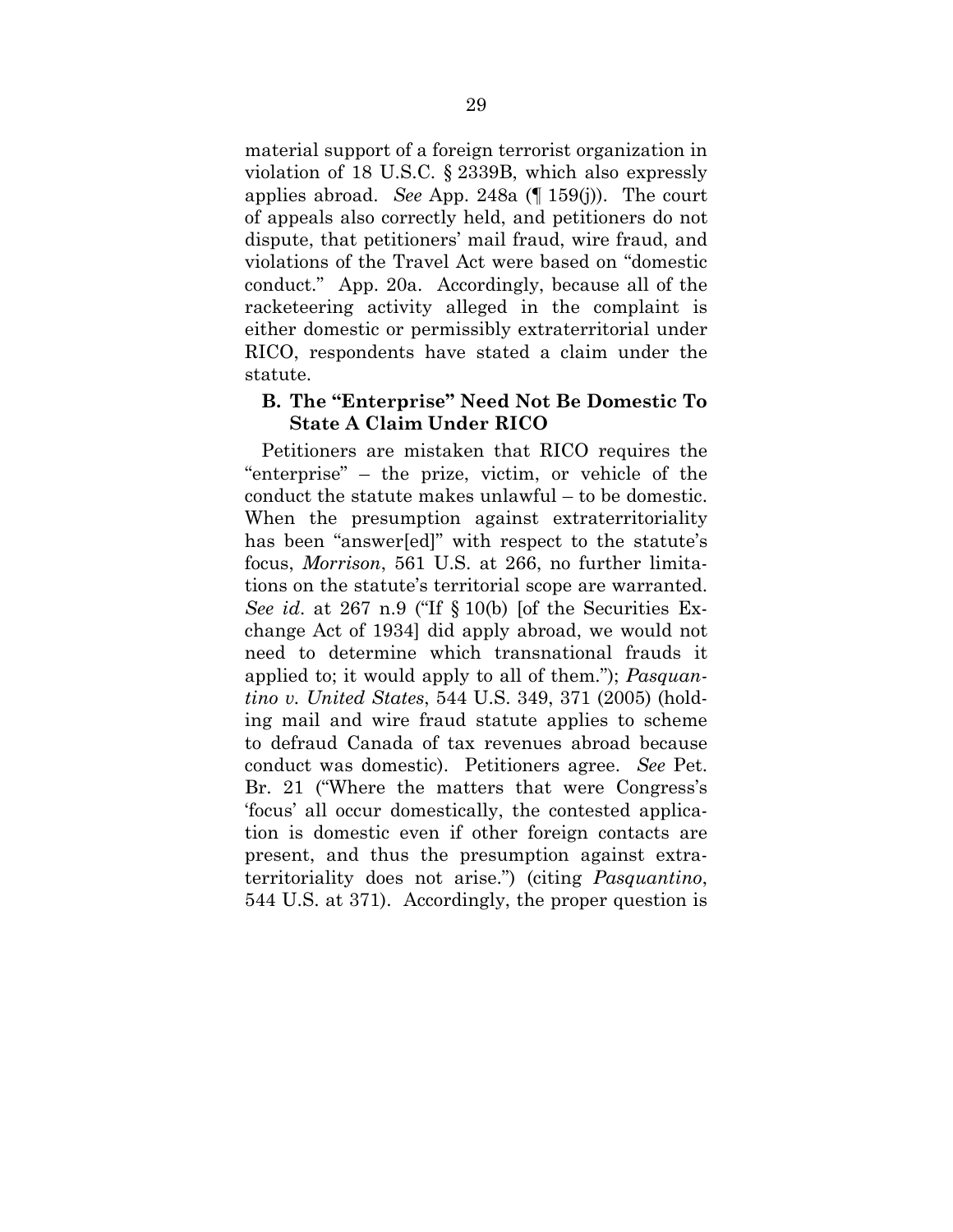whether RICO's focus is the racketeering conduct the statute makes unlawful. Once that proposition is demonstrated, it follows that Congress imposed no further requirement that the enterprise be domestic.

### **1. RICO's focus is on the conduct that Section 1962 makes unlawful**

This Court has recognized that "the heart of any RICO complaint is the allegation of a pattern of racketeering activity." *Agency Holding Corp. v. Malley-Duff & Assocs., Inc.*, 483 U.S. 143, 154 (1987) (emphasis omitted); *see also H.J. Inc.*, 492 U.S. at 236 ("RICO's key requirement [is] a pattern of racketeering"). RICO thus "seeks to regulate," *Morrison*, 561 U.S. at 267 (internal quotations omitted), the various ways that criminals can "infiltrate and corrupt" organizations through their unlawful conduct, 84 Stat. 923. Because that "conduct is what the Government is punishing in [RICO] prosecution[s]," *Pasquantino*, 544 U.S. at 371, "[t]hose acts are, when committed in the circumstances delineated in [Section] 1962(c), [the] activity which RICO was designed to deter," *Sedima*, 473 U.S. at 497 (internal quotations omitted); *see also Rotella v. Wood*, 528 U.S. 549, 557 (2000) ("The object of civil RICO is . . . to turn [victims] into prosecutors, 'private attorneys general,' dedicated to eliminating racketeering activity."). The pattern of racketeering conduct identified by Section 1962 is therefore the statute's focus.

Congress understood the particular evils arising from organized crime using its "money and power . . . *to infiltrate and corrupt* legitimate business and labor unions and to subvert and corrupt our democratic processes." 84 Stat. 923 (emphasis added). *Cf*. Pet. Br. 28-29. This express legislative purpose demonstrates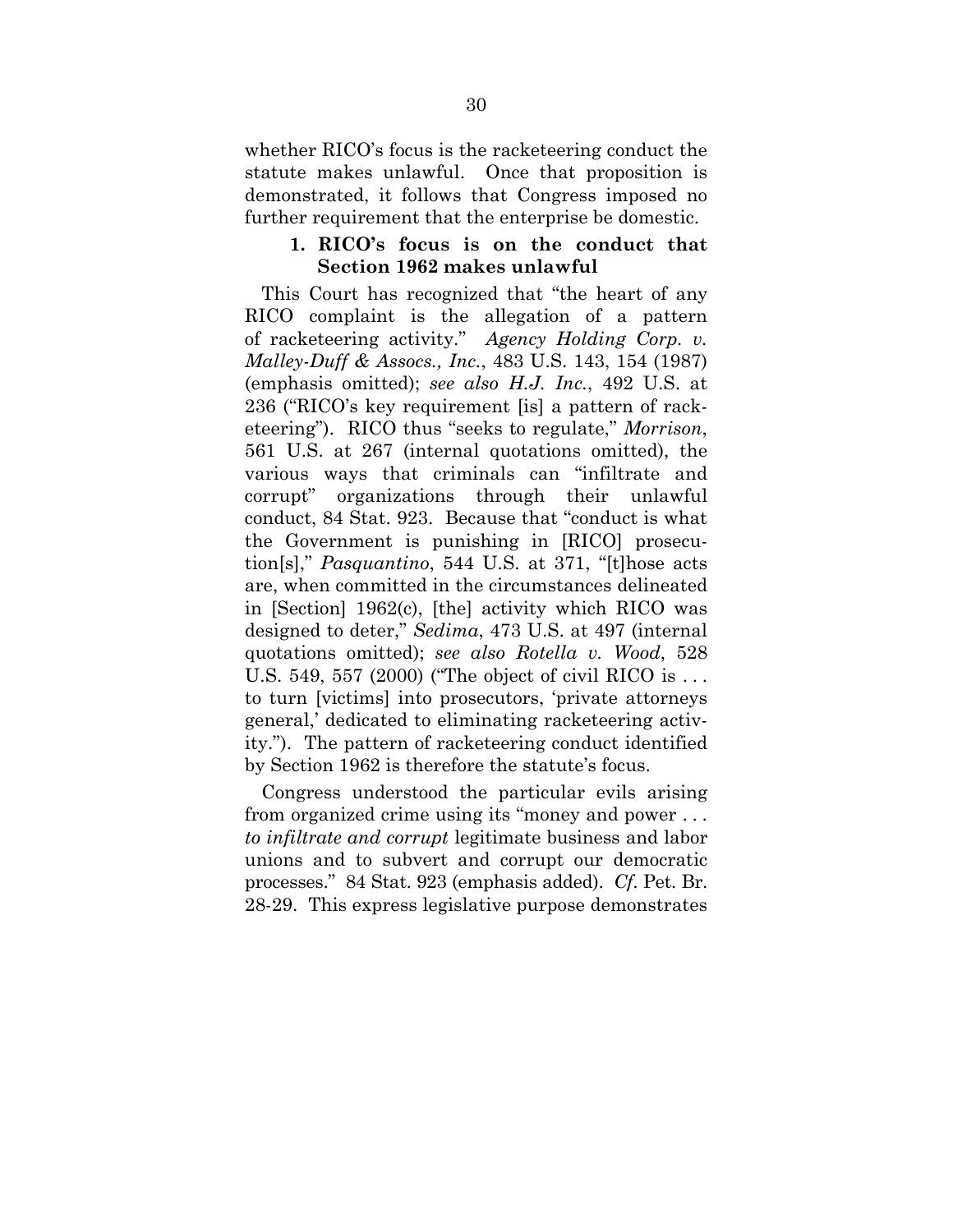that Congress enacted RICO to attack the means by which criminals expand the reach of organized crime and not to serve as a catch-all series of regulations for "enterprises."

Section 1962's subsections address those criminal means by targeting three ways Congress recognized criminals could "infiltrate and corrupt" organizations through coordinated patterns of criminal conduct. First, Congress made it unlawful to "use or invest . . . the proceeds" of "a pattern of racketeering activity" to "acqui[re,]... establish[] or operat[e]" an enterprise. 18 U.S.C. § 1962(a). Second, Congress made it unlawful "to acquire or maintain ... control of any enterprise" "through a pattern of racketeering activity." *Id*. § 1962(b). Third, Congress made it unlawful to "conduct [an] enterprise's affairs through a pattern of racketeering activity." *Id*. § 1962(c). In each subsection, Congress proscribed certain patterns of racketeering activity that target enterprises – a manifest indication that Congress's concern was eradicating the patterns of racketeering activity that criminals use to run and grow their criminal operations.<sup>9</sup>

1

<sup>9</sup> Sections 1962(b) and (c) proscribe engaging in a pattern of racketeering activity either to acquire or to conduct the affairs of an enterprise. The conduct made unlawful by Sections 1962(b) and  $(c)$  – the acquiring or conducting – necessarily occurs in the same place as the pattern of racketeering activity through which a criminal does the acquiring or conducting. By contrast, Section 1962(a) makes unlawful the distinct conduct of investing the proceeds of a pattern of racketeering activity to obtain an interest in an enterprise. See Ideal Steel Supply Corp. v. Anza, 652 F.3d 310, 321 (2d Cir. 2011). The pattern of racketeering activity that generates those proceeds may occur in a different location from where the subsequent investment of the proceeds is made. Because petitioners' investment of the proceeds of their pattern of racketeering activity to acquire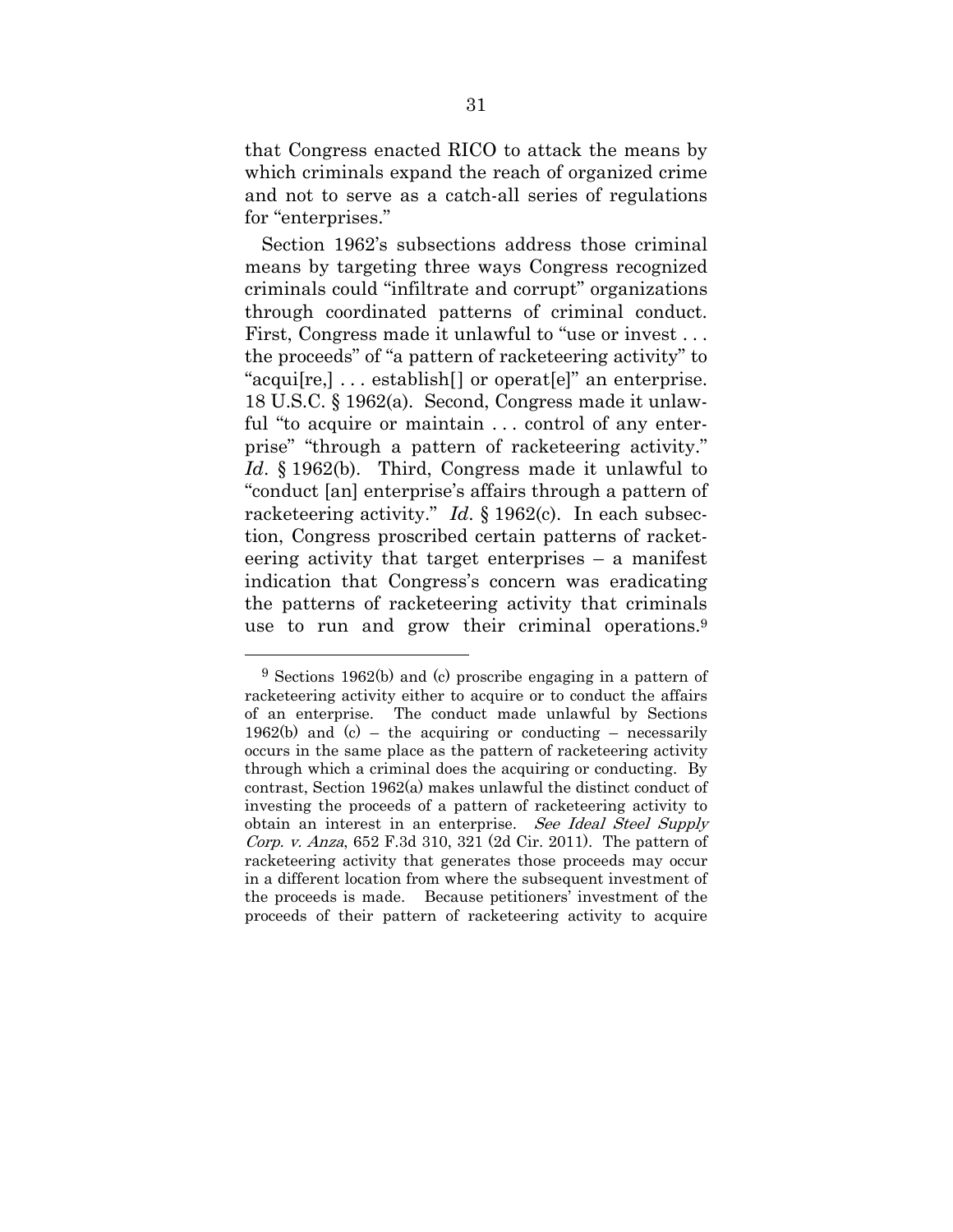RICO thus focuses on the verbs, not the nouns, of its statutory prohibitions.

Petitioners therefore fundamentally misunderstand RICO's structure by arguing (at 31) that RICO "does not target stand-alone patterns of racketeering" to infer that "the statute [does not] focus[] on racketeering *simpliciter*." Section 1962 concerns the patterns of racketeering activity not because it criminalizes "racketeering *simpliciter*," Pet. Br. 31. Rather, Section 1962's focus is to make it unlawful to "invest" the proceeds of "a pattern of racketeering activity" in an enterprise; "acquire or maintain . . . control" of an enterprise "through a pattern of racketeering activity"; and "conduct [an] enterprise's affairs through a pattern of racketeering activity." 18 U.S.C. § 1962(a)-(c). Section 1962 thus makes unlawful the investing of proceeds *of*, the acquiring of control *by*, and the conducting of affairs *through* patterns of racketeering activity. Prohibiting that conduct is the statute's focus.

Section 1962's prohibition therefore reaches a defendant who acquires control or conducts the affairs of an enterprise through a domestic pattern of racketeering activity, regardless of whether that enterprise is "located" in the United States or abroad. And, because Section 1962 makes no distinction in the scope of its application among the predicate crimes on which a violation is based, there is no warrant to impose a distinct requirement that the

 $\overline{a}$ 

their controlling interest in the domestic assets of B&W indisputably took place in the United States, the Court need not decide in this case whether the focus of Section 1962(a) is the pattern of racketeering activity itself or the investment of the proceeds of that racketeering. See App. 13a-14a n.5.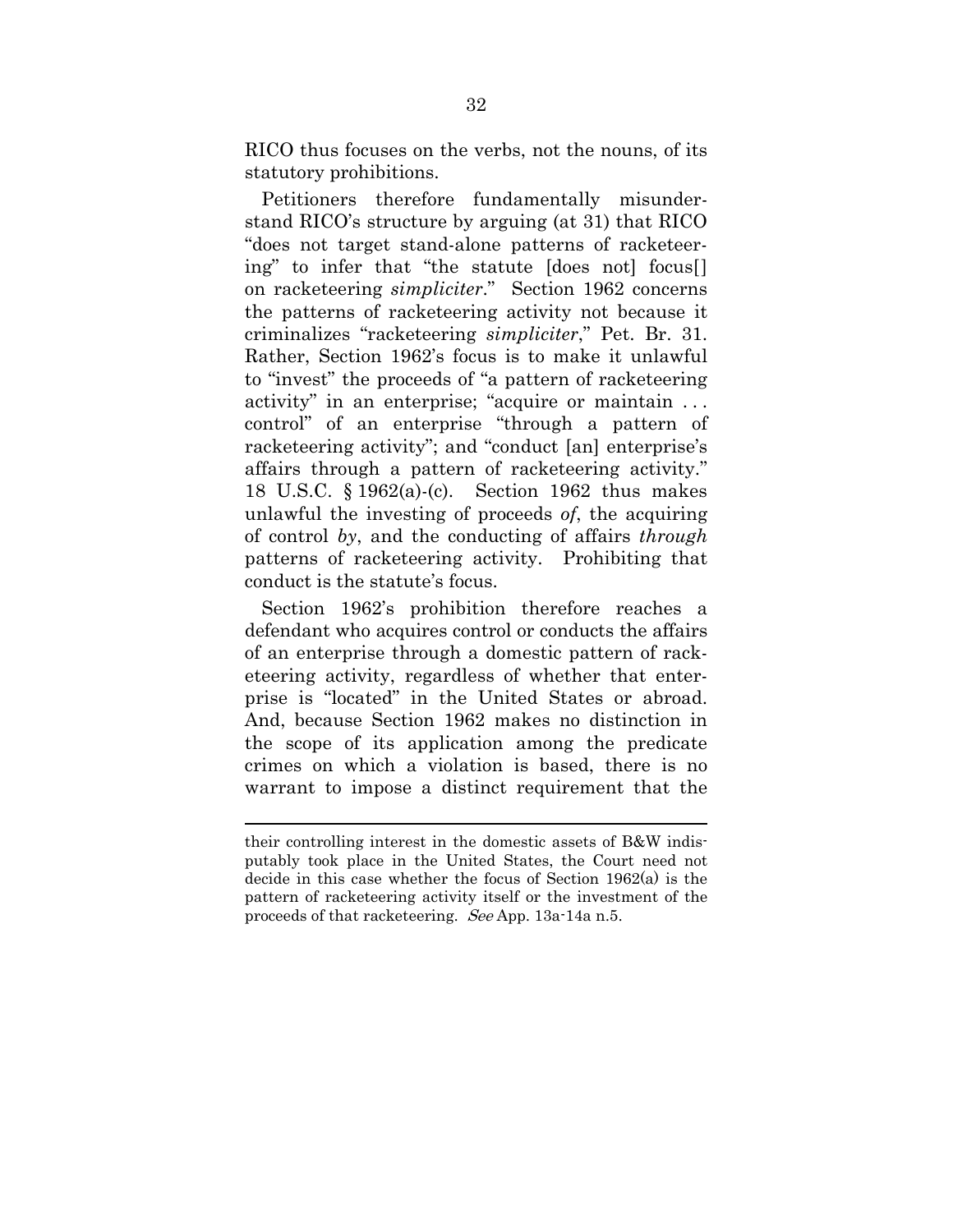enterprise be domestic when a defendant's pattern of racketeering involves extraterritorial conduct within RICO's permissible geographic scope.

This Court's cases support the conclusion that Section 1962 focuses on the proscribed conduct. *Cf. Morrison*, 561 U.S. at 266 (recognizing focus of Section 10(b) is "deceptive conduct 'in connection with the purchase or sale of any security registered on a national securities exchange or any security not so registered'") (quoting 15 U.S.C. § 78j(b)). In *Foley*, this Court held that the Eight Hour Law, which limits the workday for employees of contractors engaged by the United States, did not apply to work performed in Iran and Iraq. 336 U.S. at 285. Both the worker and the contractor were American, but the Court recognized that the statute regulated, and therefore focused on, the work performed rather than the entities engaged in the employment transaction. Similarly, in *Aramco*, the Court held that Title VII did not "apply to United States citizens employed by American employers outside the United States" because the statute's focus was again on the discriminatory employment itself rather than on either the victim or the perpetrator of the alleged violation. 499 U.S. at 248, 257. And, in *Pasquantino*, the Court held that the wire fraud statute applied to a scheme "us[ing] U.S. interstate wires . . . to defraud a foreign sovereign of tax revenue." 544 U.S. at 371. The Court explained that this application "of the wire fraud statute does not give it 'extraterritorial effect,'" even though the entity defrauded was a foreign sovereign, because the "domestic element of petitioners' conduct is what the Government is punishing in th[at] prosecution."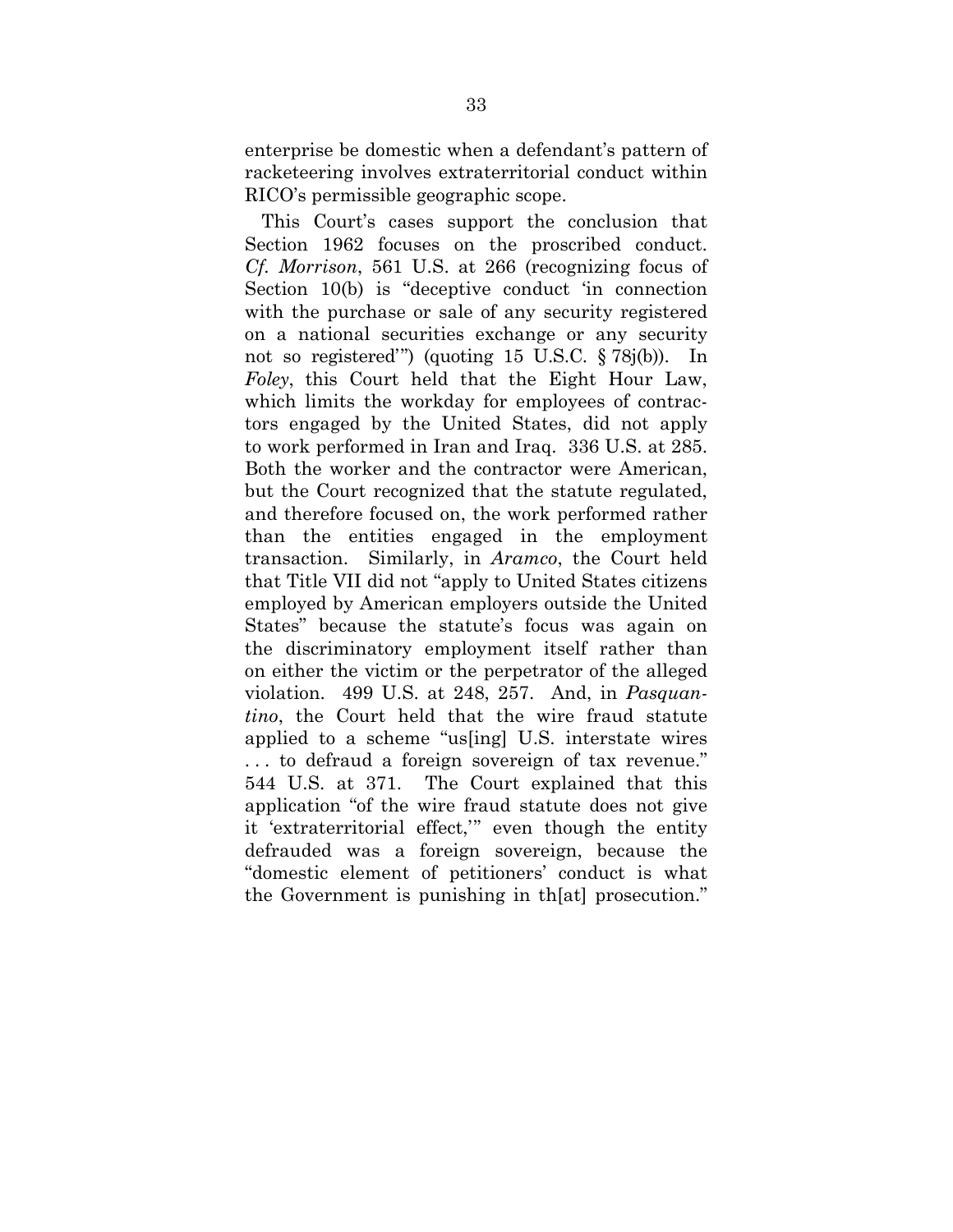*Id*. Those cases recognize that Congress typically focuses on the situs of the relevant conduct rather than the location of the entities subject to that regulation.

Finally, petitioners' position conflicts with the logic of the statute and entails perverse outcomes that Congress could not have intended. Petitioners' interpretation would mean that RICO could not reach the agents or employees of a foreign enterprise who enter the United States to conduct its affairs through domestic patterns of racketeering activity. Congress had no reason to enact a statute that provides powerful criminal sanctions and civil remedies to combat domestic racketeering relating to a domestic enterprise but that would be inapplicable to the exact same conduct when committed in service of a foreign entity operating on American soil. Petitioners' attempt to limit RICO to domestic enterprises is especially illogical with respect to the terrorismrelated predicates that Congress added to RICO as part of the Patriot Act. Petitioners offer no persuasive reason why Congress would have enacted those provisions to target only domestic terrorist enterprises and to exclude RICO's application to the very organization whose attack had inspired Congress to act. *See Griffin v. Oceanic Contractors, Inc.*, 458 U.S. 564, 574 (1982) (Court will not adopt interpretation that "would produce an absurd and unjust result which Congress could not have intended").

# **2. Petitioners' contrary contention that RICO focuses on the enterprise is incorrect**

Petitioners' assertion that Congress focused on the enterprise is unpersuasive, as even they ultimately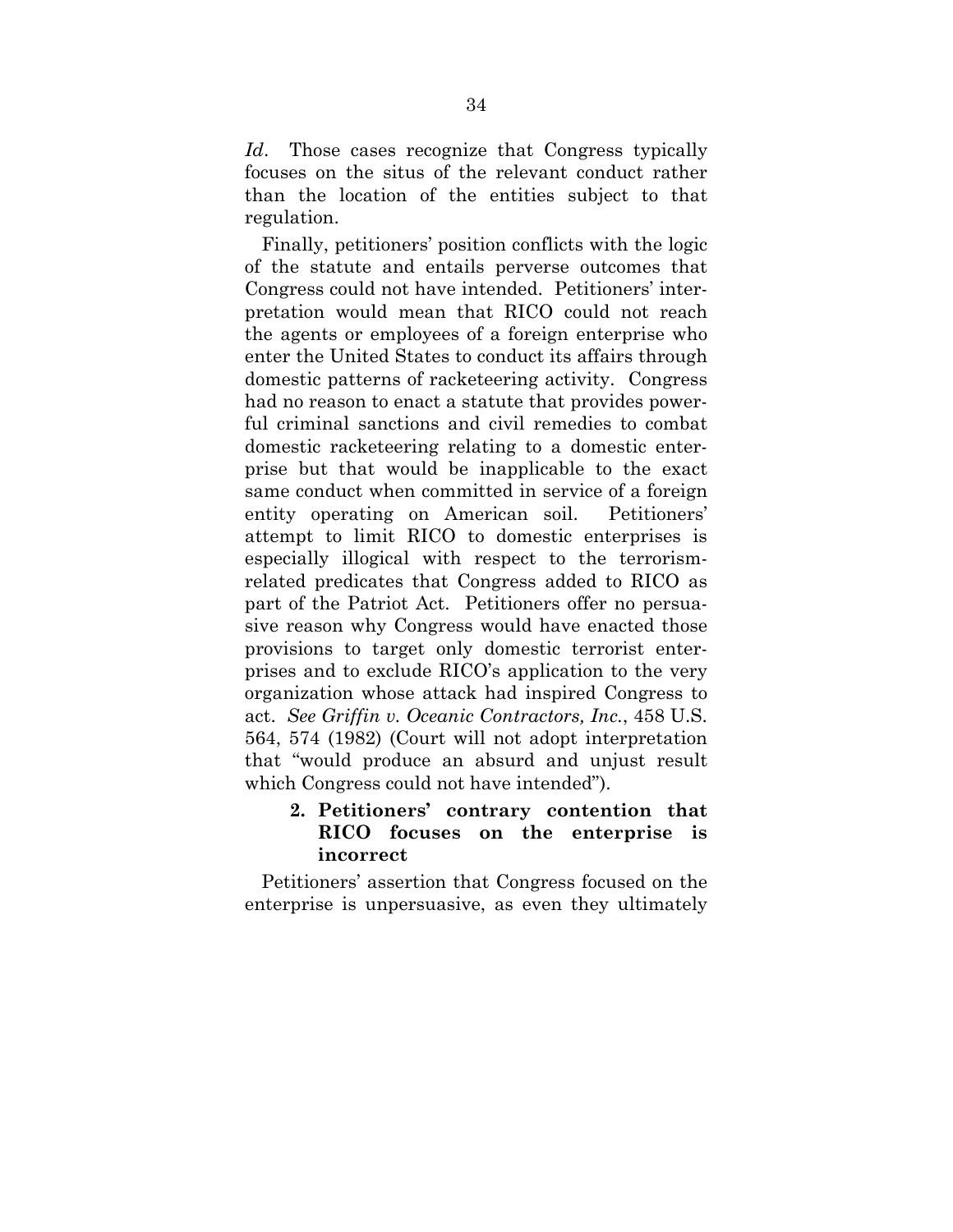concede. Petitioners themselves reveal Congress's critical focus on the *conduct* Section 1962 makes unlawful by repeatedly referring to RICO's target as the "corrupt infiltration and control of businesses," "enterprise corruption," and the like. *See*, *e.g.*, Pet. Br. 26 ("RICO's innovation was therefore to focus on how organized crime would corrupt 'enterprises.'") (citation omitted); *id.* at 29 ("[T]he statutory structure tracks the various ways organized crime typically co-opts and controls businesses, unions, and other organizations."); *id*. at 44 (Section 1962 "operates to *prohibit the wrongful conduct* of corrupting enterprises in specified ways").

That consistent phrasing is telling. Even when petitioners try to emphasize the enterprise, the logic of the statutory text compels a focus on the racketeering activity that criminals use to infiltrate and corrupt organizations. Indeed, petitioners concede their case: "[I]t is the *corrupting influence on the enterprise* that is ultimately the touchstone for RICO liability; that is the common focus of [Section] 1962." *Id.* at 30; *see also id.* at 34 ("the indisputable focus of [Section] 1962 is on preventing the corruption of enterprises").

Petitioners' attempts to avoid the implications of that core concession lack merit.

**a.** Petitioners err in suggesting (at 26-28) that RICO's text evinces a focus on the enterprise rather than on the pattern of racketeering activity. *First*, petitioners mistakenly rely on RICO's title to support that claim. This Court previously rejected the argument that "RICO's broad language should be read narrowly so that the Act's scope is coextensive" with "Congress' purpose in enacting RICO" as allegedly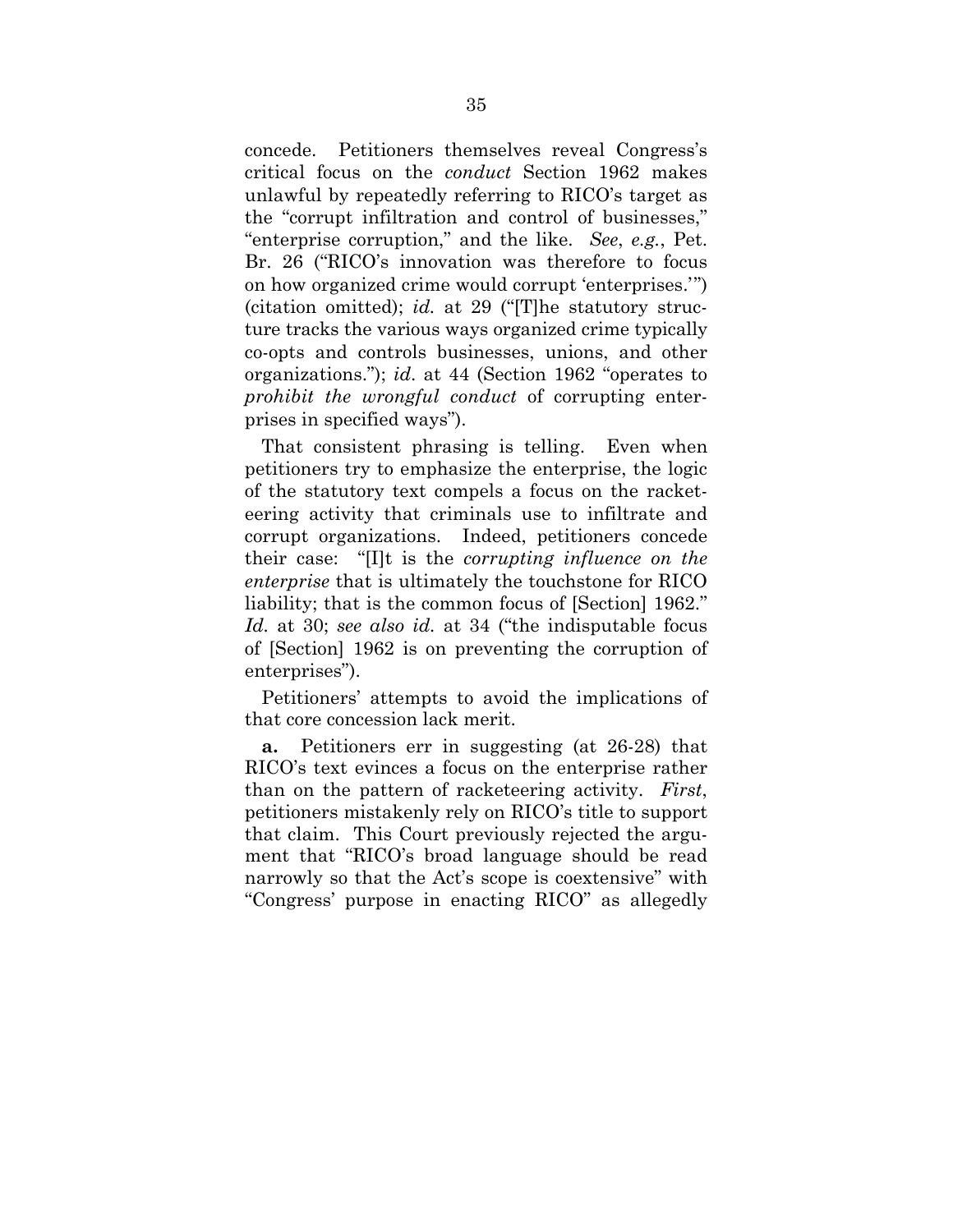"revealed in the Act's title." *H.J. Inc.*, 492 U.S. at 245. Moreover, petitioners attempt (at 26-27) to prove their point simply by italicizing the word "Organizations." But that simply ignores the other three words in RICO's title, which (if anything) emphasize Congress's focus on criminals' "racketeer[ing]" to "influence[]" and "corrupt" those organizations.

*Second*, petitioners draw an incorrect conclusion from RICO's enacted purpose. They recognize that Congress sought to combat the practices of "organized crime" who "infiltrate and corrupt" various other organizations. 84 Stat. 922-23. But, as explained above, *see supra* pp. 30-31, that statement only confirms Congress's focus on the evil it sought to prevent: the infiltration and corruption of those organizations through patterns of racketeering activity.

*Third*, petitioners attempt (at 27) to divine RICO's focus from Congress's decision in Section 1962 to ground its legislative authority on "enterprises" that affect or engage in commerce rather than on racketeering activity that affects commerce. But this Court rejected just such an attempt to "deduce[] by inference from boilerplate [jurisdictional] language which can be found in any number of congressional Acts" "[t]he intent of Congress as to the extraterritorial application of [a] statute." *Aramco*, 499 U.S. at 250-51. As the Court observed, such "reliance on [a statute's] jurisdictional provisions" "finds no support in our case law." *Id*. at 251; *see also Morrison*, 561 U.S. at 262-63. Those cases rejected an inference of extraterritorial effect from a jurisdictional reference to foreign commerce, but petitioners offer no reason why jurisdictional boilerplate should be disregarded for that purpose and considered probative here.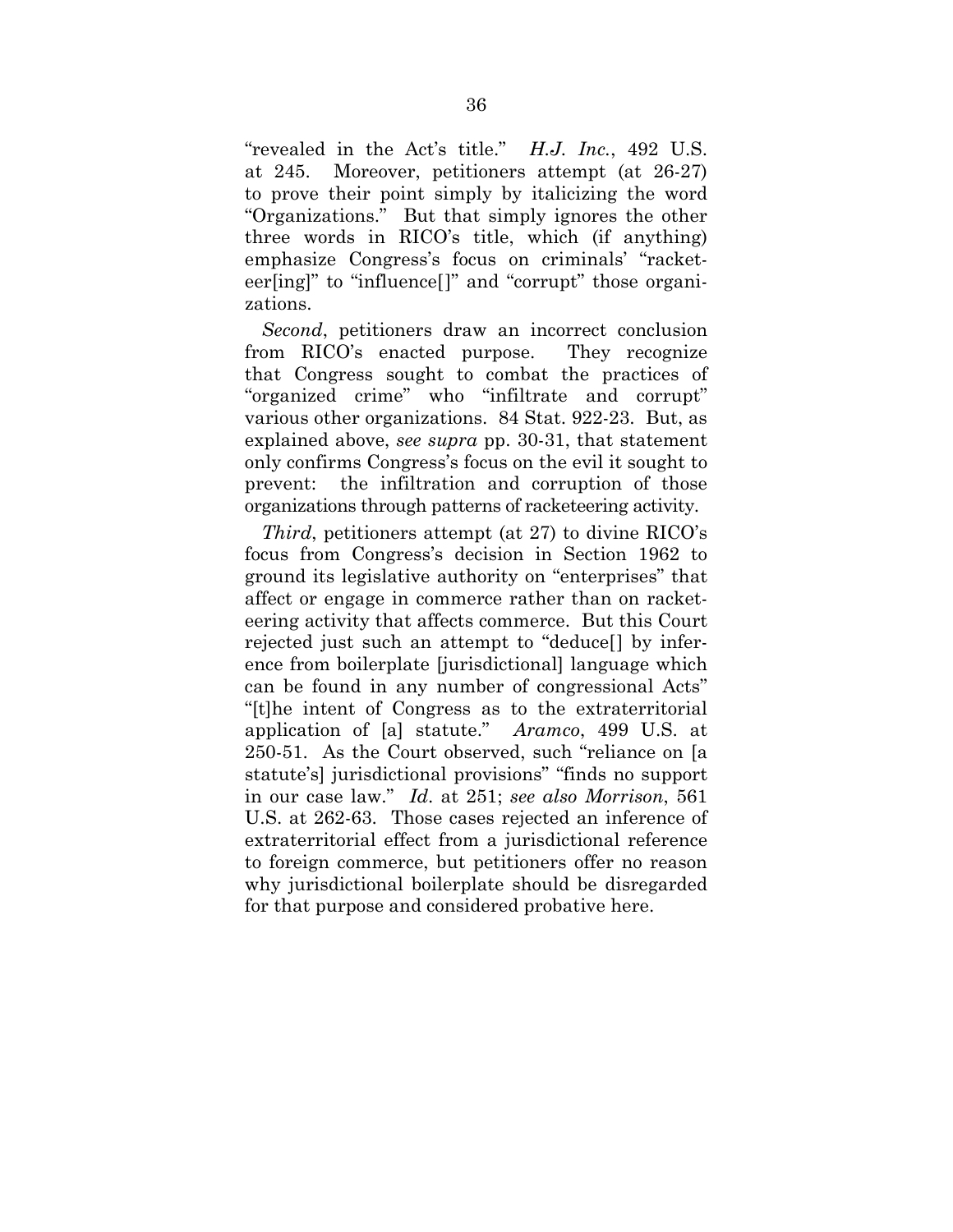**b.** Petitioners' argument based on the statute's purpose and history also misstates RICO's focus. Petitioners note (at 28) that RICO's "major purpose" was "to address the infiltration of legitimate business by organized crime." *United States v. Turkette*, 452 U.S. 576, 591 (1981); *see also Russello v. United States*, 464 U.S. 16, 28 (1983) (RICO targeted "organized crime['s]" "corrupting influence"). And petitioners rely (at 28-29) on RICO's legislative history for the claim that the statute's purpose was "the elimination of the infiltration of organized crime and racketeering into legitimate organizations operating in interstate commerce." S. Rep. No. 91-617, at 76 (1969); *see* H.R. Rep. No. 91-1549, at 57 (1970); *see also* Pet. Br. 29 (citing an article explaining that RICO's "'emphasis on infiltration of legitimate organizations remained as [it] made its way through the legislative process'") (quoting Gerard E. Lynch, *RICO: The Crime of Being a Criminal*, 87 COLUM. L. REV. 661, 678 (1987)) (alteration in original). Those authorities, however, demonstrate that Congress was concerned with the *infiltration and control* of organizations using patterns of racketeering activity rather than the enterprises itself.

**c.** Petitioners' arguments based on RICO's structure also fail.

*First*, petitioners argue (at 29) that Section 1962's tripartite structure "confirms its focus on enterprise corruption" because it "tracks the various ways organized crime typically co-opts and controls" enterprises, and they hypothesize a "subordinate role of the predicate racketeering acts." This non-sequitur fails to apprehend that Section 1962 focuses on patterns of racketeering activity precisely because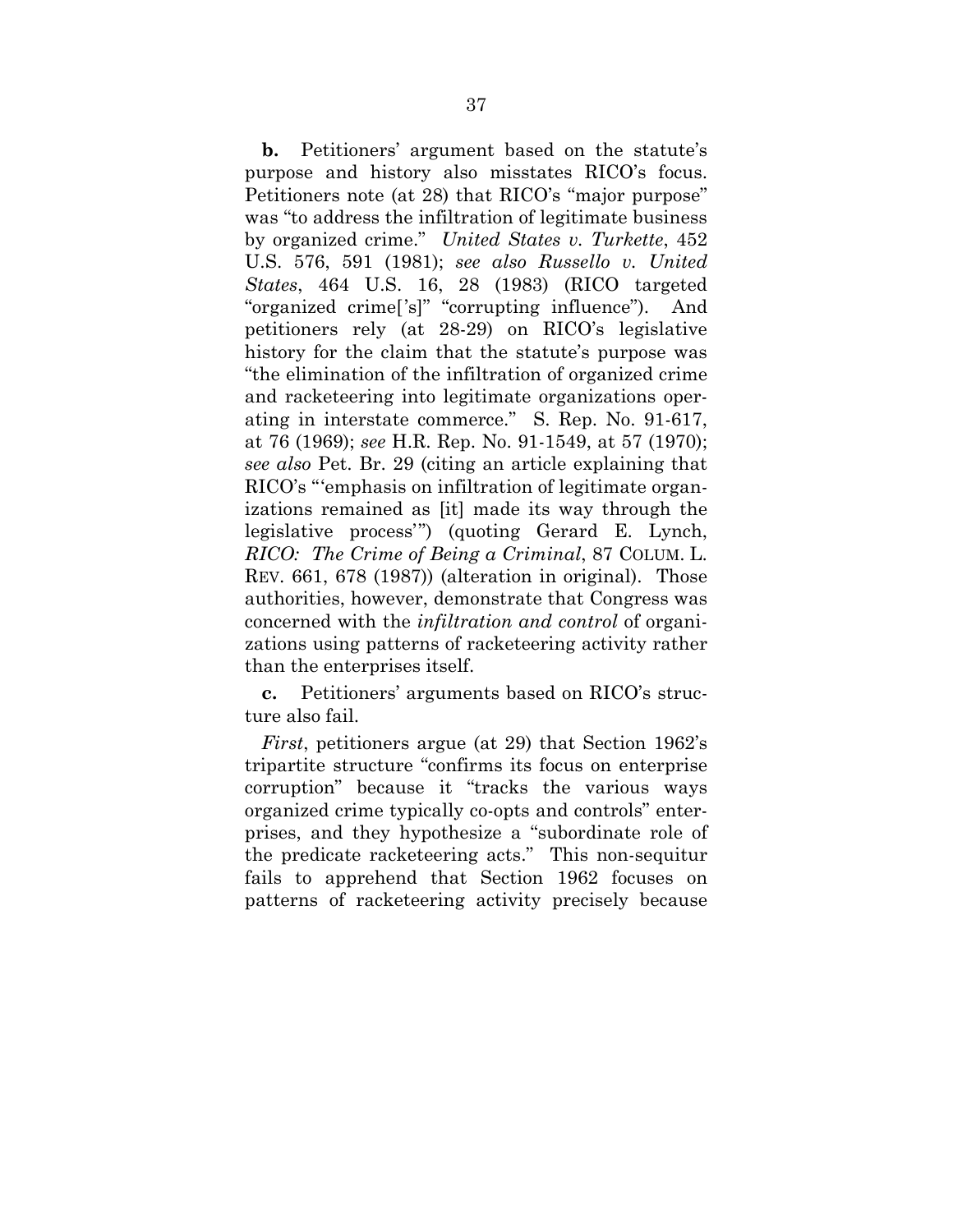they are the "various ways organized crime typically co-opts and controls" an enterprise.

*Second*, petitioners invoke (at 30) the irrelevant fact that the enterprise is not the "perpetrator" of Section 1962's prohibitions. Petitioners' reasoning reduces to the idea that the focus of every criminal statute is the victim rather than the conduct the statute proscribes, a notion this Court's cases refute. *See*, *e.g.*, *Pasquantino*, 544 U.S. at 371; *Aramco*, 499 U.S. at 247, 255.

*Third*, petitioners suggest (at 31) that, because RICO's predicate acts are independently illegal, the conduct Section 1962 makes unlawful does not "need to be" its focus. By incorporating numerous illegal acts into RICO's proscriptions when they form a "pattern," however, Congress evidently thought otherwise. RICO's text and structure clearly trump petitioners' speculation about Congress's intent.

*Fourth*, petitioners observe (at 31) that Section 1962(a)'s exception for small investments is "keyed to the *de minimis* nature of the investment, not to the relative seriousness of the underlying racketeering activity." They then erroneously infer (*id.*) that the exception would be "capricious" if RICO's focus were on racketeering. The exception makes sense, however, because Section 1962's focus is on criminals' use of racketeering to infiltrate and corrupt organizations. If that infiltration and corruption is minimal – like a mobster buying a few shares of a publicly traded company – then Congress could sensibly exempt such conduct as a trifling instance of the evil it sought to prevent. Nothing in that choice undermines the conclusion that Congress was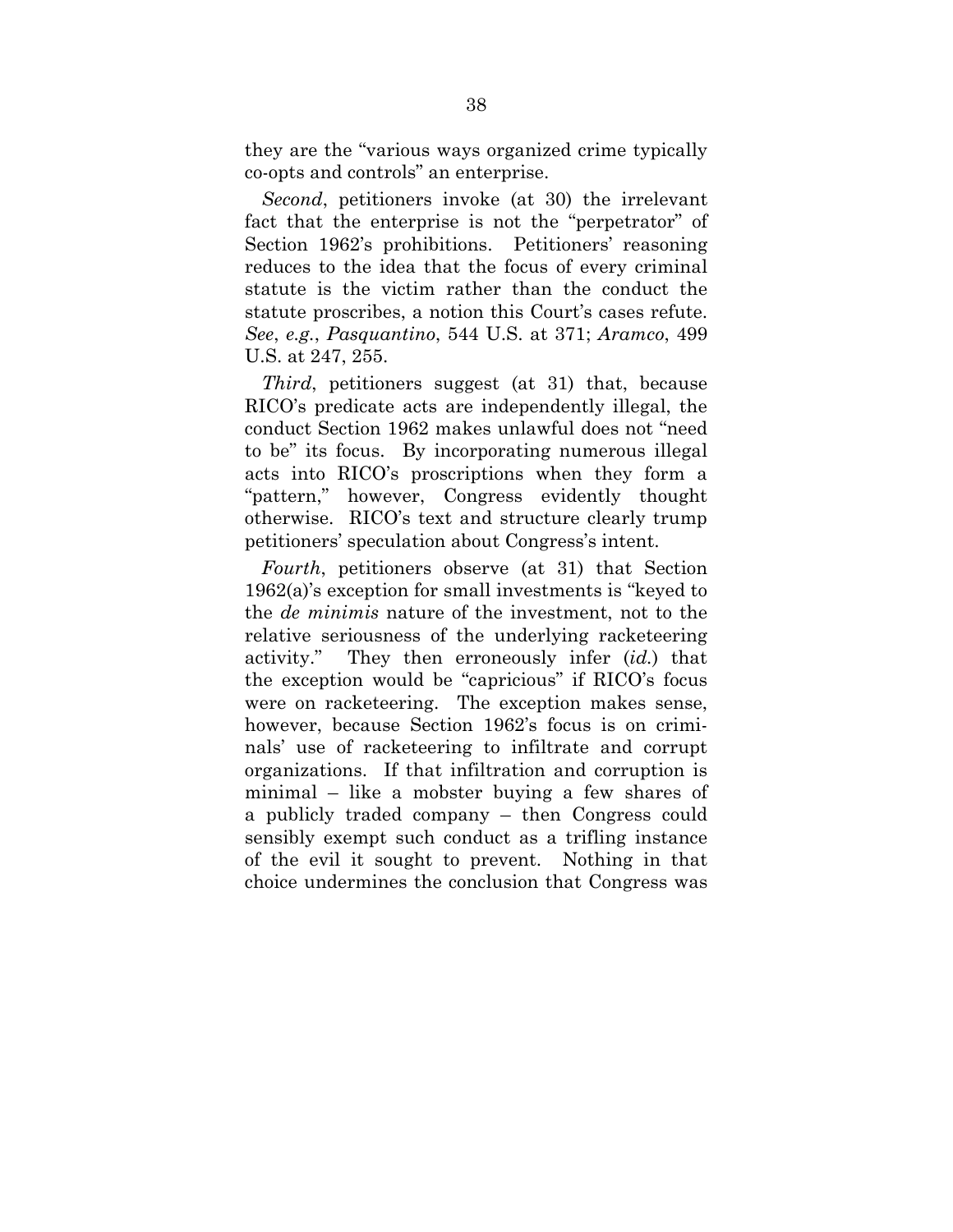focused on the conduct, a *de minimis* subset of which it excluded from the scope of RICO's prohibition.

**d.** Finally, petitioners incorrectly point to two aspects of RICO's civil remedies in Section 1964 as support for their argument that the statute's focus is the enterprise.

*First*, petitioners note (at 33) Congress's failure to enact a specific provision authorizing "injunctions against the commission of future racketeering acts," an "omission" they deem "strange . . . if such acts were the focus of [Section] 1962." But Congress legislated against the background of a "general rule" that "the federal courts have the power to award any appropriate relief in a cognizable cause of action brought pursuant to a federal statute." *Franklin v. Gwinnett Cnty. Pub. Sch.*, 503 U.S. 60, 70-71 (1992). In light of that principle, Congress's textual choice is unremarkable.

*Second*, petitioners suggest (at 34) that Section 1964(c)'s limitation on RICO's private right of action to recovery for injuries to "business or property," thus excluding personal injuries, indicates an "economic focus" that "would make little sense if the focus of [Section] 1962 were on racketeering activity as such." But Congress's limitation of Section 1964(c)'s civil remedy to economic losses (as opposed to personal injuries) resulting from a defendant's use of racketeering activities to infiltrate and corrupt an organization does not support petitioners' contention that Section 1962's focus is on the organization rather than the conduct that corrupts it.

Section 1962's focus is therefore the conduct it makes unlawful: investing in, acquiring control of, or conducting the affairs of an enterprise through a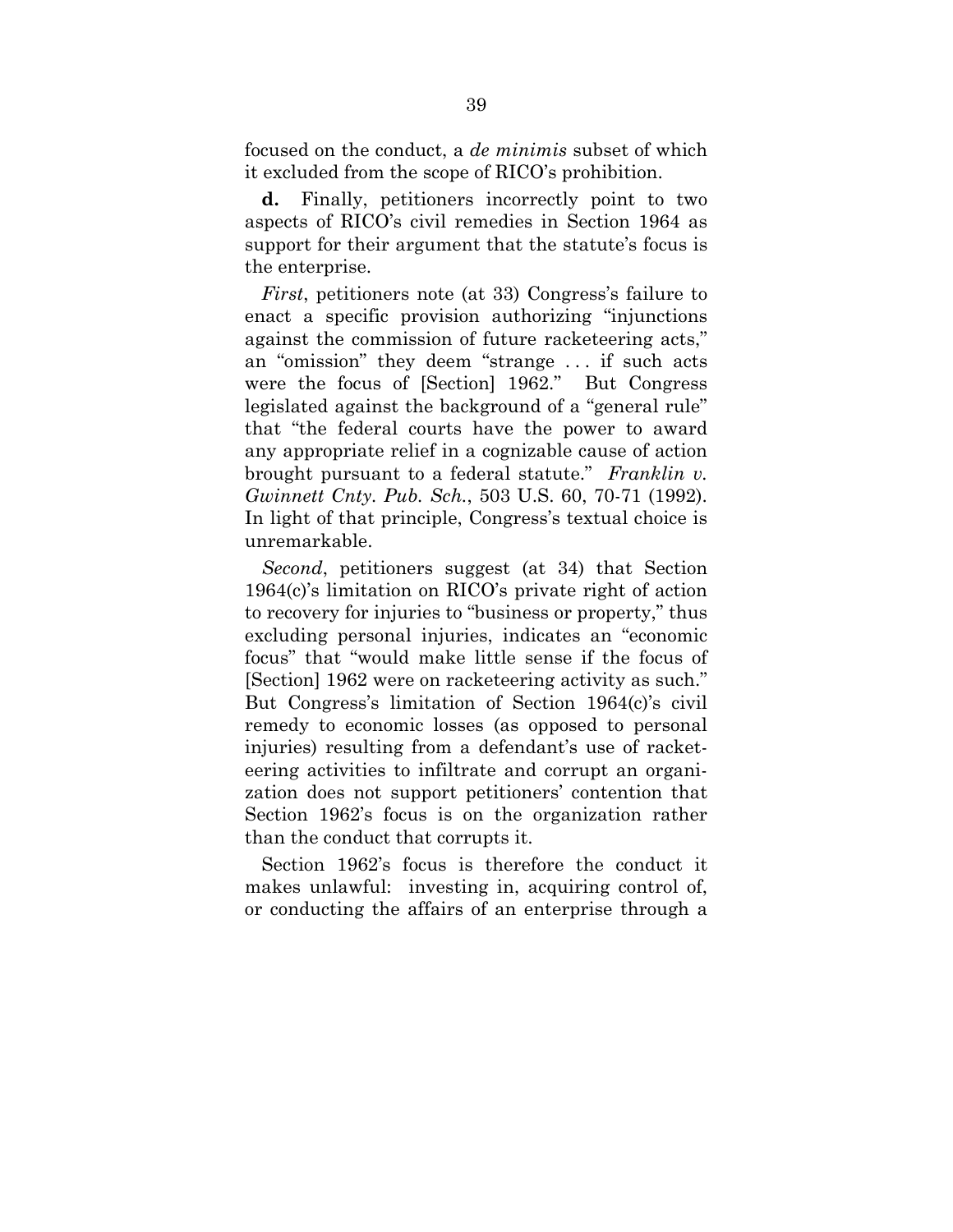pattern of racketeering activity. Accordingly, Section 1962 applies to a defendant's conduct so long as the pattern of racketeering activity through which it infiltrates or corrupts an enterprise is within RICO's territorial scope, regardless of where the enterprise may be located.

## **C. Respondents' Injuries Need Not Be Domestic To State A Claim Under RICO**

Petitioners further contend erroneously that Section 1964(c) does not apply to injuries suffered abroad absent an express statement in the statute that foreign injuries fall within its scope. That contention demands a dramatic departure from centuries of precedent recognizing that foreign injuries may be redressed in American courts. In accord with that longstanding principle of law, Congress modeled Section 1964(c) on Section 4 of the Clayton Act – a provision that applies to foreign injuries. This Court should recognize that Section 1964(c) applies to foreign injuries as well.

Respondents consistently have advocated that this Court respect the important limitations on the application of U.S. law outside its borders by interpreting statutes to conform to customary international law limits on the exercise of the United States' prescriptive jurisdiction abroad. The court of appeals' interpretation of RICO is consistent with those limitations. Section 1962 applies abroad only to the same extent as its underlying predicates, which are carefully calibrated to comport with the Nationality Principle and the Protective Principle under international law. *See*, *e.g.*, 18 U.S.C. § 1956(f) (money-laundering statute applies to conduct abroad if committed by United States citizen). The additional restriction sought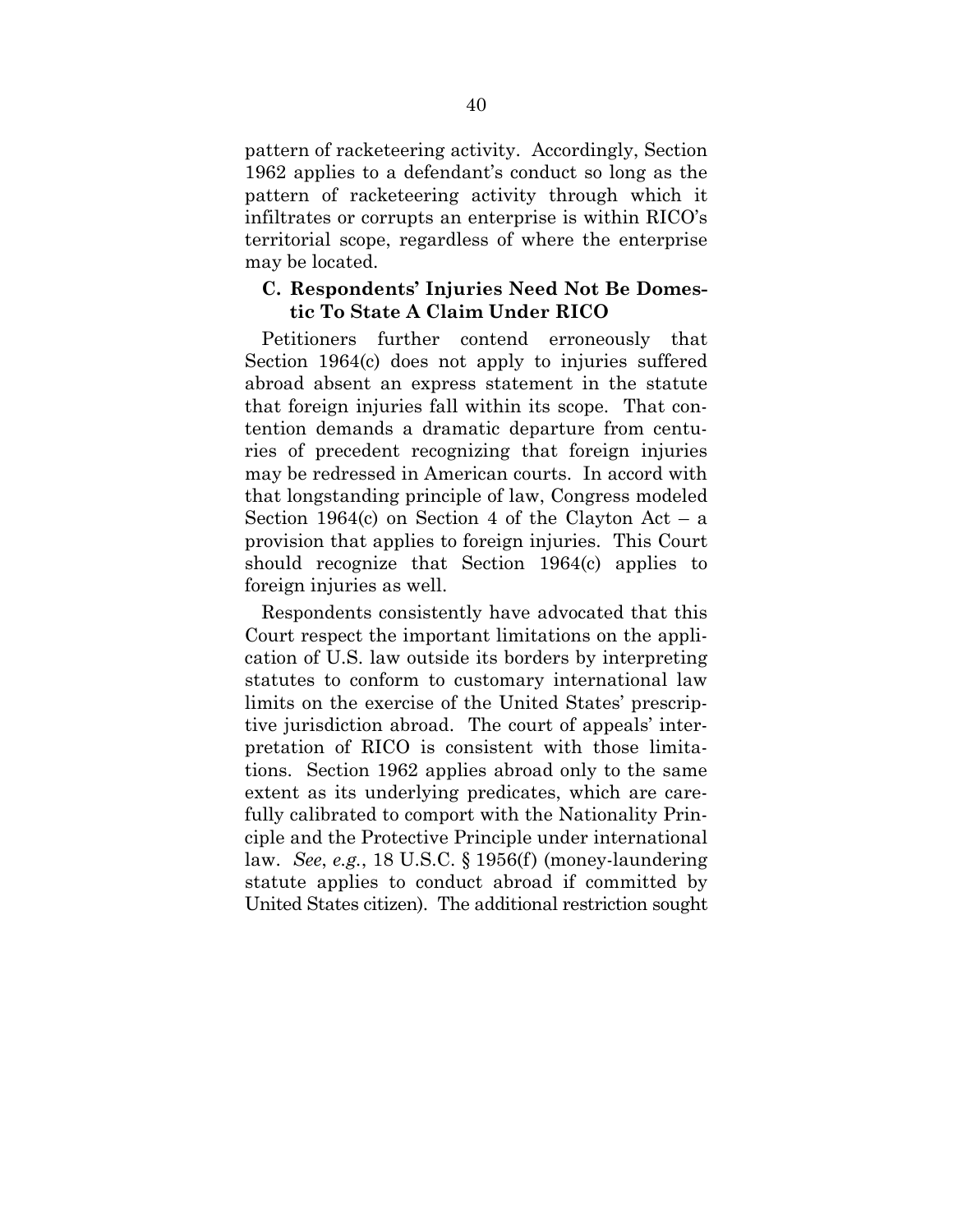by petitioners on a foreign plaintiff from recovering for injuries caused by an American citizen's violation of RICO, however, finds no basis in law. And the Solicitor General's suggestion to restrict RICO's scope to domestic injuries does not comport with a proper application of comity principles.

## **1. Longstanding precedent supports foreign plaintiffs' recovery of damages sustained abroad by American defendants' conduct in violation of U.S. law**

American courts have always been open to foreign plaintiffs who suffer injuries abroad caused by an American defendant's unlawful conduct. *See Sosa v. Alvarez-Machain*, 542 U.S. 692, 706-07 (2004) (recognizing "traditional rule" that "a plaintiff injured in a foreign country" could bring suit "in American courts") (collecting cases); *Rasul v. Bush*, 542 U.S. 466, 484 (2004) ("The courts of the United States have traditionally been open to nonresident aliens."). That traditional rule is particularly clear and especially important with respect to an American's unlawful conduct committed on American soil that causes injury abroad. *See*, *e.g.*, *Sedima*, 473 U.S. at 497; *Day & Zimmermann, Inc. v. Challoner*, 423 U.S. 3, 4 (1975) (per curiam) (action against American munitions manufacturer for wrongful death caused by explosion in Cambodia of artillery round manufactured in United States); *Armendiaz*, 54 Tex. at 628 (suit for domestic misconduct causing injury in Mexico).

Congress enacted Section 1964(c) against the backdrop of that bedrock legal principle. *See Beck v. Prupis*, 529 U.S. 494, 500 (2000) ("turn[ing] to the well-established common law" principles to interpret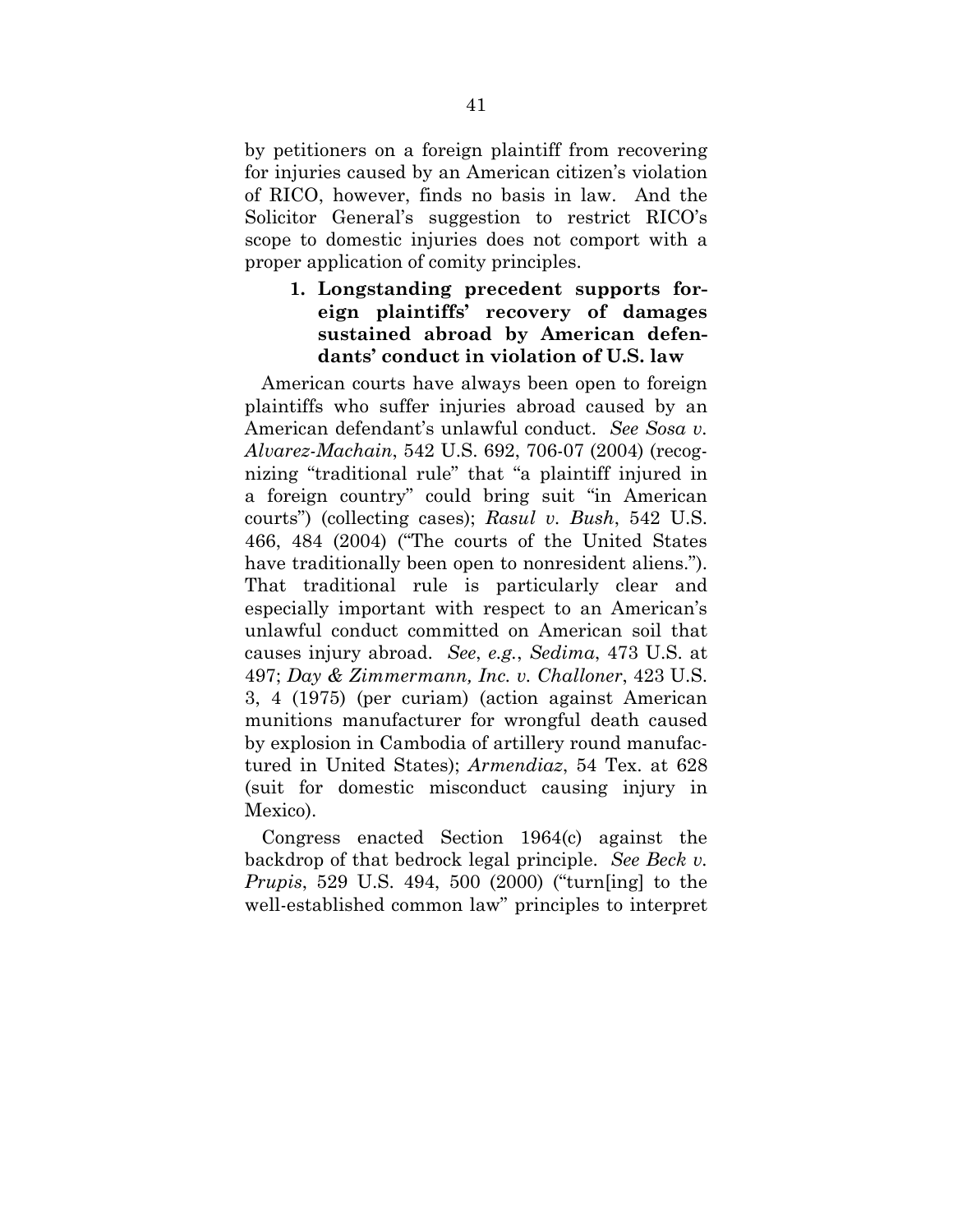Section 1964(c)). Congress well understood that, under existing principles of tort law, a cause of action for unlawful conduct in one jurisdiction would reach injuries caused by that conduct in another jurisdiction. This Court has explained that, "[i]n order to abrogate a common-law principle, the statute must 'speak directly' to the question addressed by the common law." *United States v. Texas*, 507 U.S. 529, 534 (1993) (citation omitted). Petitioners would invert this principle to require instead a clear statement that Congress incorporated in Section 1964(c) the common-law rule that a cause of action may be brought for foreign injuries. There is no basis for that departure from precedent, especially because (as explained below) the international law principles of prescriptive comity on which this Court has based its extraterritoriality cases have no application to the interpretation of Section 1964(c).

The novelty of petitioners' claim that, absent an express indication to the contrary, a cause of action may recover only for domestic injuries is evident in its total absence from this Court's prior extraterritoriality jurisprudence. Not a single case even hinted that the fact that the injury occurred abroad was dispositive notwithstanding the statute's silence about foreign injuries. *See*, *e.g.*, *Kiobel,* 133 S. Ct. at 1666; *Morrison*, 561 U.S. at 262; *Aramco*, 499 U.S. at 255; *Foley*, 336 U.S. at 285-86. In all those cases, the injury was suffered abroad. If petitioners' newly discovered domesticity requirement were controlling, then those cases should have been resolved on that ground alone.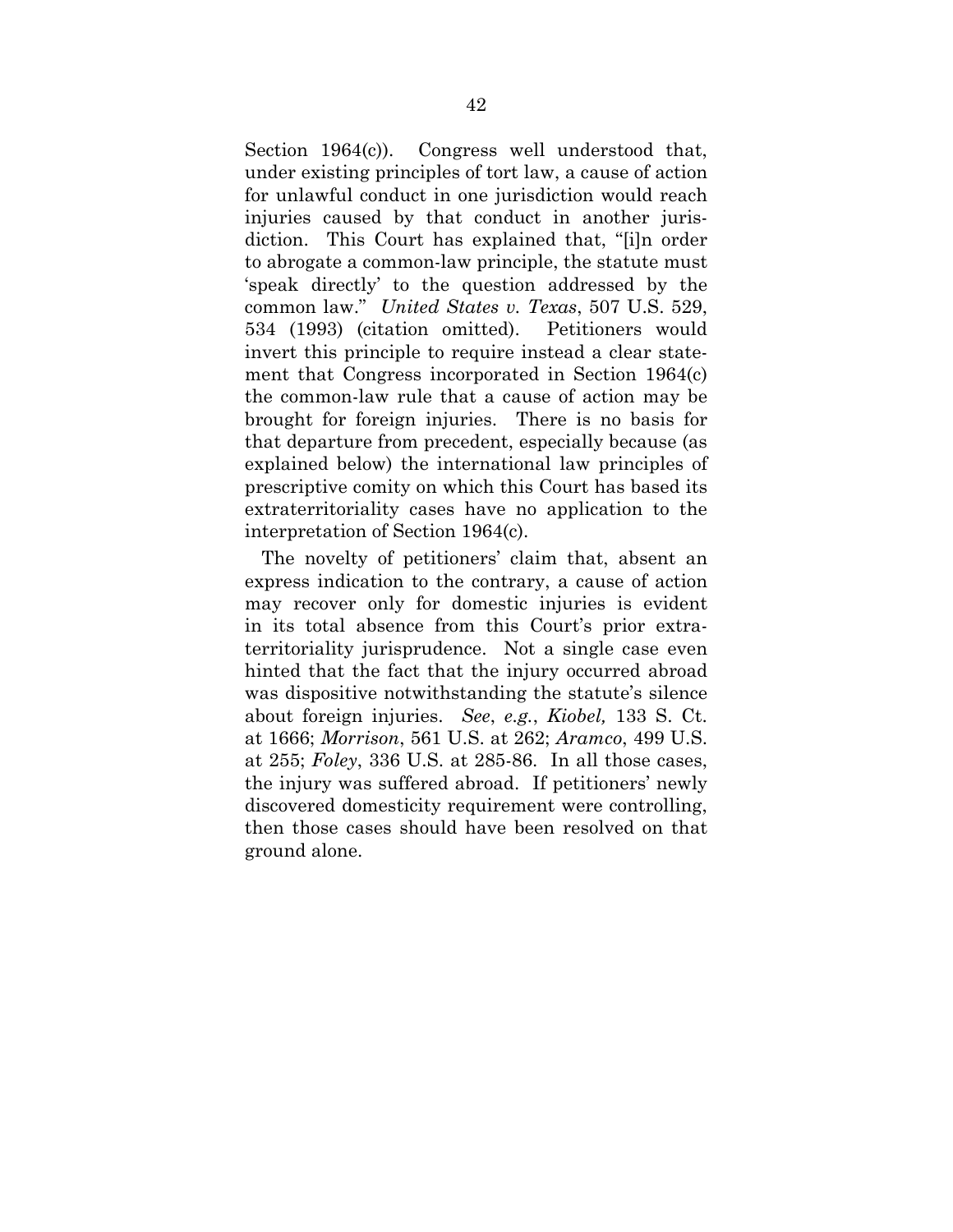#### **2. Congress intended RICO to reach foreign injuries**

Section 1964(c) adopted the precise wording Congress had used previously in Section 4 of the Clayton Act. *Compare* 18 U.S.C. § 1964(c) *with* 15 U.S.C. § 15(a) ("any person who shall be injured in his business or property by reason of anything forbidden in the antitrust laws may sue therefor"). This Court has "repeatedly observed that Congress modeled § 1964(c) on the civil-action provision of the federal antitrust laws, § 4 of the Clayton Act." *Holmes v. Securities Investor Prot. Corp*., 503 U.S. 258, 267 (1992) (citations omitted); *see also Rotella*, 528 U.S. at 557 ("there is a clear legislative record of congressional reliance on the Clayton Act when RICO was under consideration") (citing *Sedima*, 473 U.S. at 489).

This Court also has made clear that Section 4 of the Clayton Act encompasses injuries abroad. *See Pfizer, Inc. v. Government of India*, 434 U.S. 308, 313-14 (1978) ("Clearly, therefore, Congress did not intend to make the treble-damages remedy available only to consumers in our own country."). That understanding was firmly in place in 1970 when Congress enacted RICO. *See*, *e.g.*, *Carnation Co. v. Pacific Westbound Conference*, 383 U.S. 213, 215 (1966) (suit under Clayton Act § 4 against shipping companies for collusive pricing of rates for shipping condensed milk to Philippines); *Continental Ore Co. v. Union Carbide & Carbon Corp.*, 370 U.S. 690, 707- 08 (1962) (suit under Clayton Act § 4 could recover for injuries in Canada).This Court "may fairly credit the 91st Congress, which enacted RICO, with knowing the interpretation federal courts had given the words earlier Congresses had used . . . in the Clayton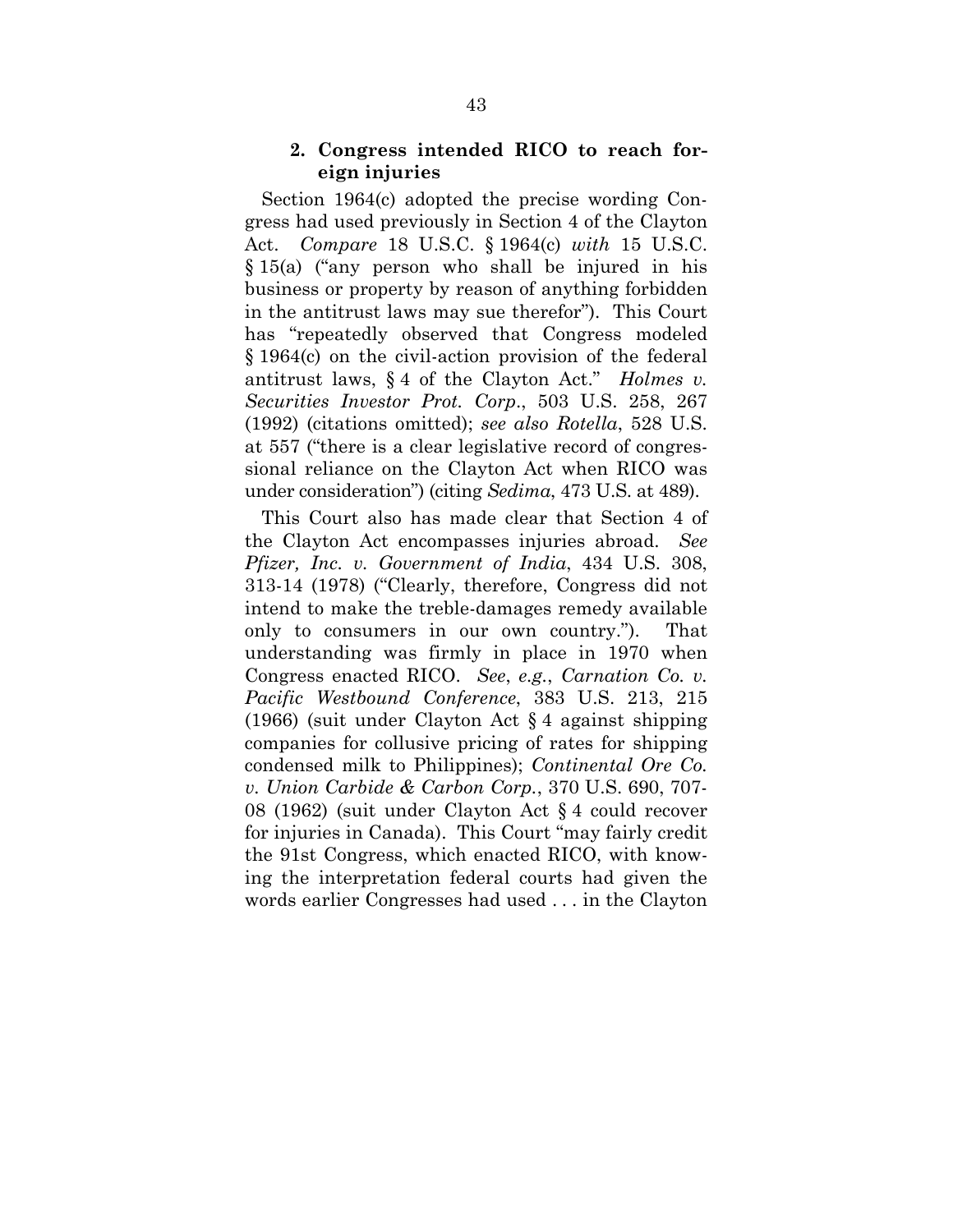Act's § 4." *Holmes*, 503 U.S. at 268. Because "[i]t used the same words, . . . [Congress] intended them to have the same meaning that courts had already given them." *Id.* Accordingly, when Congress enacted Section 1964(c) using Section 4 of the Clayton Act as its model, it did so intending Section 1964(c) to apply to foreign injuries.10

Contrary to petitioners' contention (at 51 n.6), this Court clearly recognized in *Pfizer* that Section 4 extends to foreign injuries. The Court reasoned that "an exclusion of all foreign plaintiffs would lessen the deterrent effect of treble damages." 434 U.S. at 315. The danger, the Court explained, was this: "[i]f foreign plaintiffs were not permitted to seek a remedy for their antitrust injuries, persons doing business both in this country and abroad might be tempted to enter into anticompetitive conspiracies affecting American consumers in the expectation that the illegal profits they could safely extort abroad would offset any liability to plaintiffs at home." *Id*. The risk posed by "extort[ing]" "illegal profits" "abroad" is addressed only by interpreting Section 4 to force "potential antitrust violators to take into account the full costs of their conduct," including harm caused in

1

<sup>10</sup> Congress confirmed its intention that Section 1964(c) applies to injuries abroad when it amended RICO in 2001 as part of the Patriot Act. Senator Kerry made clear that Congress's action "confirm[ed] that our money laundering statutes prohibit anyone from using the United States as a platform to commit money laundering offenses against foreign jurisdictions in whatever form that they occur." 147 Cong. Rec. 20,669, 20,710 (2001). And he emphasized that Congress would "continue to give [its] full cooperation to our allies in their efforts to combat smuggling and money laundering, *including access to our courts* and the unimpeded use of our criminal and civil laws." Id. (emphasis added).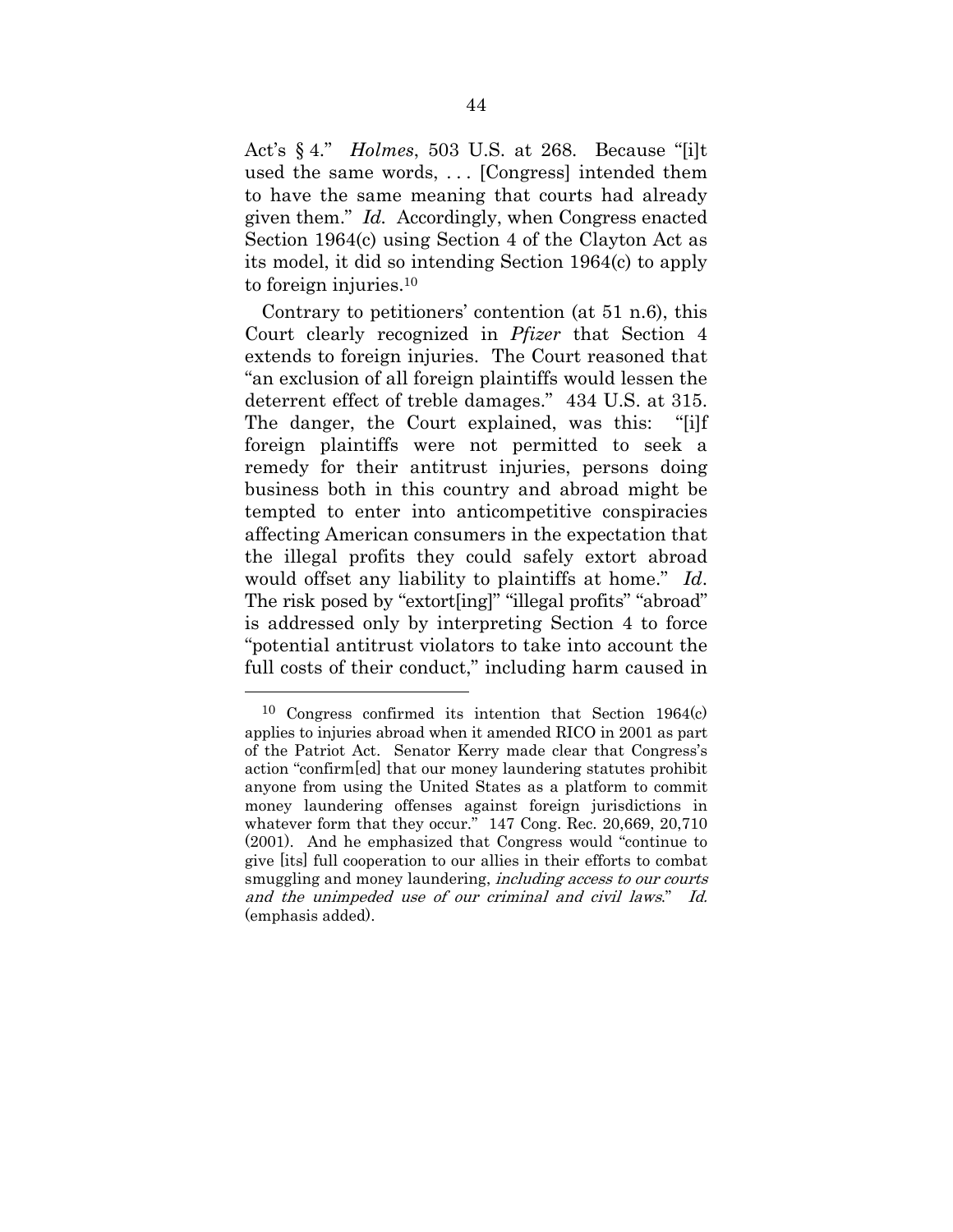foreign countries. *Id*. The Court accordingly held the Government of India could recover under Section 4 for injuries indisputably suffered in India.11

This Court thus applied Section 1964(c) in a case involving purely foreign injuries. In *Sedima, S.P.R.L. v. Imrex Co.*, a Belgian plaintiff sued American defendants under Section 1964(c) of RICO for injuries they suffered *in Belgium* by reason of a pattern of racketeering activity carried out in the United States. The Court rejected the defendants' proposal to limit Section 1964(c) to recovery of special "racketeering injury." 473 U.S. at 495. In so holding, the Court explained that, "[i]f the defendant engages in a pattern of racketeering activity in a manner forbidden by these provisions, and the racketeering activities injure the plaintiff in his business or property, the plaintiff has a claim under [Section] 1964(c)." *Id*. The fact that the racketeering activities injured the plaintiff exclusively in Belgium did not prevent the Court from holding that Section 1964(c) reached that injury. The Court in *Sedima* thus applied Section

1

<sup>11</sup> In contrast to its current position, the Solicitor General in Pfizer endorsed Section 4's application to foreign injuries, explaining that, "[i]f the [sovereign plaintiff's] allegations had been made by a foreign businessman or foreign corporation, the plaintiff's capacity to sue would be undisputable." Memorandum for the United States as Amicus Curiae at 2-3, Pfizer, Inc. v. Government of India, supra (No. 76-749), 1977 WL 189361. The Government also has recognized that Congress modeled Section 1964(c) on Section 4 of the Clayton Act. See, e.g., Brief for the United States as Amicus Curiae Supporting Respondents at 12, Bank of China, New York Branch v. NBM LLC, 546 U.S. 1026 (2005) (No. 03-1559), 2005 WL 2875061 ("Section 1964(c) was modeled on the federal antitrust laws"). The Solicitor General does not even cite Pfizer, much less attempt to reconcile the Government's inconsistent positions.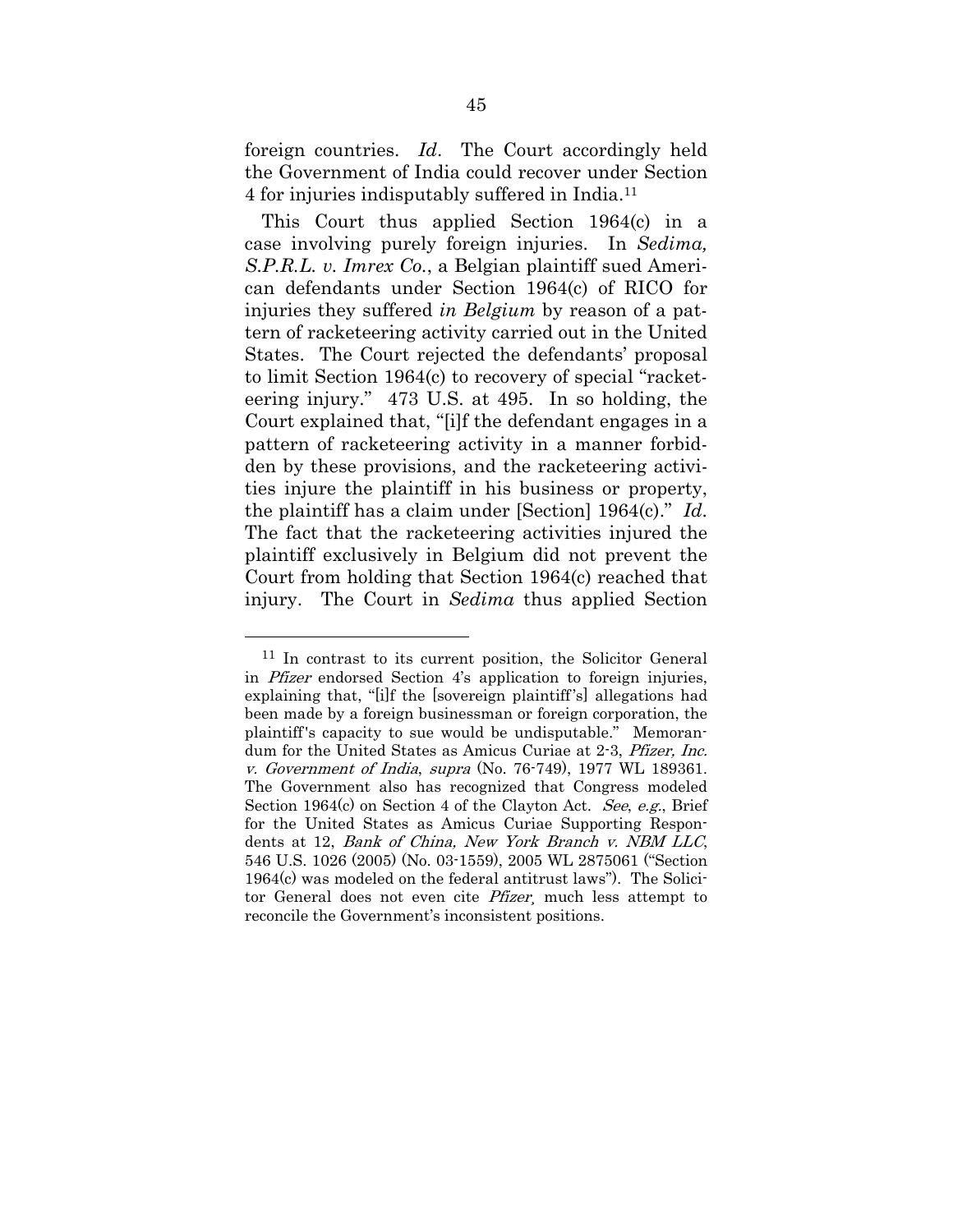1964(c) to foreign injuries, and it should do the same here.

Moreover, as the Second Circuit explained, *Sedima*'s analysis of Section 1964(c)'s "injury requirement," which "focuses on RICO's predicates," "dovetails with the extraterritoriality analysis" with respect to Section 1962. App. 57a. The court explained that, "[i]f an injury abroad was proximately caused by the violation of a statute which Congress intended should apply to injurious conduct performed abroad," there is "no reason to import a domestic injury requirement" into Section 1964(c). App. 57a-58a. The court thus sensibly held that Congress, by incorporating extraterritorial predicates into RICO's substantive prohibitions, intended that plaintiffs could recover for injuries proximately caused by conduct that violates those predicates abroad as well.

## **3. The Solicitor General's argument to limit Section 1964(c) to domestic injuries is unfounded**

The sole basis of the Government's argument that this Court should interpret Section 1964(c) to include a domestic-injury requirement is to "avoid[] 'unintended clashes between our laws and those of other nations which could result in international discord.'" U.S. Br. 31 (quoting *Kiobel*, 133 S. Ct. at 1664). The Solicitor General claims the Executive Branch can exercise prosecutorial discretion to account for sensitive foreign-policy considerations but private parties have no incentive to exercise caution when bringing claims. This Court's cases preclude that argument.

**a.** The Solicitor General's proposed limitation would intrude on Congress's primacy in determining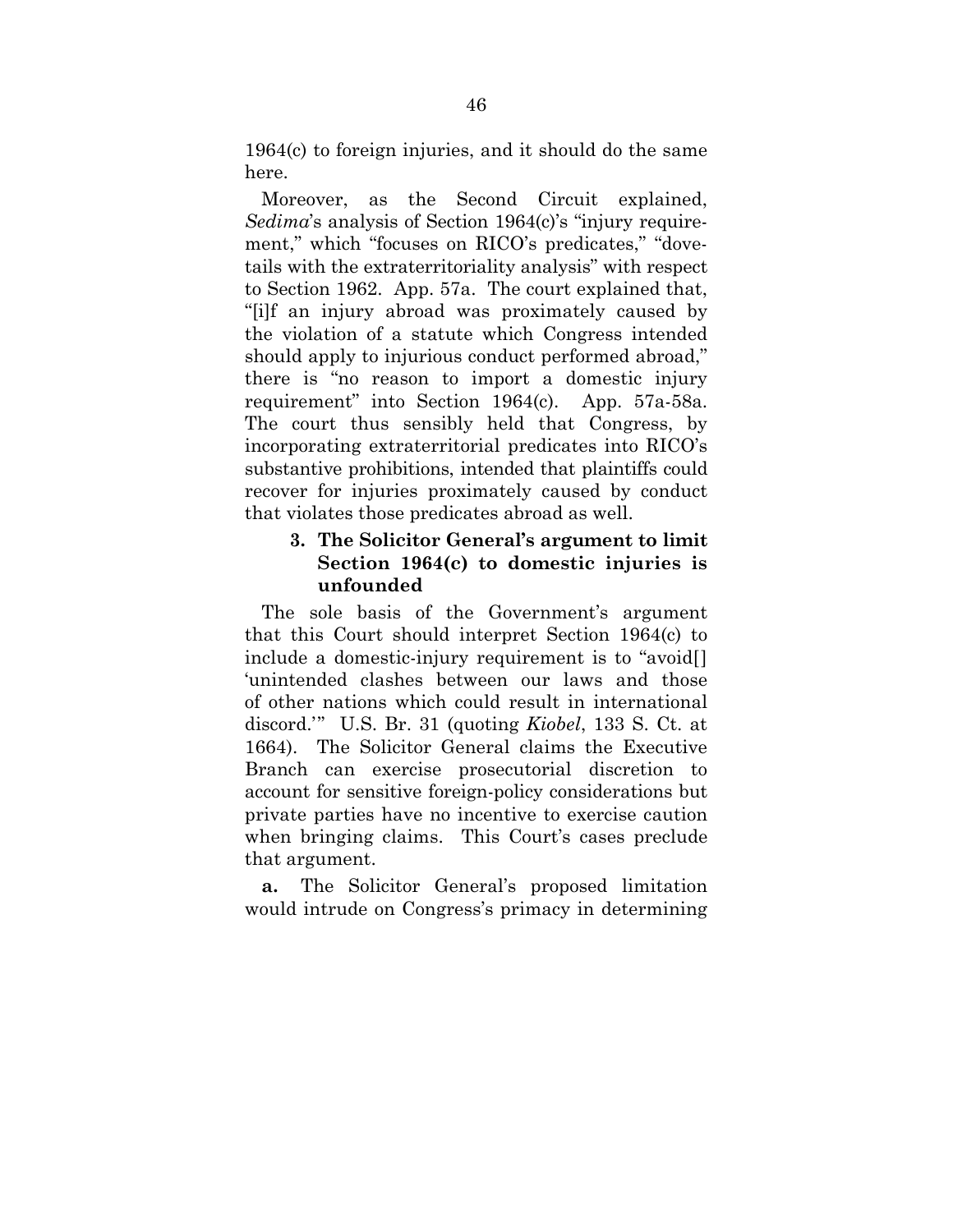the scope of statutory causes of action. This Court predicated its decision in *Kiobel* on the fact that *Congress* had not spoken on the scope of the private cause of action in the Alien Tort Statute ("ATS"), which by its terms is "strictly jurisdictional" and thus relies on judicial lawmaking to shape the contours of its cause of action. 133 S. Ct. at 1664; *see also Sosa*, 542 U.S. at 727 ("the potential implications for the foreign relations of the United States of recognizing [ATS] causes should make courts particularly wary of impinging on the discretion of the *Legislative and Executive Branches* in managing foreign affairs") (emphasis added). By contrast, the "danger of unwarranted judicial interference in the conduct of foreign policy [that was] magnified in the context of the ATS, because the question [was] not what Congress has done but instead what courts may do," is not implicated here because Congress *has* spoken. *Kiobel*, 133 S. Ct. at 1664.

The deference to Congress in matters of foreign affairs recognized in *Kiobel* thus counsels in favor of recognizing Section 1964(c)'s application to injuries abroad in accord with Congress's intent. Congress modeled Section 1964(c) on Section 4 of the Clayton Act, a preexisting statute that Congress understood applies to foreign injuries. It thus settled the question whether Section 1964(c) applies to such injuries as well. The Solicitor General asks this Court to override Congress's decision regarding the territorial scope of the cause of action due to the Executive Branch's policy preferences. That request raises serious separation-of-powers concerns and lacks any basis in this Court's cases. *See*, *e.g.*, *Benz v. Compania Naviera Hidalgo, S.A.*, 353 U.S. 138, 147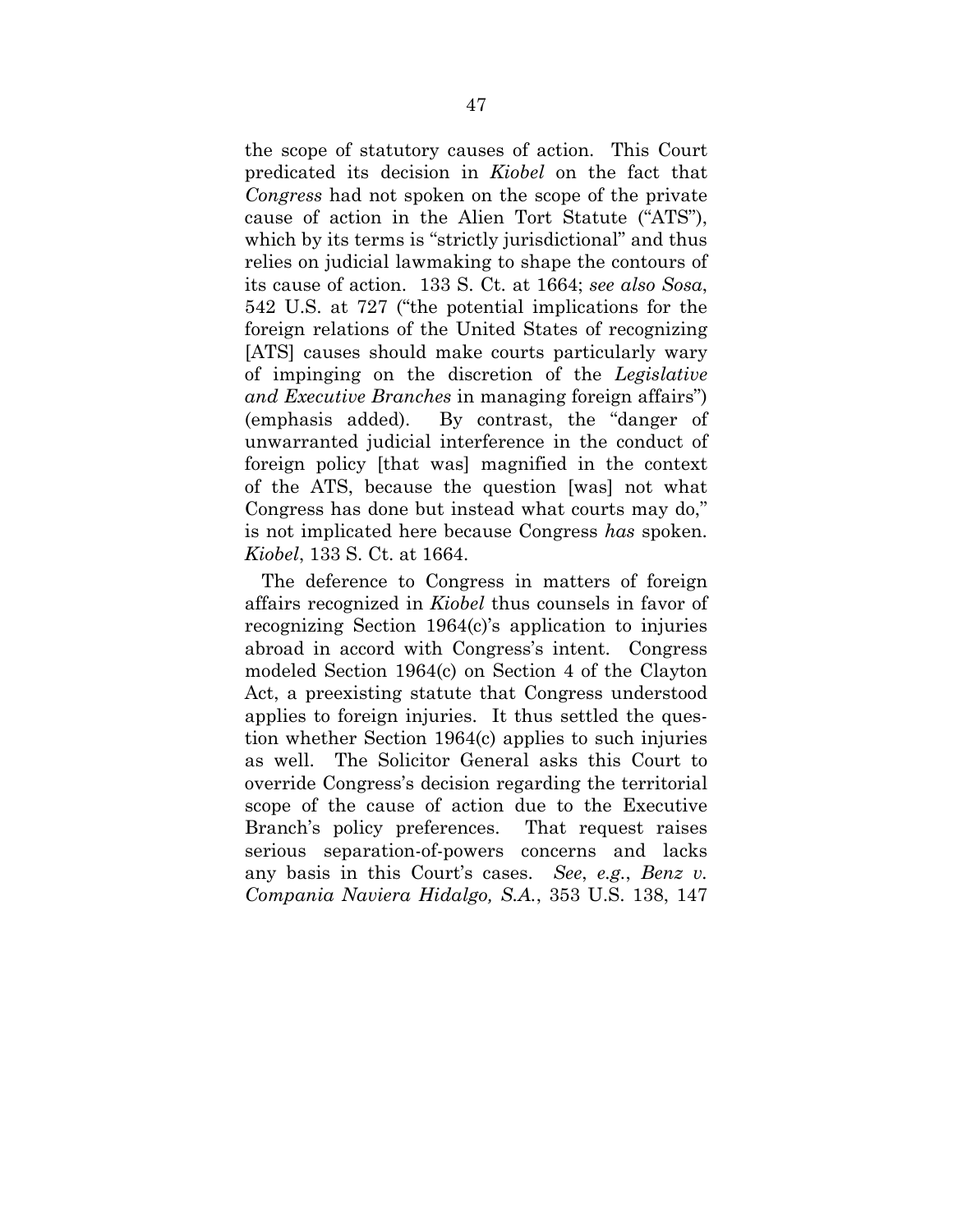(1957) ("Congress . . . alone has the facilities necessary to make fairly such an important policy decision where the possibilities of international discord are so evident and retaliative action so certain."). This Court should therefore reject that attempt.

In any event, the canon of construction on which the Solicitor General relies (at 32) – that the Court "construes ambiguous statutes to avoid unreasonable interference with the sovereign authority of other nations," *F. Hoffman-La Roche Ltd. v. Empagran S.A.*, 542 U.S. 155, 164 (2004) – has no application to whether a cause of action applies to *injuries* abroad. Every case applying that canon did so when interpreting statutes that were ambiguous with respect to the geographic scope of their regulation of *conduct*. *See*, *e.g.*, *Microsoft Corp. v. AT&T Corp.*, 550 U.S. 437, 455 (2007) (Court "assume[s] that legislators take account of the legitimate sovereign interests of other nations when they write American laws" because "[f]oreign conduct is generally the domain of foreign law") (internal quotations and alteration omitted); *Empagran*, 542 U.S. at 169 (invoking "prescriptive comity" to interpret ambiguous statute not to apply to certain "foreign conduct"); *Lauritzen v. Larsen*, 345 U.S. 571, 578 (1953) (same). By contrast, as the Solicitor General agrees, Congress has expressly and unambiguously extended RICO's substantive prohibitions abroad. No case has applied the interpretive rule the Solicitor General invokes in the unorthodox manner he suggests: to limit a private cause of action to domestic injuries when the conduct that caused the injury is unambiguously unlawful and within the territorial scope of the statute's substantive prohibition.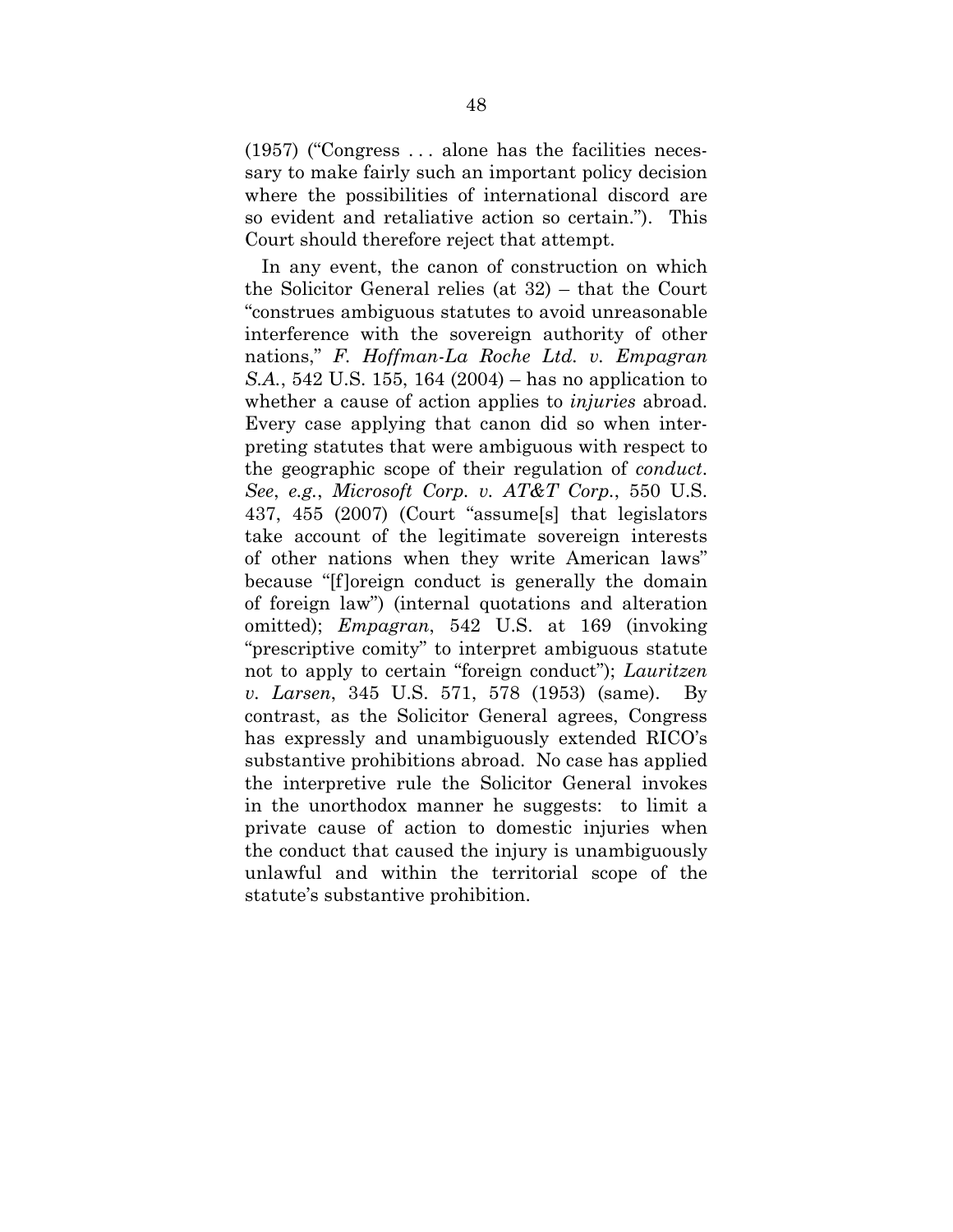For example, in *Empagran*, this Court relied on that canon to interpret the geographic scope of the Sherman Act's prohibition on anticompetitive conduct. 542 U.S. at 164. As respondents argued as *amici* in that case, the extension of the Sherman Act's substantive prohibition to anticompetitive conduct committed by foreign defendants in foreign countries against foreign victims was inconsistent with customary international law because it was not "reasonable." *Id*. at 164-66 (relying on "reasonableness" requirement in Section 403 of Restatement (Third) of Foreign Relations Law of the United States (1986) ("Restatement Third")). Those international law considerations are not relevant to the interpretation of Section 1964(c), which simply provides a civil cause of action for injuries resulting from conduct Congress already made unlawful in Section 1962. And, in contrast with the situation this Court confronted in *Empagran*, Section 1962's application here to predominantly domestic conduct committed by American defendants is plainly reasonable and therefore consistent with customary international law.

This Court's consistent application of the interpretive rule to determine the geographic scope *only* of a statute's substantive regulation of conduct is grounded in the principles of prescriptive comity on which it is based. The rule derives from international law limitations on the exercise of prescriptive jurisdiction abroad, which restricts only a sovereign's authority to proscribe conduct. *See Empagran*, 542 U.S. at 164 (relying on "principles of customary international law" to hold statute does not apply to certain "foreign conduct"); Restatement (Third) §§ 402, 403 (detailing circumstances in which "a state has jurisdiction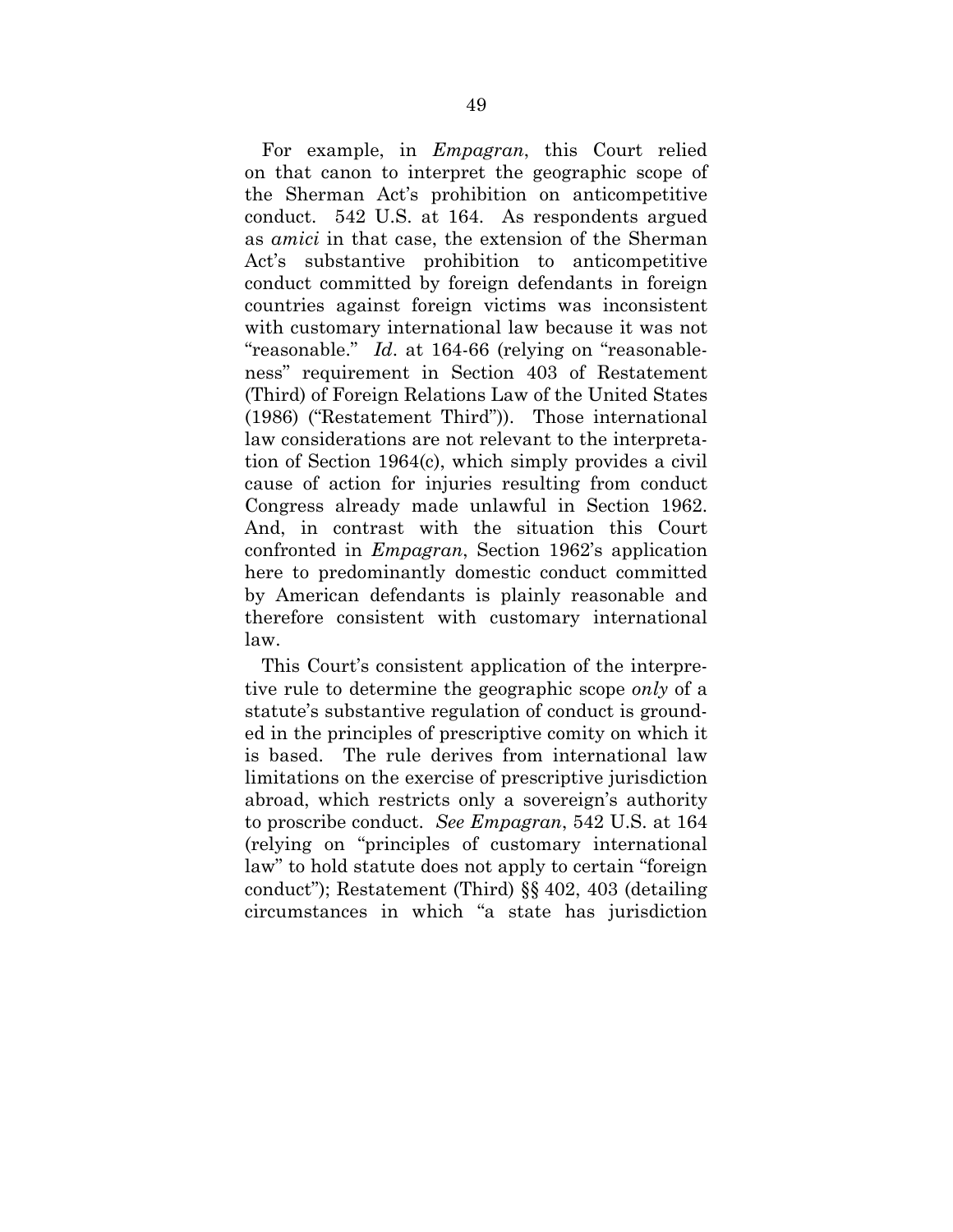to prescribe law" outside its territory); *id.* § 401(a) (defining "jurisdiction to prescribe" as sovereign's authority "to make its laws applicable to the activities, relations, or status of persons"); *see also Hartford Fire Ins. Co. v. California*, 509 U.S. 764, 815 (1993) (Scalia, J., dissenting in part) (the "canon . . . is relevant to determining the substantive reach of a statute because 'the law of nations,' or customary international law, includes limitations on a nation's exercise of its jurisdiction to prescribe") (citing Restatement (Third) §§ 401-416); *id.* at 817-18 ("Considering comity in this way is just part of determining whether the [statute] prohibits the conduct at issue.").

There is no comparable international law norm regarding the location of *injuries*. No recognized principle of international law limits a plaintiff from seeking a civil remedy for violations of laws that indisputably fall within a nation's prescriptive jurisdiction merely because the injuries occurred in a different jurisdiction. *See* Restatement (Third) § 421 (stating requirements for a court's "jurisdiction to adjudicate" civil cases). The Solicitor General thus asks this Court to invent a new principle of statutory interpretation grounded neither in precedent nor in the international law on which that precedent rests.

That new presumption would represent a stark departure from this Court's cases, which uniformly ground its consideration of "prescriptive comity" in international law. *See*, *e.g.*, *Empagran*, 542 U.S. at 164 (grounding "rule of construction" in "principles of customary international law" that Court "assume[s] Congress ordinarily seeks to follow") (citing *Murray v. Schooner Charming Betsy*, 6 U.S. (2 Cranch) 64,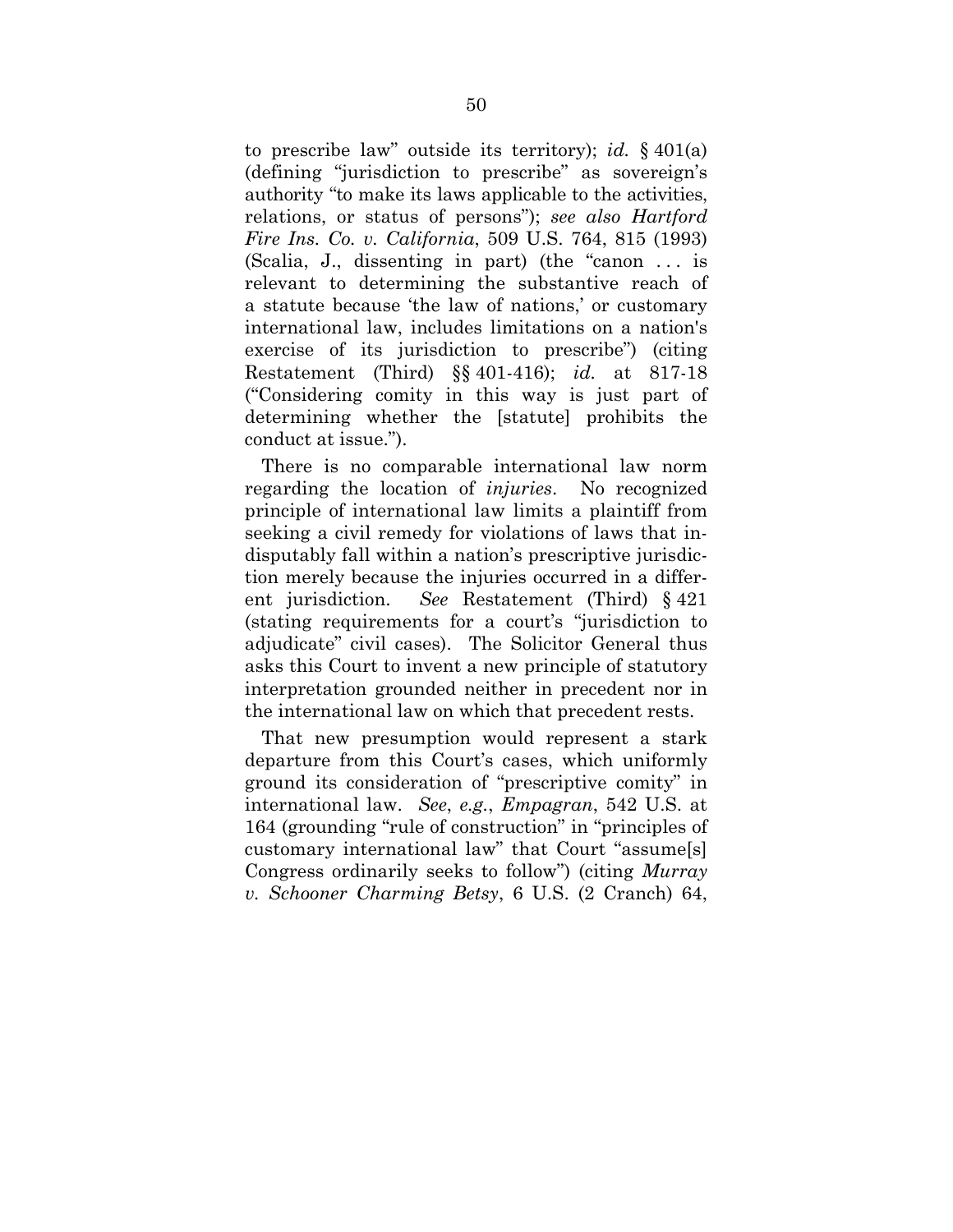118 (1804)); *Lauritzen*, 345 U.S. at 577 ("By usage as old as the Nation, such statutes have been construed to apply only to areas and transactions in which American law would be considered operative under prevalent doctrines of international law."). The Solicitor General offers no persuasive reason for that radical departure from precedent.

The novelty – and danger – of the Solicitor General's position is exemplified by the fact that he purports to rely on comity to bar foreign plaintiffs from recovering for injuries suffered abroad by reason of an *American* defendant's unlawful *domestic* conduct. As Congress recognized in the antitrust context, "to deny [foreigners] this protection could violate the Friendship, Commerce and Navigation treaties this country has entered into with a number of foreign nations." H.R. Rep. No. 97-686, at 10 (1982). Those comity considerations apply with particular force with respect to RICO, on which the United States expressly relies for satisfying its international legal obligations to criminalize transnational organized crime.12 By modeling Section 1964(c) on a provision it knew applied to foreign injuries, Congress took account of these comity considerations. The Solicitor General's view thus risks creating a

1

<sup>12</sup> See United Nations Convention against Transnational Organized Crime (Palermo Convention), Nov. 15, 2000, 2225 U.N.T.S. 209; Law Enforcement Treaties: Hearing Before the S. Comm. on Foreign Relations, 108th Cong. 60 (2004) (responses of Samuel M. Witten, Deputy Legal Adviser, U.S. Department of State, and Bruce Swartz, Deputy Assistant Attorney General, Criminal Division, U.S. Department of Justice, to additional questions) (explaining that RICO implements the obligations of Articles 5, 6, and 8 of the Palermo Convention).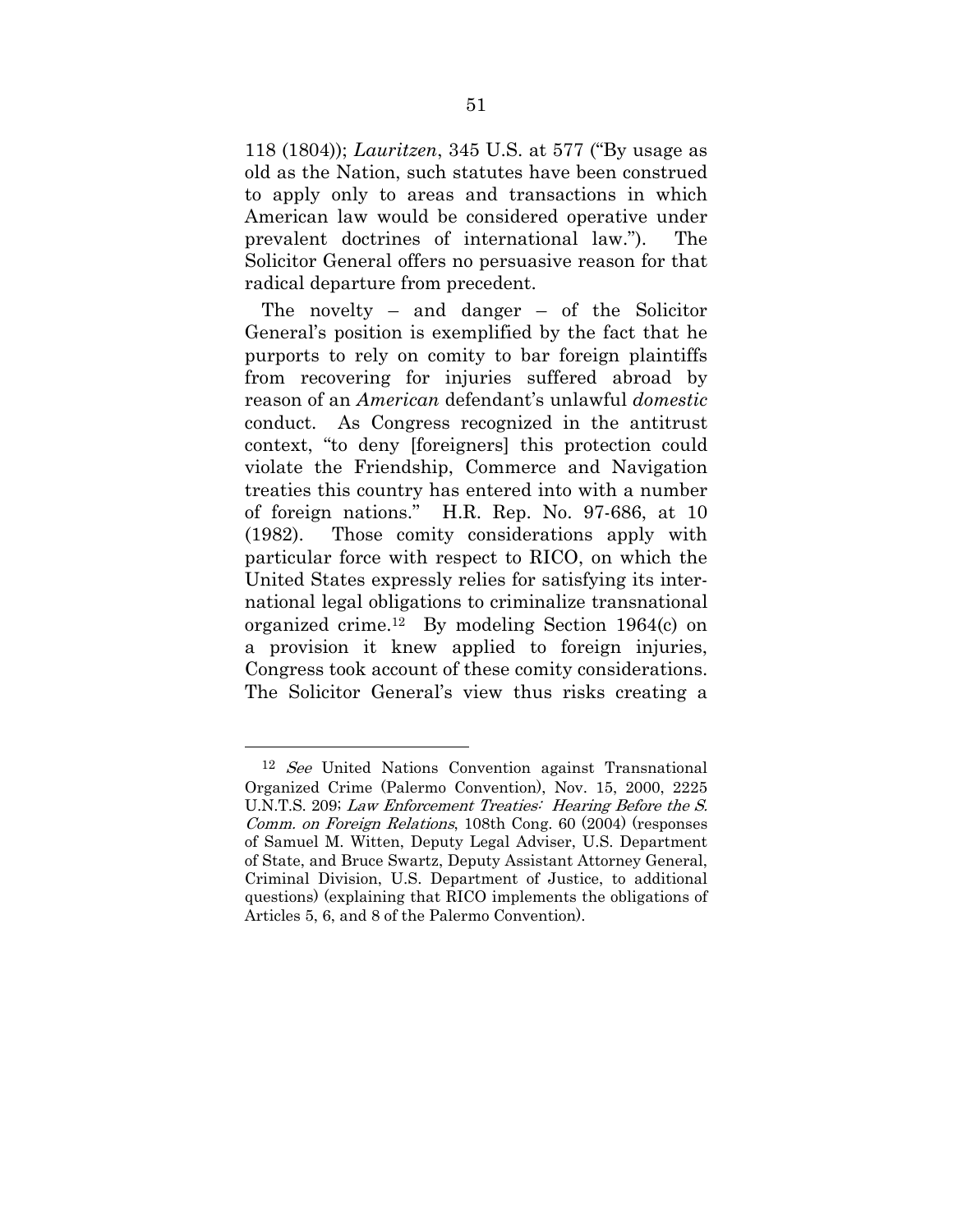conflict with Congress by undermining the very comity interests he purports to protect.

In sum, Congress determined that RICO's substantive provisions should apply both to domestic conduct and to certain conduct abroad. The Solicitor General does not dispute that Congress's decision to apply Section 1962 abroad is consistent with the requirements of prescriptive comity under international law. Because Congress enacted a substantive prohibition in Section 1962 that is consistent with the limitations on its prescriptive jurisdiction, neither international law nor this Court's interpretive canons require limiting RICO's private remedy in Section 1964(c) to domestic injuries caused by that unlawful conduct.

**b.** The Solicitor General's comity concerns in any event lack a factual basis, especially in this case. Respondents are 26 foreign sovereigns and the European Community that have filed *amicus* briefs in this Court in prior cases emphasizing the important limits on the extraterritorial reach of American statutes. *See*, *e.g.*, Brief of the European Commission on Behalf of the European Union as *Amicus Curiae*  in Support of Neither Party, *Kiobel v. Royal Dutch Petroleum Co.*, *supra* (No. 10-1491), 2012 WL 2165345; Brief of *Amicus Curiae* the European Commission in Support of Neither Party, *Sosa v. Alvarez-Machain*, *supra* (Nos. 03-339 & 03-485), 2004 WL 177036. Respondents are satisfied that the complaint in this case, which alleges that American corporations engaged in a pattern of predominantly domestic racketeering activity that caused injury to respondents' businesses and property, comports with limitations on prescriptive jurisdiction under international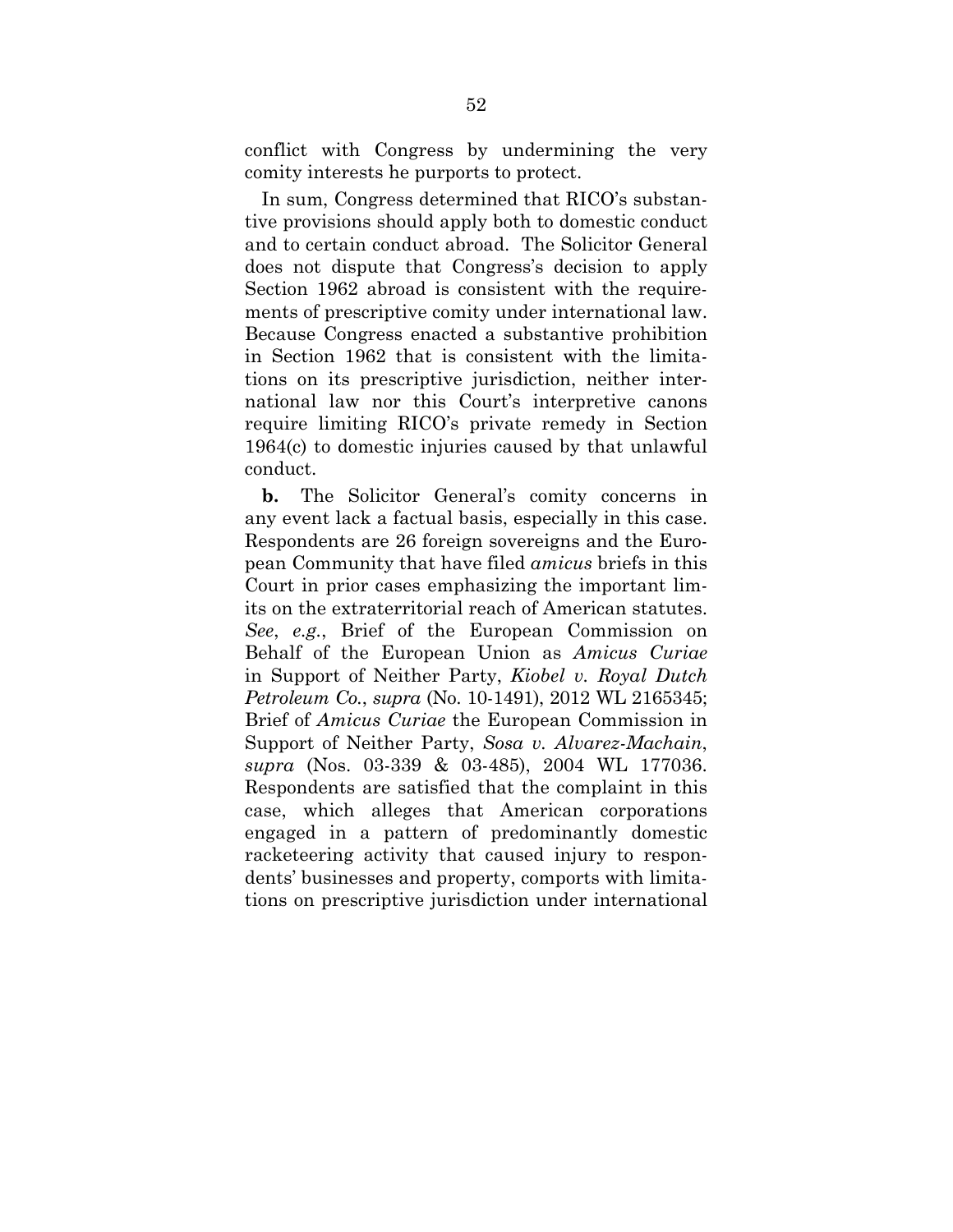law and respects the dignity of foreign sovereigns. By contrast, forcing American corporations to appear in European courts applying European law to those defendants' misconduct on American soil "could have serious ramifications for foreign relations." U.S. Br. 30. In respondents' view, the foreign-policy implications of bringing this suit against a U.S. corporation in a U.S. court under U.S. law are far less serious than they might be were 26 European Member States to bring multiple suits against the same U.S. corporation under different European laws.

To the extent the extraterritorial application of RICO in other contexts could give rise to comity concerns not present in this case, those concerns are adequately addressed through other legal doctrines (inapplicable here) that would limit the litigation in American courts of cases that should properly be brought elsewhere.

*First*, the doctrine of *forum non conveniens* operates to ensure that cases are litigated in the most practically convenient forum. When an alternative forum is available, courts weigh private and public factors including the home of the parties, the ease of access to proof, the "'local interest in having localized controversies decided at home,'" and the avoidance of difficult applications of foreign law to determine whether litigation in American courts is proper. *Piper Aircraft Co. v. Reyno*, 454 U.S. 235, 241 & n.6 (1981) (quoting *Gulf Oil Corp. v. Gilbert*, 330 U.S. 501, 508-09 (1947)). That practical inquiry may preclude the litigation in American courts of claims, unlike those in this case, brought by foreign plaintiffs against foreign defendants for conduct abroad.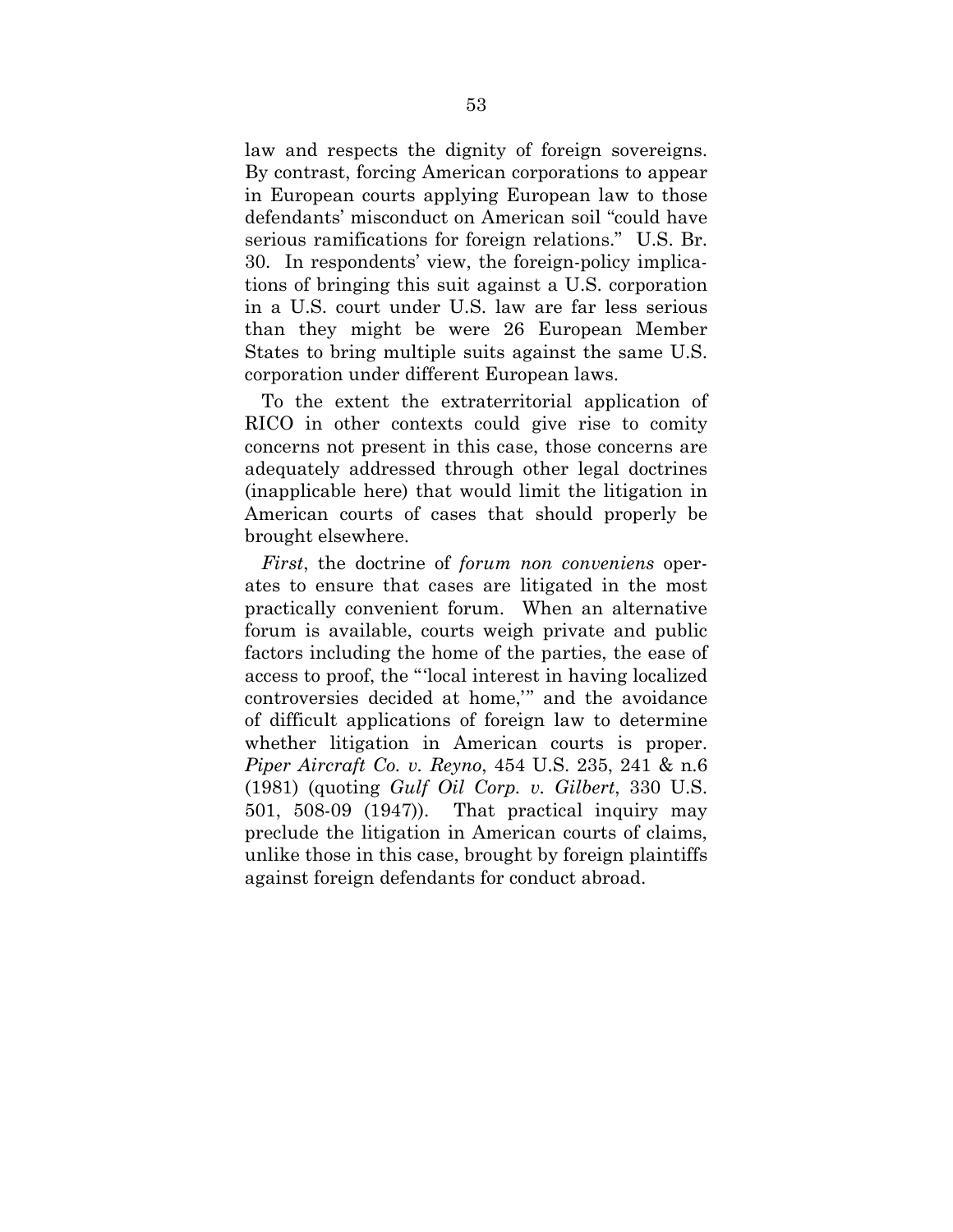*Second*, this Court recently re-emphasized that due process restricts the exercise of general personal jurisdiction over foreign defendants and thereby protects them from suit based on conduct abroad in many cases. *See Daimler AG v. Bauman*, 134 S. Ct. 746 (2014). The Court explained that those restrictions play an important role in minimizing "risks to international comity" where "[c]onsiderations of international rapport . . . reinforce [the] determination that subjecting [a foreign defendant] to the general jurisdiction of [American courts] would not accord with the 'fair play and substantial justice' due process demands." *Id*. at 763 (quoting *International Shoe Co. v. Washington*, 326 U.S. 310, 316 (1945)); *see also Goodyear Dunlop Tires Operations, S.A. v. Brown*, 131 S. Ct. 2846, 2850-51 (2011). Because petitioners are all American corporations accused of misconduct in the United States, none of the comity considerations applicable in *Daimler* is implicated here.

*Third*, international law imposes limits on the extraterritorial exercise of prescriptive jurisdiction in circumstances not present here. Insofar as the claims against petitioners are partly based on extraterritorial conduct, those claims comport both with the Nationality Principle, which authorizes a sovereign to regulate the conduct of its own nationals abroad, and with the Protective Principle, which authorizes a sovereign to regulate conduct abroad that threatens its security. *See* Restatement (Third) § 402. Under *Charming Betsy*, a court should interpret RICO to apply in a manner that is consistent with international law. *See* 6 U.S. (2 Cranch) at 118 ("an act of Congress ought never to be construed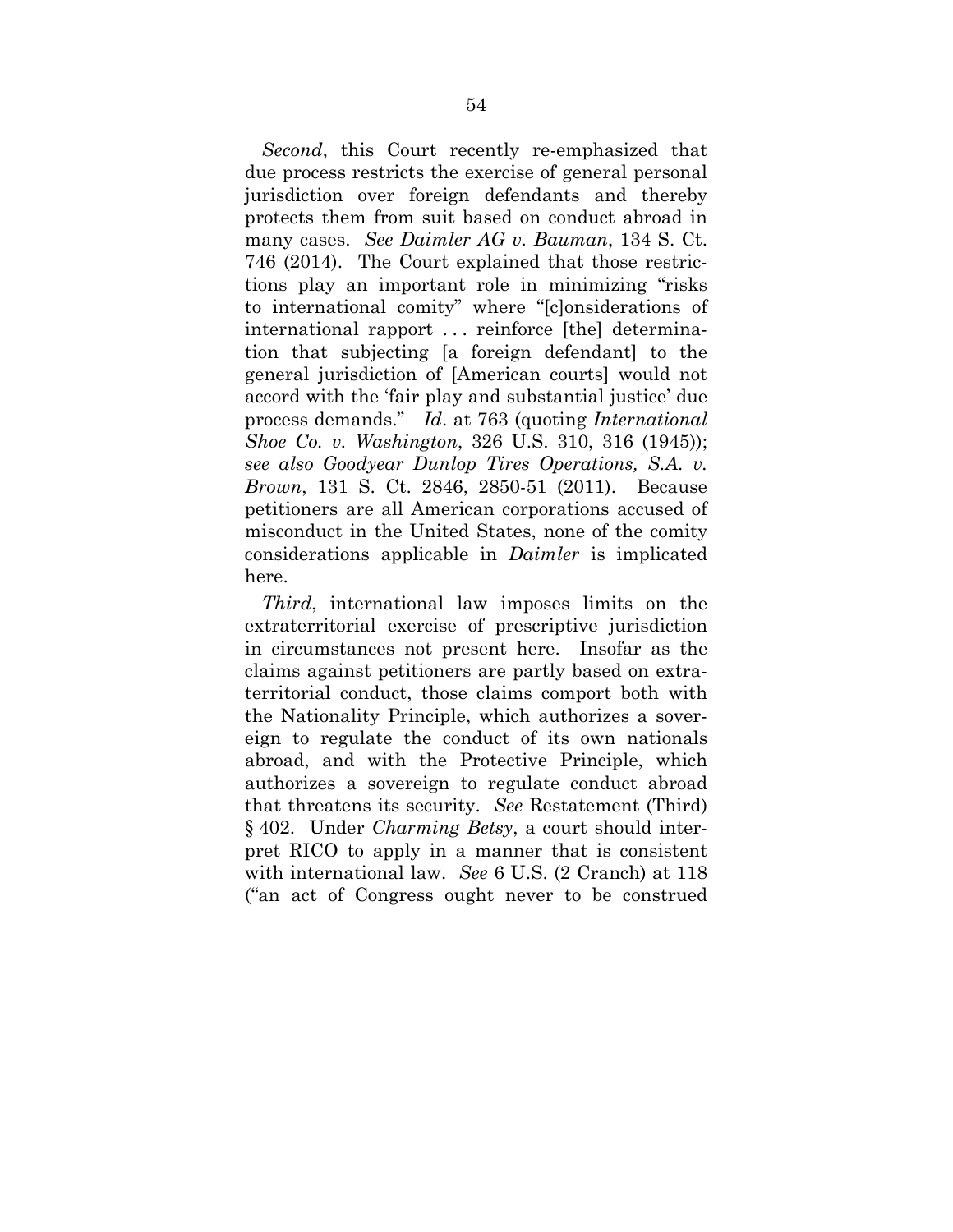to violate the law of nations if any other possible construction remains"). Should either the Government or a private plaintiff seek to apply RICO in a manner that is inconsistent with international law limitations on prescriptive jurisdiction, courts in the United States are required to interpret the extraterritorial reach of RICO consistent with *Charming Betsy*.

These legal doctrines independently bar suits that might implicate the comity considerations raised by the Solicitor General. The Solicitor General instead invokes those foreign-relations considerations to exclude *all* suits to redress foreign injury caused by domestic conduct of American defendants, which is hardly solicitous of international comity or respectful of foreign interests.13 Denying foreign citizens the ability to obtain relief in American courts for the foreign consequences of the domestic misconduct of American defendants may leave them without any remedy. Indeed, that policy would effectively immunize American companies for the injuries they cause abroad. As Congress has recognized, that outcome would be more destructive to international comity

1

<sup>&</sup>lt;sup>13</sup> Opposing legislation that would have overturned the result in Pfizer, the then-Deputy Legal Adviser testified that "the foreign policy interests of this Government are best served by continuing as we have for so many years to permit foreign sovereigns unimpeded access to our courts, just as we expect to have unimpeded access to theirs." Clayton Act Amendments of 1978: Hearing and Markup Before the Subcomm. on International Economic Policy and Trade of the H. Comm. on International Relations, 95th Cong. 7 (1978) (testimony of Lee R. Marks). In that testimony, Mr. Marks noted that the United States has brought suit in more than 50 jurisdictions (id. at 11), including a successful antitrust suit against a German utility under German law in Germany (id. at 11, 22). Reciprocal comity should therefore be extended to foreign states under U.S. law.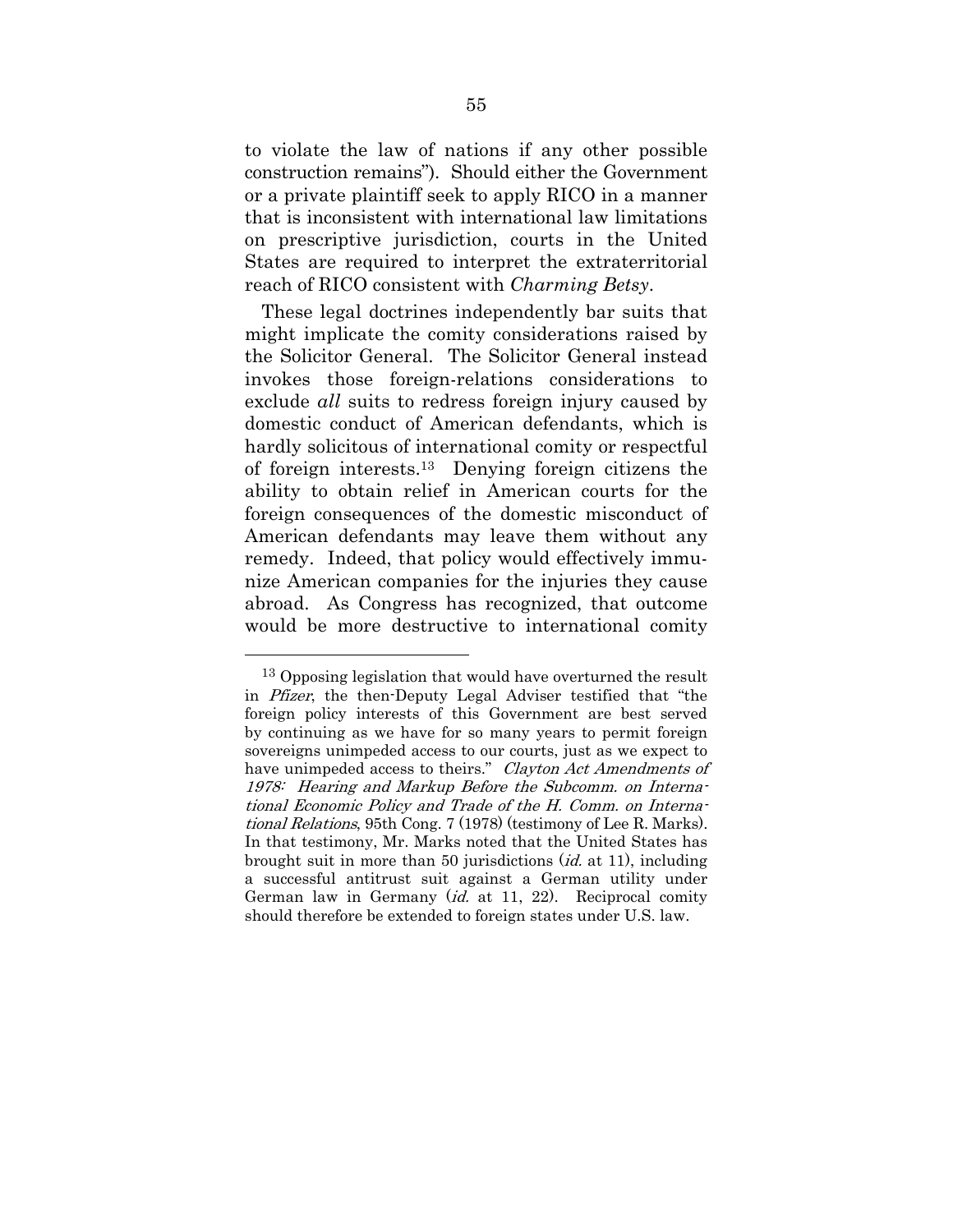than the traditional principle that foreign injuries may be redressed in American courts. *See* H.R. Rep. No. 97-686, at 10. Accordingly, the Court should reject the Solicitor General's invitation to overturn Congress's considered judgment in enacting Section 1964(c) to encompass foreign injuries.

#### **4. Petitioners' attempt to divine a limitation to domestic injuries lacks merit**

Petitioners unpersuasively attempt to read (at 48) Section 1964(c) "as limited to domestic injuries."

*First*, petitioners err in asserting (at 48) that "choice-of-law principles strongly support a domesticinjury limitation to civil RICO." They misread *Sosa v. Alvarez-Machain*, which interpreted the express exception of the Federal Tort Claims Act ("FTCA") to the waiver of sovereign immunity for claims "arising in a foreign country." 28 U.S.C. § 2680(k). This Court, applying background choice-of-law principles, held that a claim "arises" where the injury was suffered, and so the exception bars claims under the FTCA where the injury is suffered abroad. 542 U.S. at 705.

If petitioners were correct that civil causes of action never apply to foreign injuries absent an express statement, however, then the FTCA's foreigncountry exception would have been unnecessary because the FTCA already would have been inapplicable to foreign injuries. Moreover, the relevant choice-of-law principle when the FTCA was enacted in 1946 was *lex loci delicti*: "courts generally applied the law of the place where the injury occurred." *Id*. (citing Restatement (First) of Conflicts of Laws § 379 (1934), which determined defendant's liability based on "the law of the place of wrong"). The Court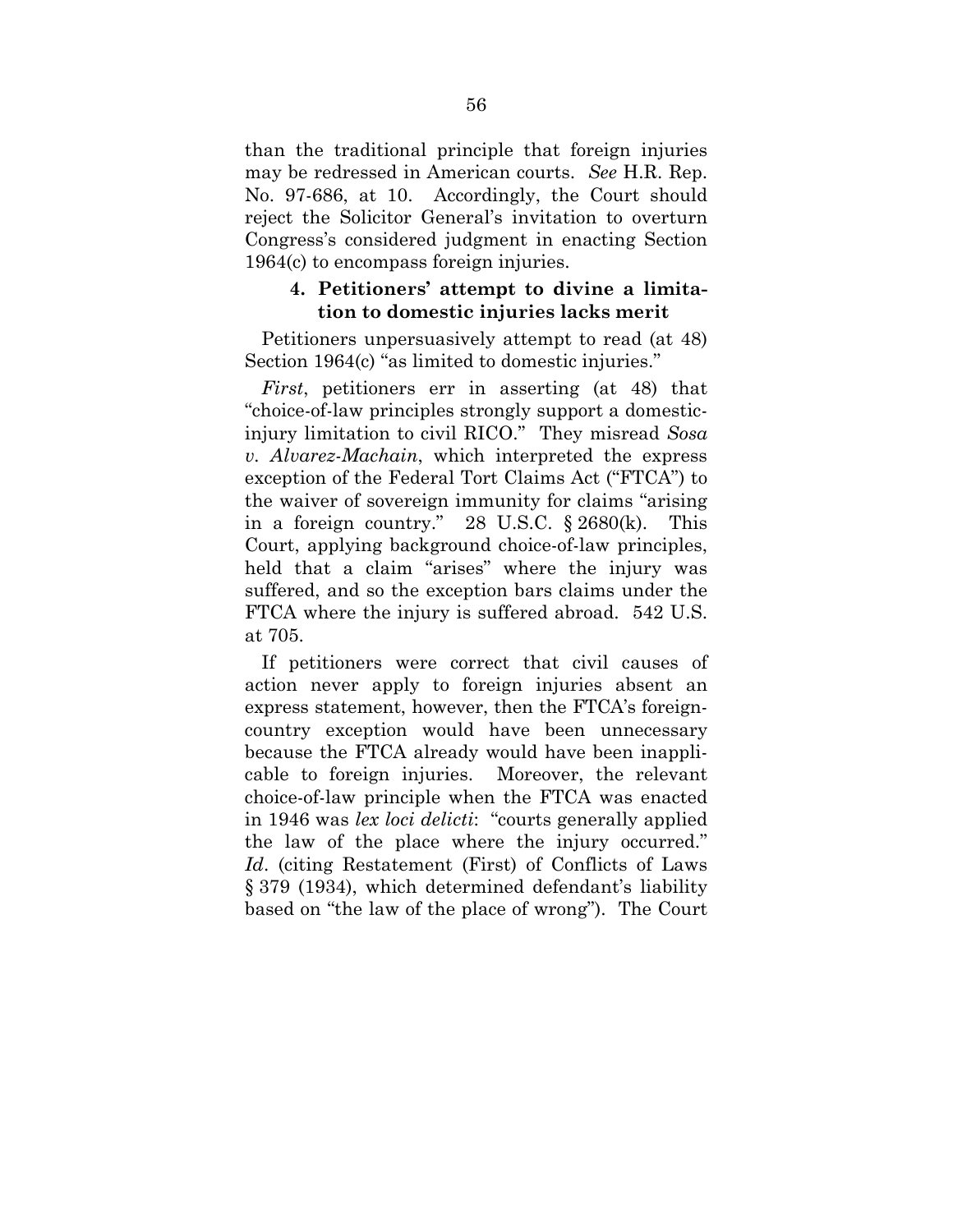explained that "[t]he application of foreign substantive law . . . was . . . what Congress intended to avoid by the foreign country exception" for the simple reason that it did not want to subject the United States *as defendant* to foreign law. *Id*. at 707. *Sosa* thus had nothing to do with foreign injuries as a general matter; it concerned only the scope of the express limitation on the FTCA's cause of action for common-law tort claims applying foreign law *against the Government* for foreign injuries. Accordingly, the choice-of-law considerations present in *Sosa* are wholly absent here, where the cause of action is not a common-law tort, the defendant is not the United States, and Section 1964(c) contains no analogue to the foreign-country exception.

Petitioners' reliance (at 49) on *OBB Personenverkehr AG v. Sachs*, 136 S. Ct. 390 (2015), is similarly misplaced. The Court there held that, because the plaintiff's claims arose out of an "episode in Austria, allegedly caused by wrongful conduct and dangerous conditions in Austria, which led to injuries suffered in Austria," *id*. at 396, they did not fall under the exception to the Foreign Sovereign Immunities Act of 1976 ("FSIA") for actions "'based upon a commercial activity carried on in the United States,'" *id*. at 394 (quoting 28 U.S.C.  $\S 1605(a)(2)$ ). That holding is irrelevant here because Section 1964(c) contains no analogous limitation.

Petitioners thus err in suggesting (at 50) that "RICO should be construed to preserve" the place-ofinjury rule for "tort or tort-like claims," which they apparently think requires imposing a domestic-injury requirement on Section 1964(c). Both cases petitioners cite to support that theory involve statutes –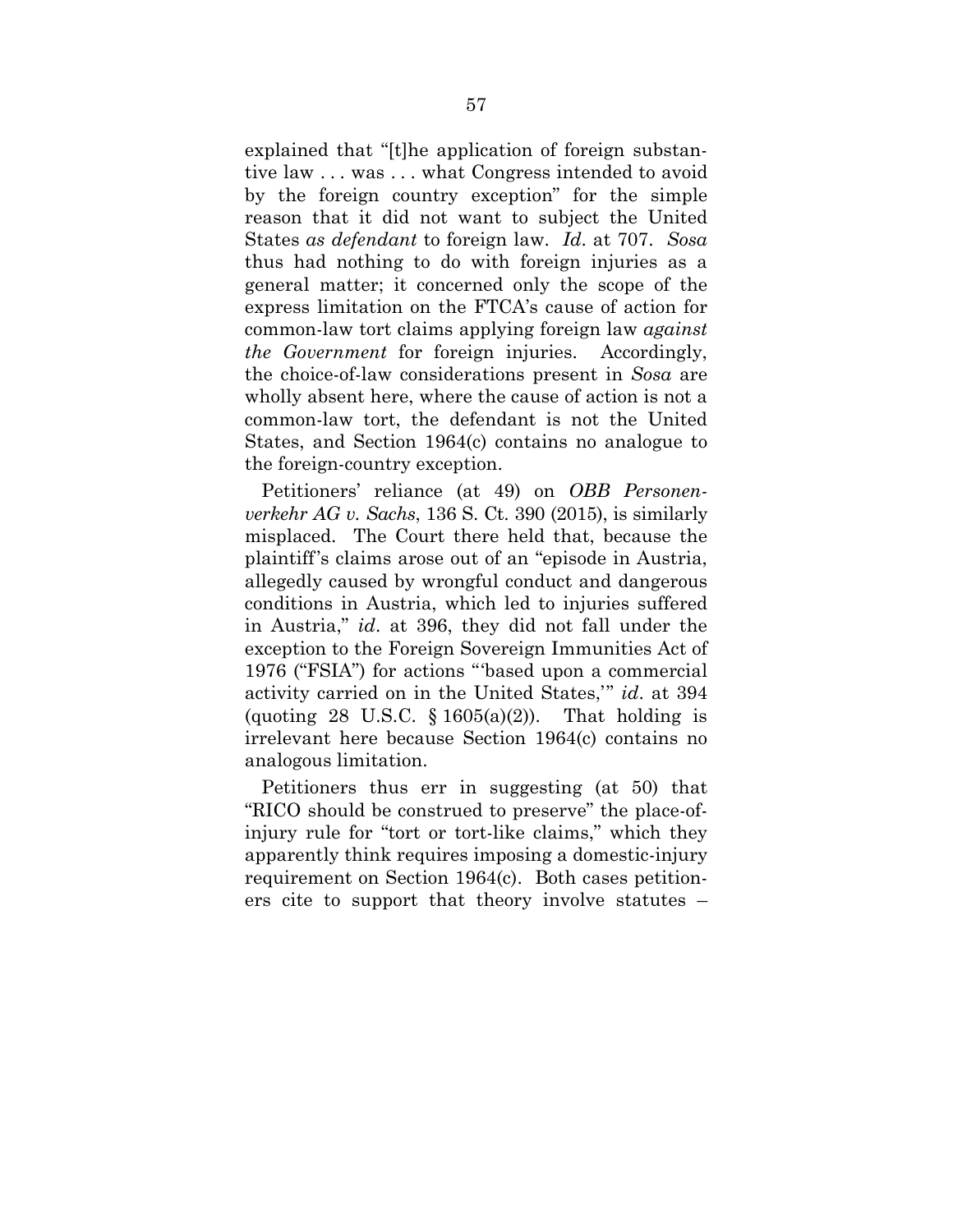the FTCA and the FSIA – that do not provide any substantive rule of decision and instead rely on the substantive law identified by choice-of-law principles. Those statutes further expressly limit the cause of action based on either where the suit "arises" or where the conduct the suit is "based upon" took place. Petitioners nowhere explain how choice-of-law principles are relevant with respect to RICO, which indisputably provides the substantive law in this case and contains no such limiting provision.

*Second*, petitioners mischaracterize (at 50) this Court's cases by claiming that it "has limited the applicability of antitrust law to foreign injuries." In *Empagran*, this Court considered the scope of the Foreign Trade Antitrust Improvements Act of 1982 ("FTAIA"), which expressly excluded from the Sherman Act's prohibition "'conduct involving trade or commerce . . . with foreign nations unless . . . such conduct has a direct, substantial, and reasonably foreseeable effect'" on "domestic trade or commerce." 542 U.S. at 161 (quoting 15 U.S.C. § 6a). The Court held that the FTAIA's exclusion applies to foreign anticompetitive conduct insofar as it causes independent foreign harm. *Id*. at 159. But the Court said nothing about the application of Section 4 of the Clayton Act to foreign injuries caused by conduct that *does* fall within the Sherman Act's prohibition. Indeed, in enacting the FTAIA, Congress did "not exclude all persons injured abroad from recovering under the antitrust laws of the United States." H.R. Rep. No. 97-686, at 10. As the House report explained, when the Sherman Act's prohibition reaches certain anticompetitive conduct, "[f]oreign purchasers should enjoy the protection of our anti-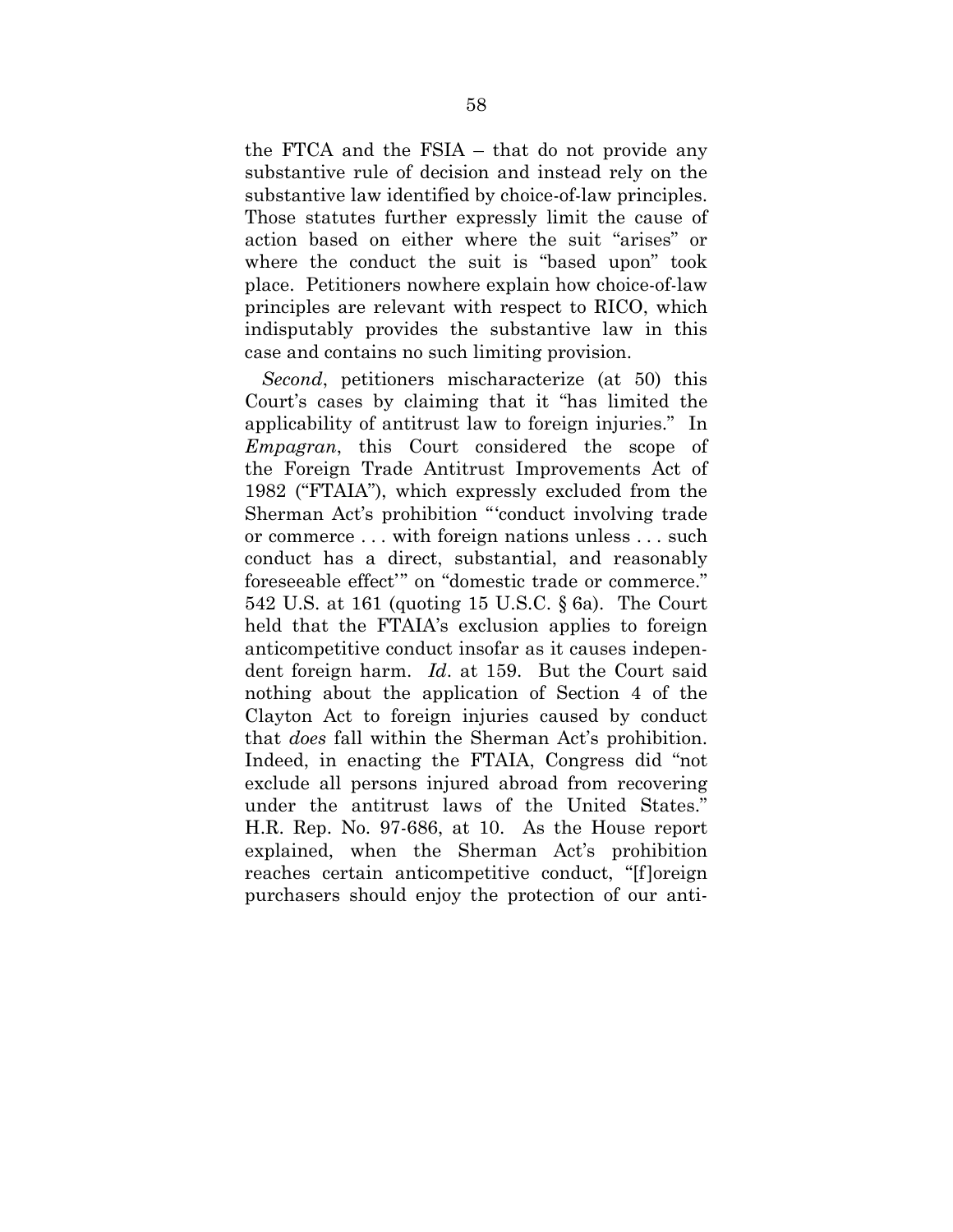trust laws" "even if [they] . . . suffer economic injury abroad." *Id*. (citing *Pfizer*). Just as Section 4 of the Clayton Act provides a private cause of action to recover for foreign injuries caused by conduct reached and prohibited by the Sherman Act, Section 1964(c) creates a private cause of action to remedy foreign injuries caused by conduct that is unlawful under Section 1962.

*Third*, petitioners incorrectly claim (at 53) that "[a]bundant precedent rebuts" the court of appeals' conclusion that "the presumption against extraterritoriality cannot apply to questions of injury as opposed to conduct." Their analysis of that precedent is flawed. The Court's decision in *New York Central Railroad Co. v. Chisholm*, 268 U.S. 29 (1925), was based on limiting the scope of the substantive regulation of conduct rather than on the location of the injury. *See id*. at 32 ("[t]he carrier was subject only to such obligations as were imposed by the laws and statutes of the country where the alleged act of negligence occurred"). So, too, in *Lauritzen v. Larsen*, in which the Court explained it "c[ould] find no justification for interpreting the Jones Act to intervene between foreigners and their own law because of acts on a foreign ship not in our waters" in "determining the law applicable to a claim of actionable wrong." 345 U.S. at 592-93. Both cases, therefore, involved an application of the presumption with respect to the location of the conduct that caused the injury, not on the location of the injury itself.

Congress therefore spoke clearly that it intended Section 1964(c) to allow the victims of RICO violations to recover for the injuries they suffer by reason of that unlawful conduct, wherever the